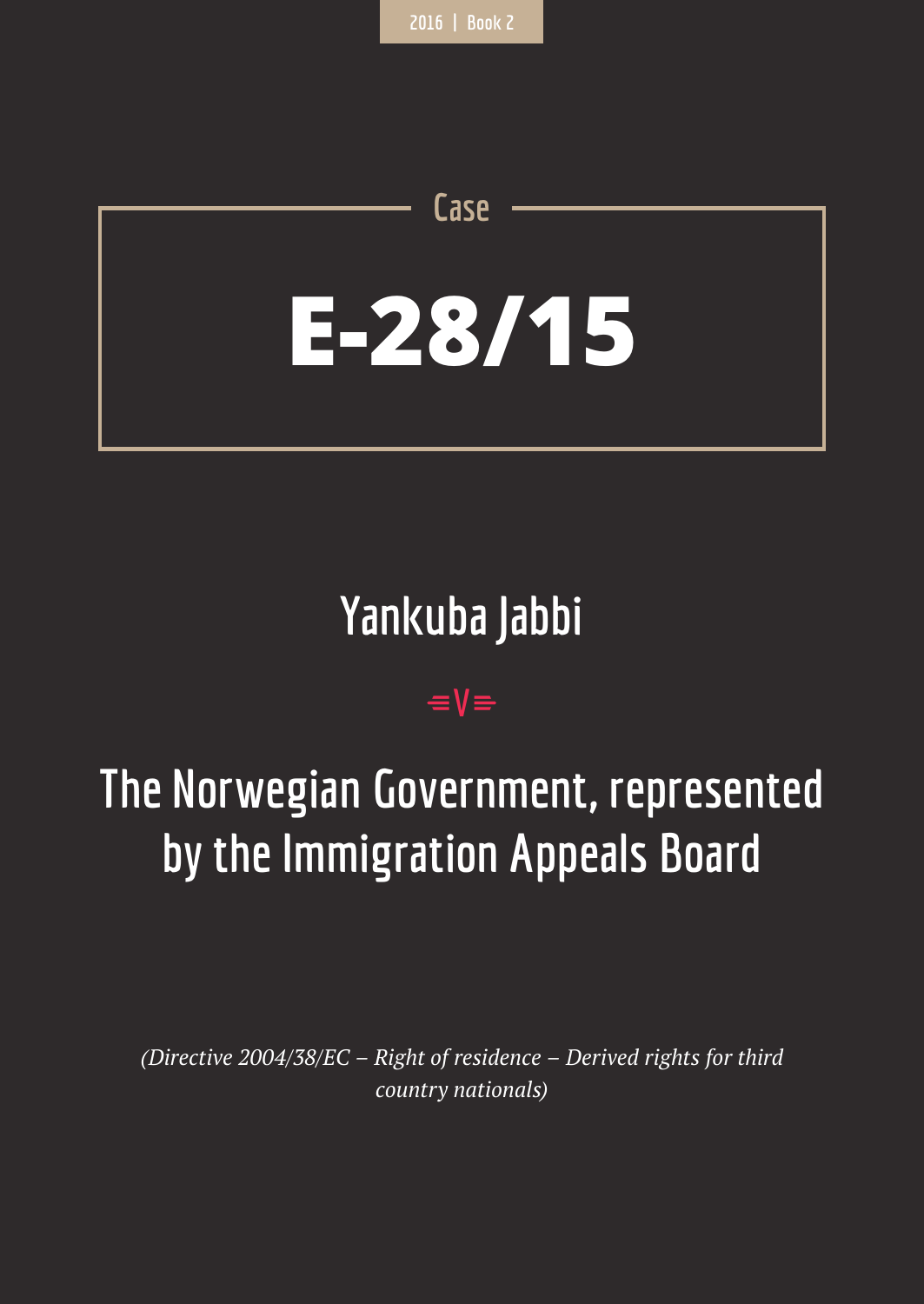*Table of Contents* 

*577* Judgment of the Court, 26 July 2016

> *608* Report for the Hearing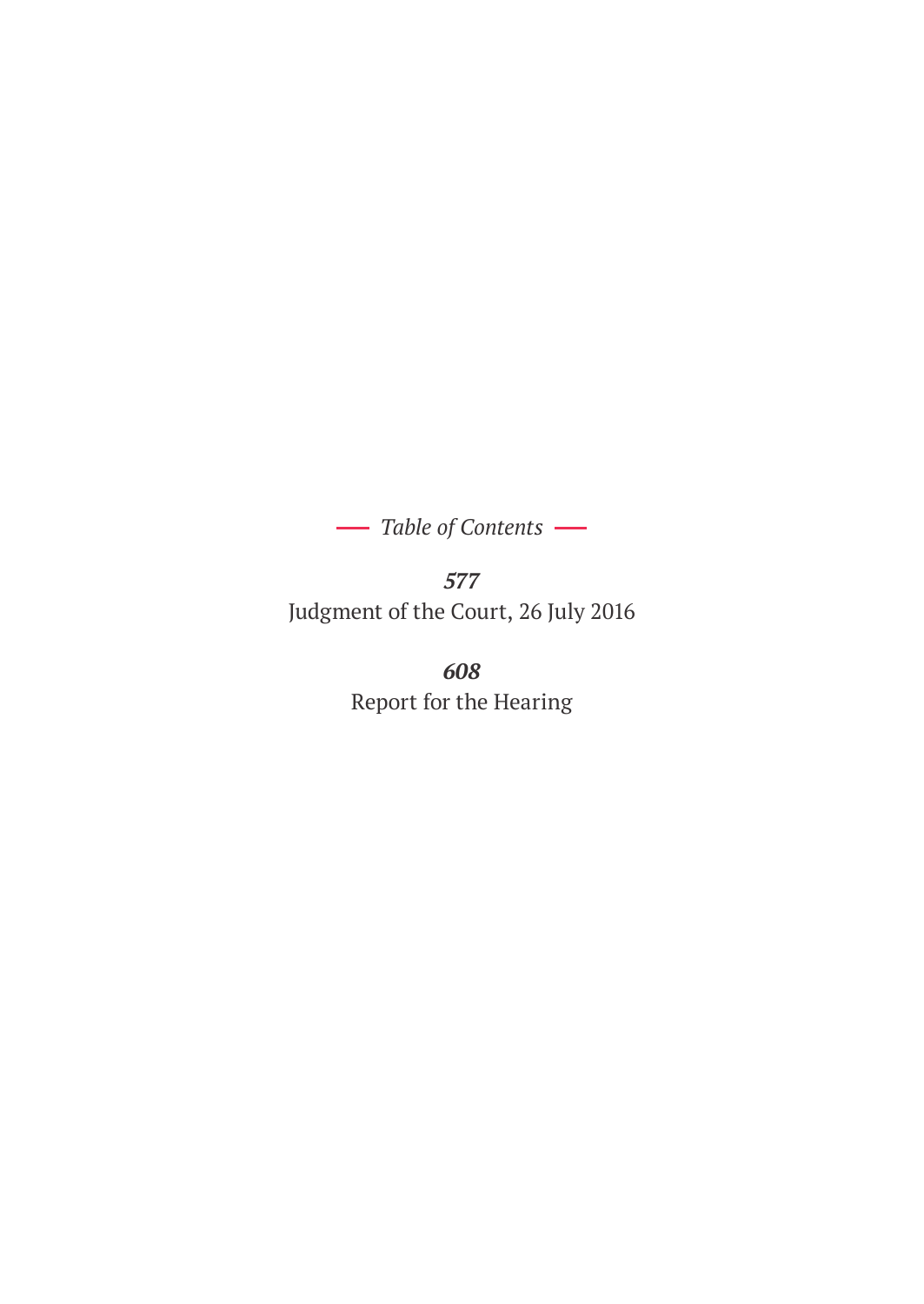## **Summary of the Judgment**

- 1 The exercise of free movement persons is conditional. In particular, EU law requires that economically inactive persons have sufficient resources for themselves and their family members so as not to become a burden on the social security system of the host State. That condition is intended to protect the host State's fiscal interests by placing a person's own resources on a like footing with the financial contributions to the social security system made as a result of employment in the labour market. A condition of comprehensive sickness insurance cover also applies.
- 2 In the EEA context, Article 7(1) of Directive 2004/38/EC of the European Parliament and of the Council of 29 April 2004 on the right of citizens of the Union and their family members to move and reside freely within the territory of the Member States amending Regulation (EEC) No 1612/68 and repealing Directives 64/221/EEC, 68/360/EEC, 72/194/EEC, 73/148/EEC, 75/34/EEC, 75/35/EEC, 90/364/EEC, 90/365/EEC and 93/96/EEC ("the Directive") provides that all EEA nationals shall have the right of residence on the territory of another EEA State for more than three months if they fulfil one of the conditions set out in points (a) to (d). At issue in the case was Article 7(1)(b). That provision grants a right of residence provided that (i) the EEA national has sufficient resources for himself and his family members not to become a burden on the social assistance system of the host State during the period of residence and (ii) has comprehensive sickness insurance cover in the host State. Pursuant to Article 7(2), that right of residence shall extend to family members who are not nationals of an EEA State, accompanying or joining the EEA national in the host State.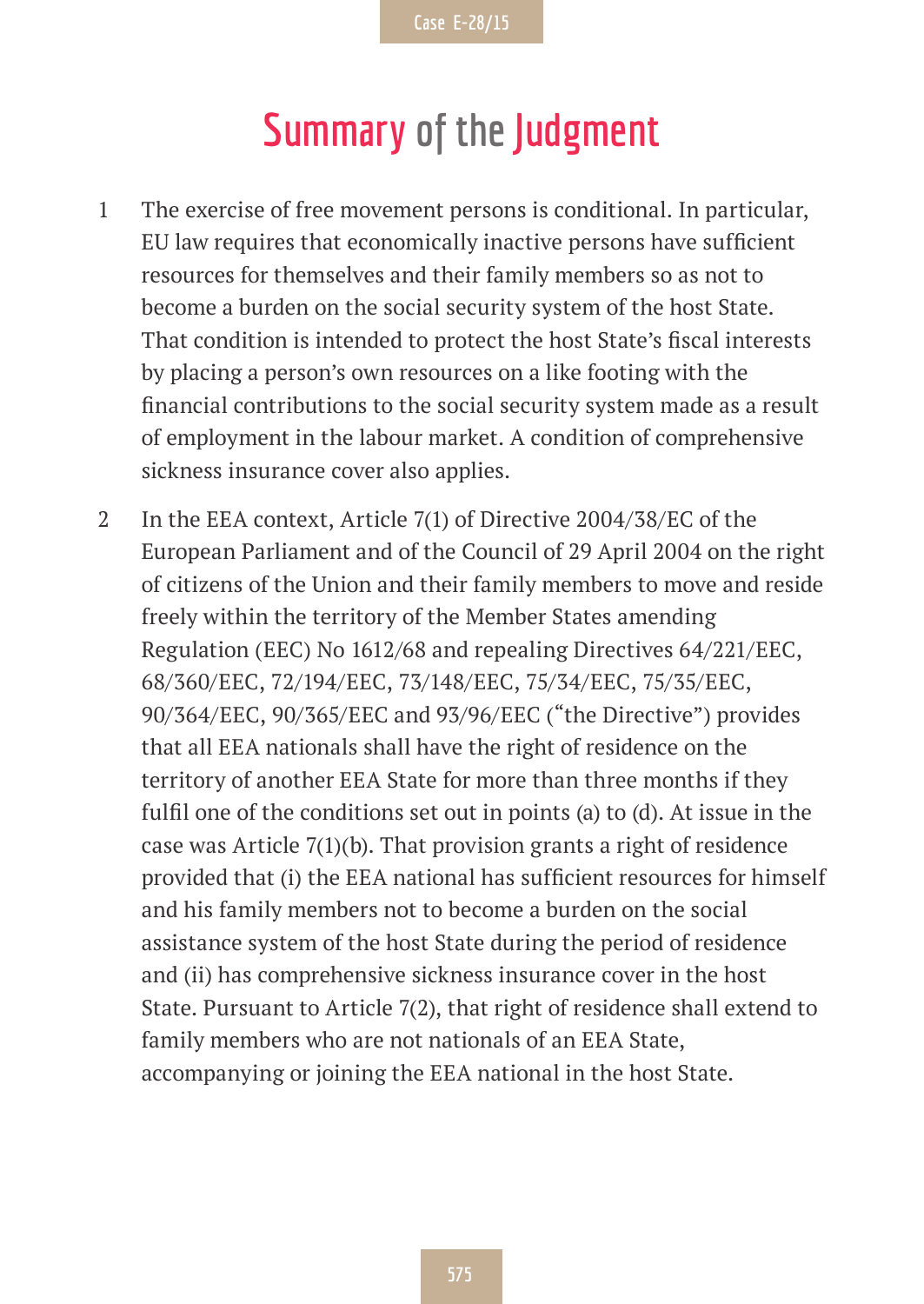- 3 When an EEA national makes use of his right to free movement, he may not be deterred from exercising that right by an obstacle to the entry and residence of a spouse in the EEA national's home State. Accordingly, when an EEA national who has availed himself of the right to free movement returns to his home State, EEA law requires that his spouse is granted a derived right of residence in that State.
- 4 However, a derived right of residence for a third country national in the spouse's home State is conditional. In addition to the requirements of sufficient resources and health insurance, the following conditions must be fulfilled. First, the residence of the EEA national in the host State must have been genuine such as to enable family life in that State. The duration of the residence in the host State must exceed a continuous period of three months. Second, pursuant to Article 35 of the Directive, EEA States may, subject to the principle of proportionality and procedural safeguards provided for in the Directive, adopt the necessary measures to refuse, terminate or withdraw any right conferred by the Directive in case of abuse of rights or fraud, such as marriages of convenience. Third, restrictions on rights granted by the Directive may be justified by reasons of public policy, public security or public health pursuant to Article 27(1) of the Directive.
- 5 Where an EEA national, pursuant to Article 7(1)(b) and Article 7(2) of the Directive, has created or strengthened a family life with a third country national during genuine residence in an EEA State other than that of which he is a national, the provisions of that directive will apply by analogy where that EEA national returns with the family member to his home State.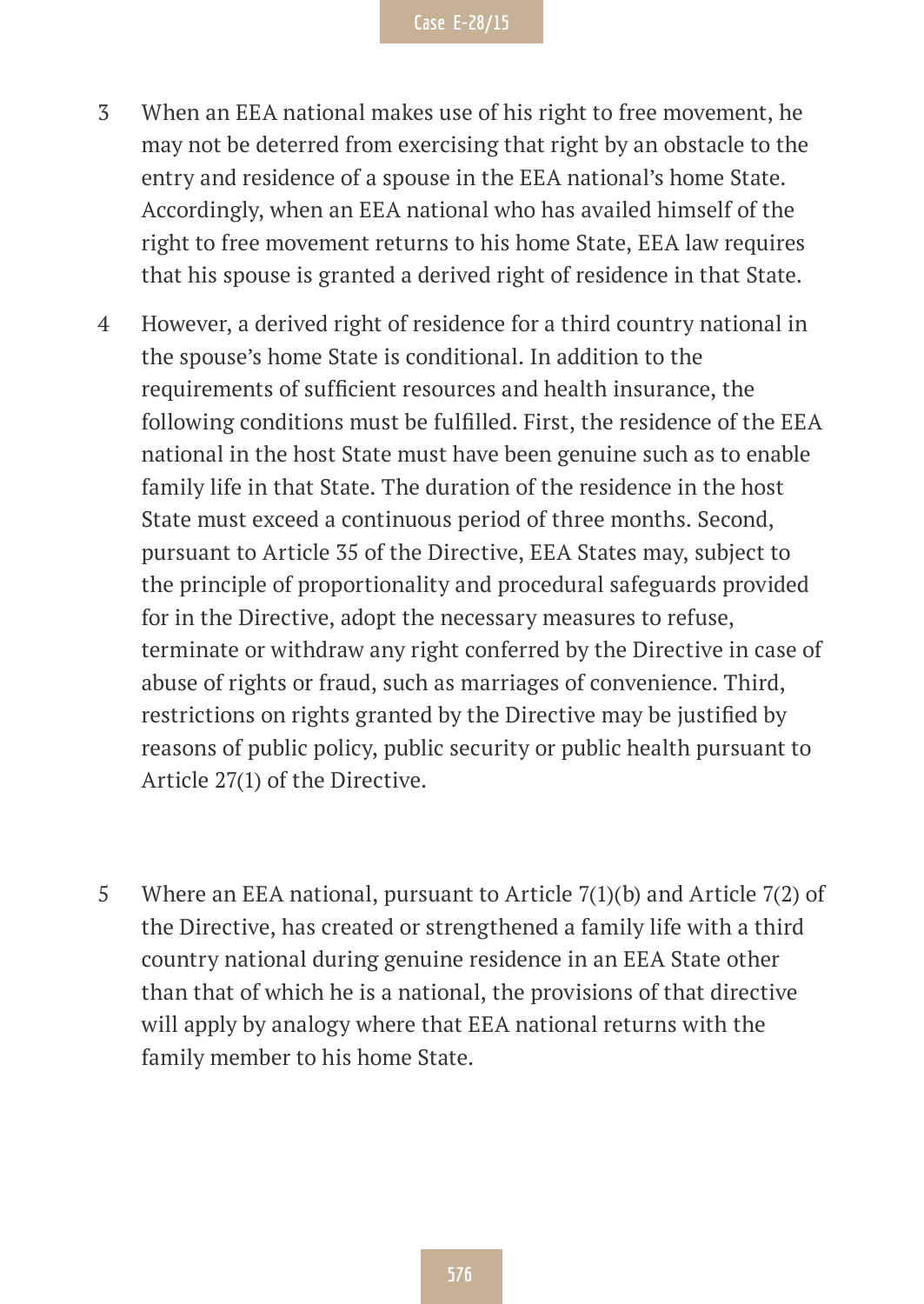## **Judgment of the Court**

#### **26 July 20161**

*(Directive 2004/38/EC – Right of residence – Derived rights for third country nationals)*

In Case E-28/15,

REQUEST to the Court under Article 34 of the Agreement between the EFTA States on the Establishment of a Surveillance Authority and a Court of Justice by Oslo District Court (Oslo tingrett), in the case between

#### **Yankuba Jabbi**

 $\equiv$ and $\equiv$ 

#### **The Norwegian Government, represented by the Immigration Appeals Board**

concerning the interpretation of Article 7(1)(b) in conjunction with Article 7(2) of Directive 2004/38/EC on the right of citizens of the Union and their family members to move and reside freely within the territory of the Member States,

<sup>1</sup> Language of the request: Norwegian. Translations of national provisions are unofficial and based on those contained in the documents of the case.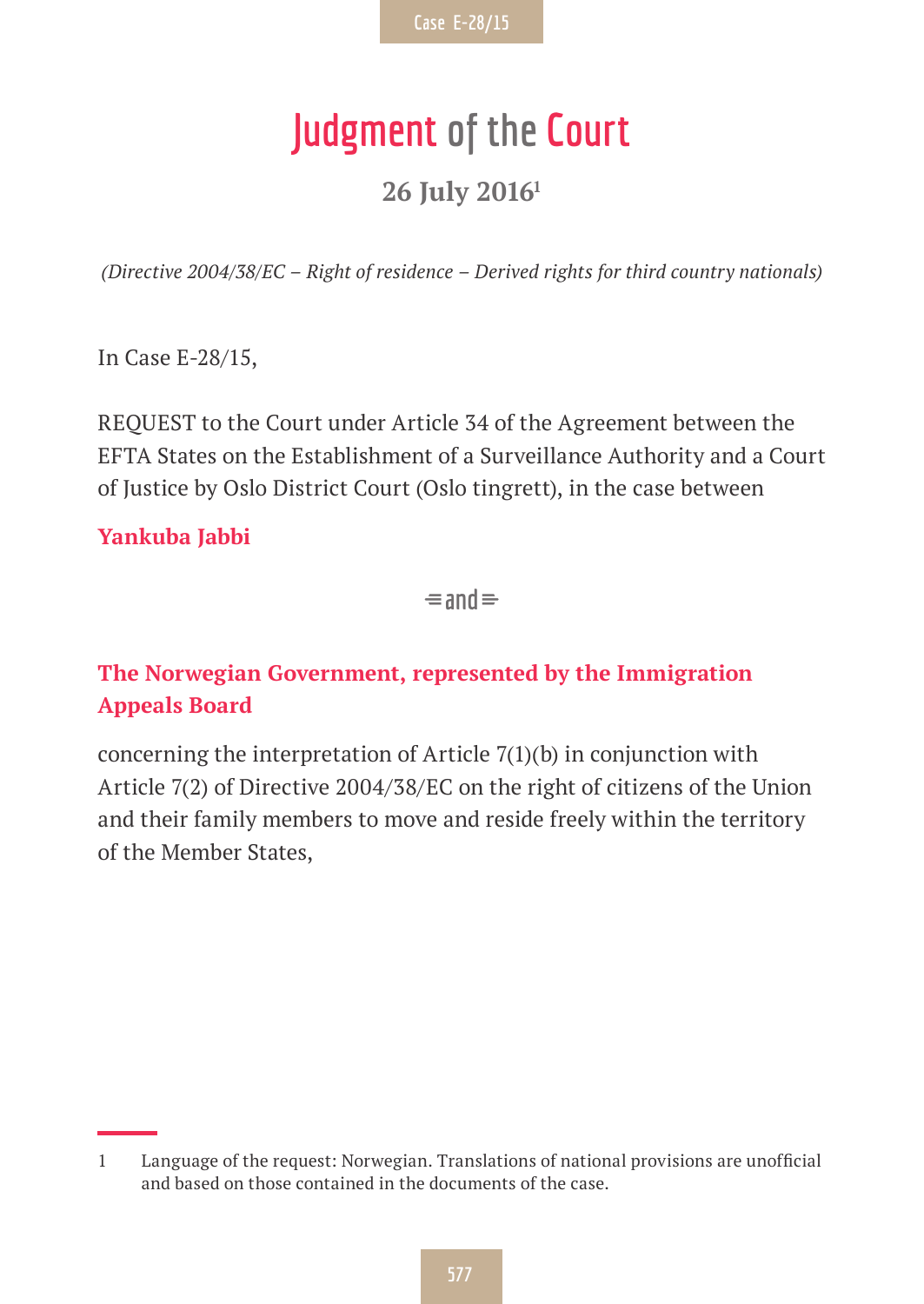## **The Court**

*composed of:* Carl Baudenbacher, President, Per Christiansen and Páll Hreinsson (Judge-Rapporteur), Judges,

*Registrar:* Gunnar Selvik,

having considered the written observations submitted on behalf of:

- Yankuba Jabbi ("the plaintiff"), represented by Arild Humlen, advokat, and Elise Nygård, advokatfullmektig;
- the Norwegian Government, represented by the Immigration Appeals Board ("the defendant"), represented by Pål Wennerås, advokat, Office of the Attorney General (Civil Affairs), acting as Agent;
- the Government of Liechtenstein, represented by Dr Andrea Entner-Koch, Director, and Thomas Bischof, Deputy Director, EEA Coordination Unit, acting as Agents;
- the EFTA Surveillance Authority ("ESA"), represented by Carsten Zatschler, Maria Moustakali and Marlene Lie Hakkebo, members of its Department of Legal & Executive Affairs, acting as Agents; and
- the European Commission ("the Commission"), represented by Elisabetta Montaguti and Michael Wilderspin, members of its Legal Service, acting as Agents,

having regard to the Report for the Hearing,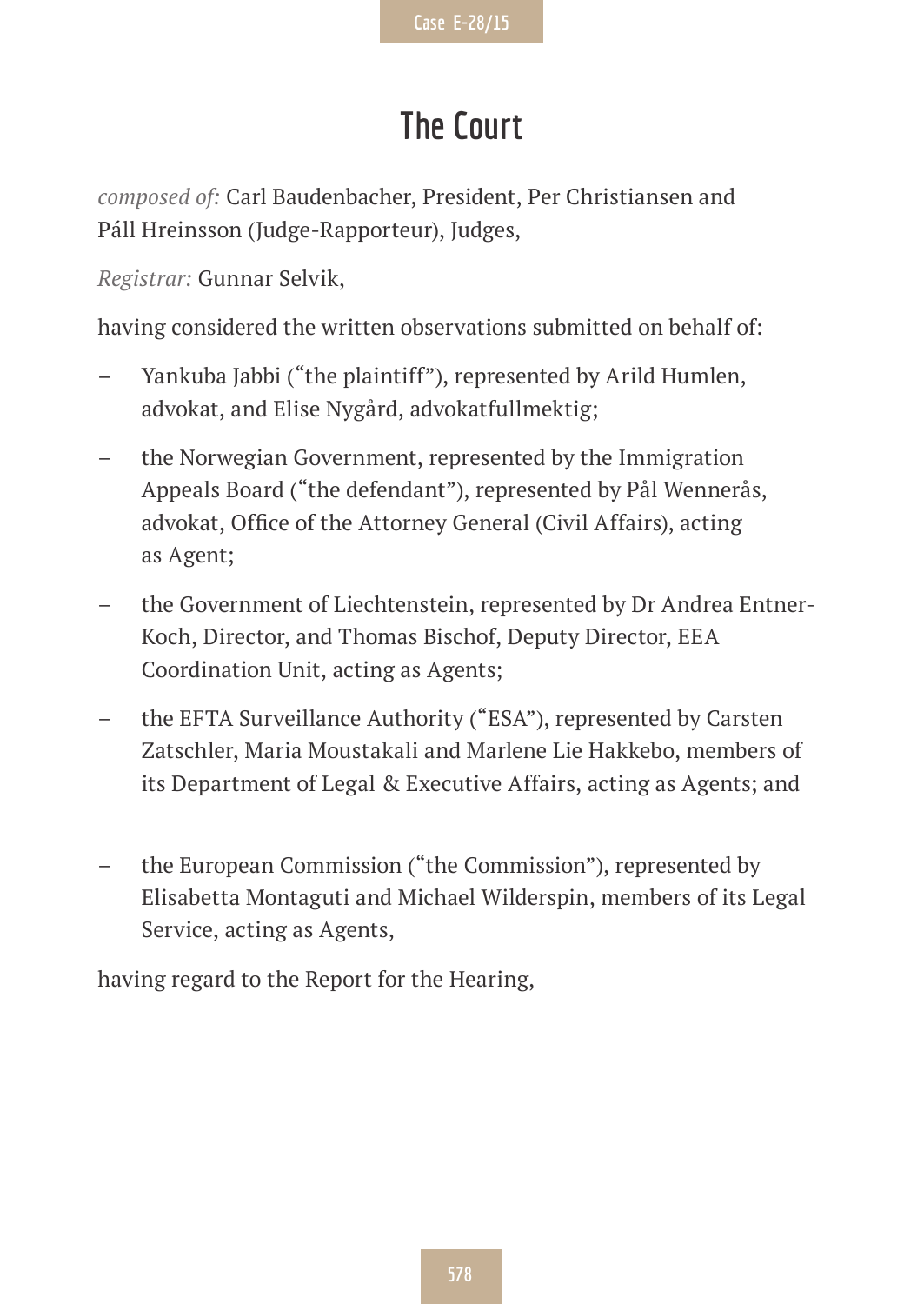having heard oral argument of the defendant, represented by Pål Wennerås; the Liechtenstein Government, represented by Dr Andrea Entner-Koch and Thomas Bischof; ESA, represented by Maria Moustakali and Marlene Lie Hakkebo; and the Commission, represented by Elisabetta Montaguti and Michael Wilderspin, at the hearing on 19 April 2016,

gives the following

### **Judgment**

#### **I LEGAL BACKGROUND**

#### **EU LAW**

- 1 Article 20 of the Treaty on the Functioning of the European Union ("TFEU") reads:
	- *1. Citizenship of the Union is hereby established. Every person holding the nationality of a Member State shall be a citizen of the Union. Citizenship of the Union shall be additional to and not replace national citizenship.*
	- *2. Citizens of the Union shall enjoy the rights and be subject to the duties provided for in the Treaties. They shall have, inter alia:*
		- *(a) the right to move and reside freely within the territory of the Member States;*
		- *(b) the right to vote and to stand as candidates in elections to the European Parliament and in municipal elections in their Member State of residence, under the same conditions as nationals of that State;*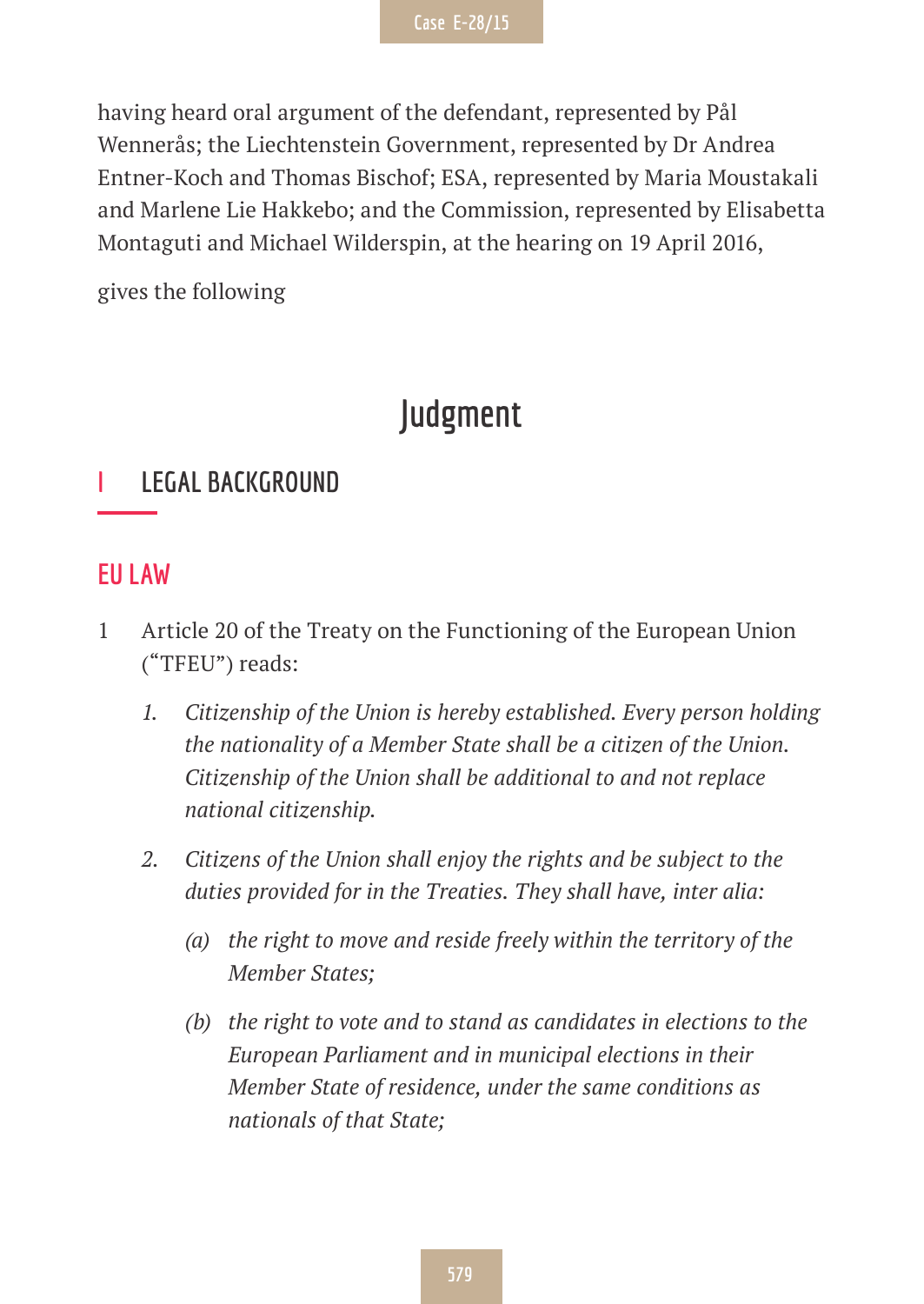- *(c) the right to enjoy, in the territory of a third country in which the Member State of which they are nationals is not represented, the protection of the diplomatic and consular authorities of any Member State on the same conditions as the nationals of that State;*
- *(d) the right to petition the European Parliament, to apply to the European Ombudsman, and to address the institutions and advisory bodies of the Union in any of the Treaty languages and to obtain a reply in the same language.*

*These rights shall be exercised in accordance with the conditions and limits defined by the Treaties and by the measures adopted thereunder.*

- 2 Article 21(1) and (2) TFEU reads:
	- *1. Every citizen of the Union shall have the right to move and reside freely within the territory of the Member States, subject to the limitations and conditions laid down in the Treaties and by the measures adopted to give them effect.*
	- *2. If action by the Union should prove necessary to attain this objective and the Treaties have not provided the necessary powers, the European Parliament and the Council, acting in accordance with the ordinary legislative procedure, may adopt provisions with a view to facilitating the exercise of the rights referred to in paragraph 1.*

#### **EEA LAW**

- 3 Article 28 of the Agreement on the European Economic Area ("the EEA Agreement" or "EEA") provides as follows:
	- *1. Freedom of movement for workers shall be secured among EC Member States and EFTA States.*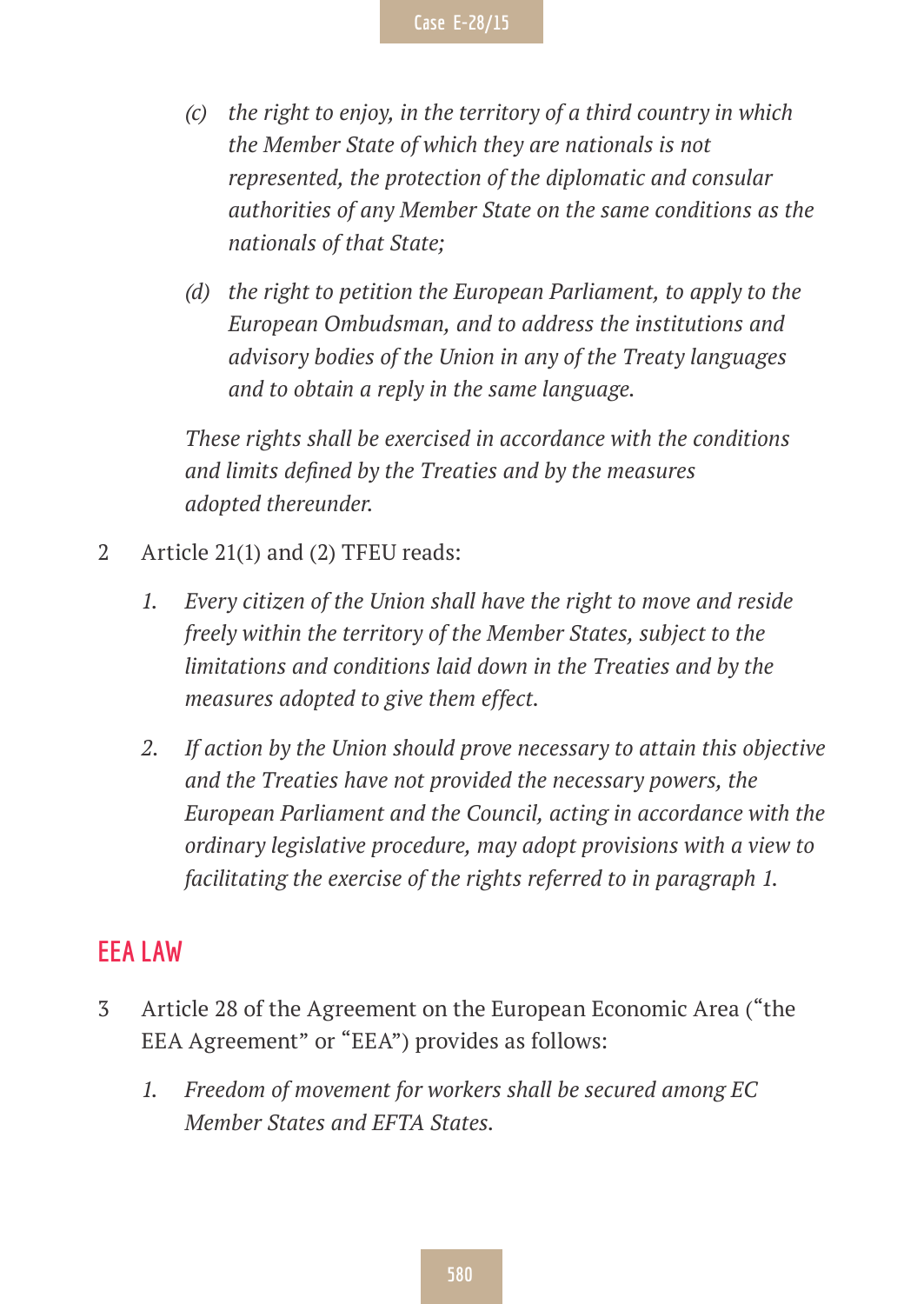- *2. Such freedom of movement shall entail the abolition of any discrimination based on nationality between workers of EC Member States and EFTA States as regards employment, remuneration and other conditions of work and employment.*
- *3. It shall entail the right, subject to limitations justified on grounds of public policy, public security or public health:*
	- *(a) to accept offers of employment actually made;*
	- *(b) to move freely within the territory of EC Member States and EFTA States for this purpose;*
	- *(c) to stay in the territory of an EC Member State or an EFTA State for the purpose of employment in accordance with the provisions governing the employment of nationals of that State laid down by law, regulation or administrative action;*
	- *(d) to remain in the territory of an EC Member State or an EFTA State after having been employed there.*

*...*

- 4 Council Directive 90/364/EEC of 28 June 1990 on the right of residence ("Directive 90/364") was referred to at point 6 of Annex VIII to the EEA Agreement.
- 5 Recitals 1, 2, 3, 4 and 5 of Directive 90/364 read:

*Whereas Article 3 (c) of the Treaty provides that the activities of the Community shall include, as provided in the Treaty, the abolition, as between Member States, of obstacles to freedom of movement for persons;*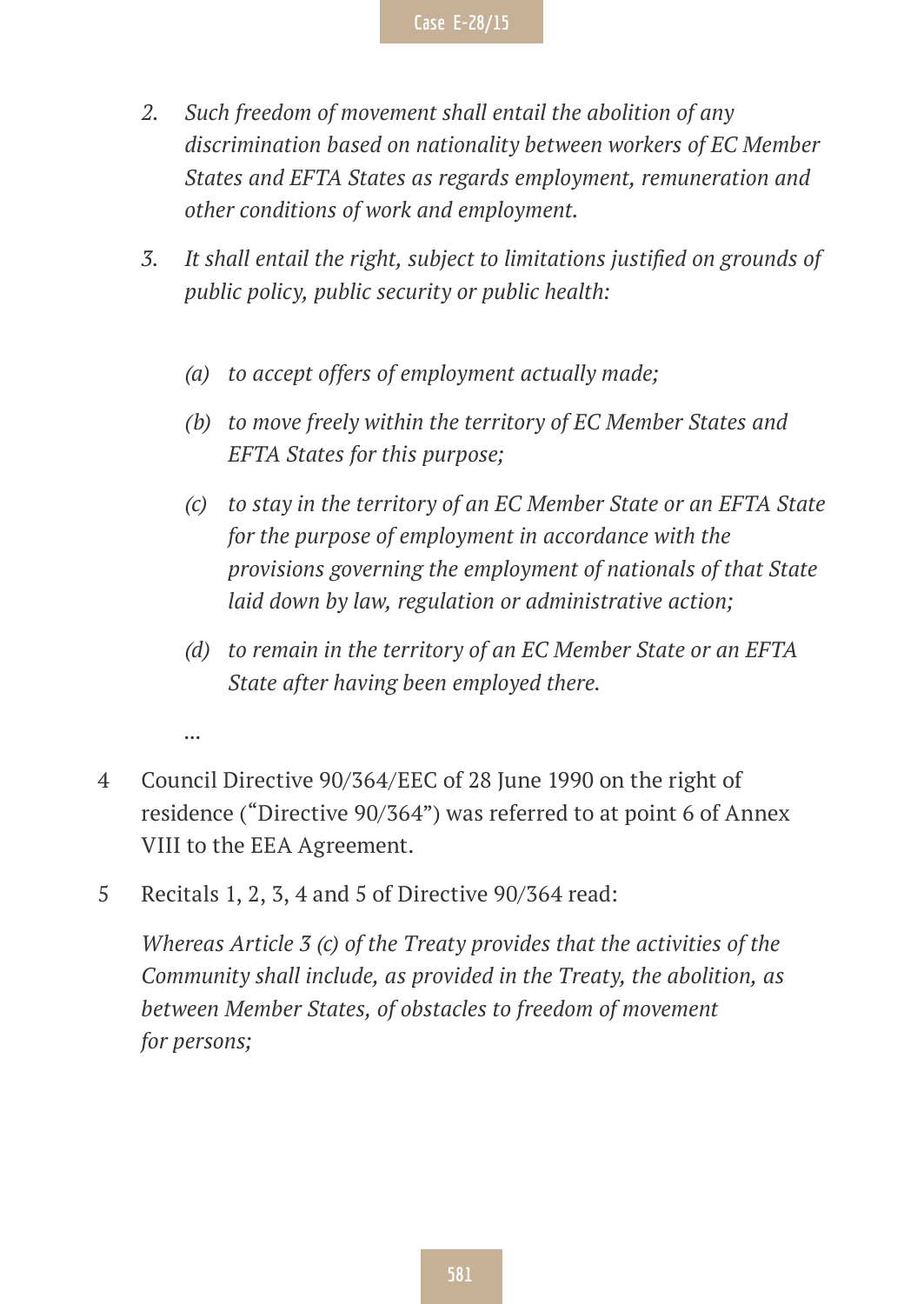*Whereas Article 8a of the Treaty provides that the internal market must be established by 31 December 1992; whereas the internal market comprises an area without internal frontiers in which the free movement of goods, persons, services and capital is ensured in accordance with the provisions of the Treaty;*

*Whereas national provisions on the right of nationals of the Member States to reside in a Member State other than their own must be harmonized to ensure such freedom of movement;*

*Whereas beneficiaries of the right of residence must not become an unreasonable burden on the public finances of the host Member State;*

*Whereas this right can only be genuinely exercised if it is also granted to members of the family;*

- 6 Article 1 of Directive 90/364 reads:
	- *1. Member States shall grant the right of residence to nationals of Member States who do not enjoy this right under other provisions of Community law and to members of their families as defined in paragraph 2, provided that they themselves and the members of their families are covered by sickness insurance in respect of all risks in the host Member State and have sufficient resources to avoid becoming a burden on the social assistance system of the host Member State during their period of residence.*

*The resources referred to in the first subparagraph shall be deemed sufficient where they are higher than the level of resources below which the host Member State may grant social assistance to its nationals, taking into account the personal circumstances of the applicant and, where appropriate, the personal circumstances of persons admitted pursuant to paragraph 2.*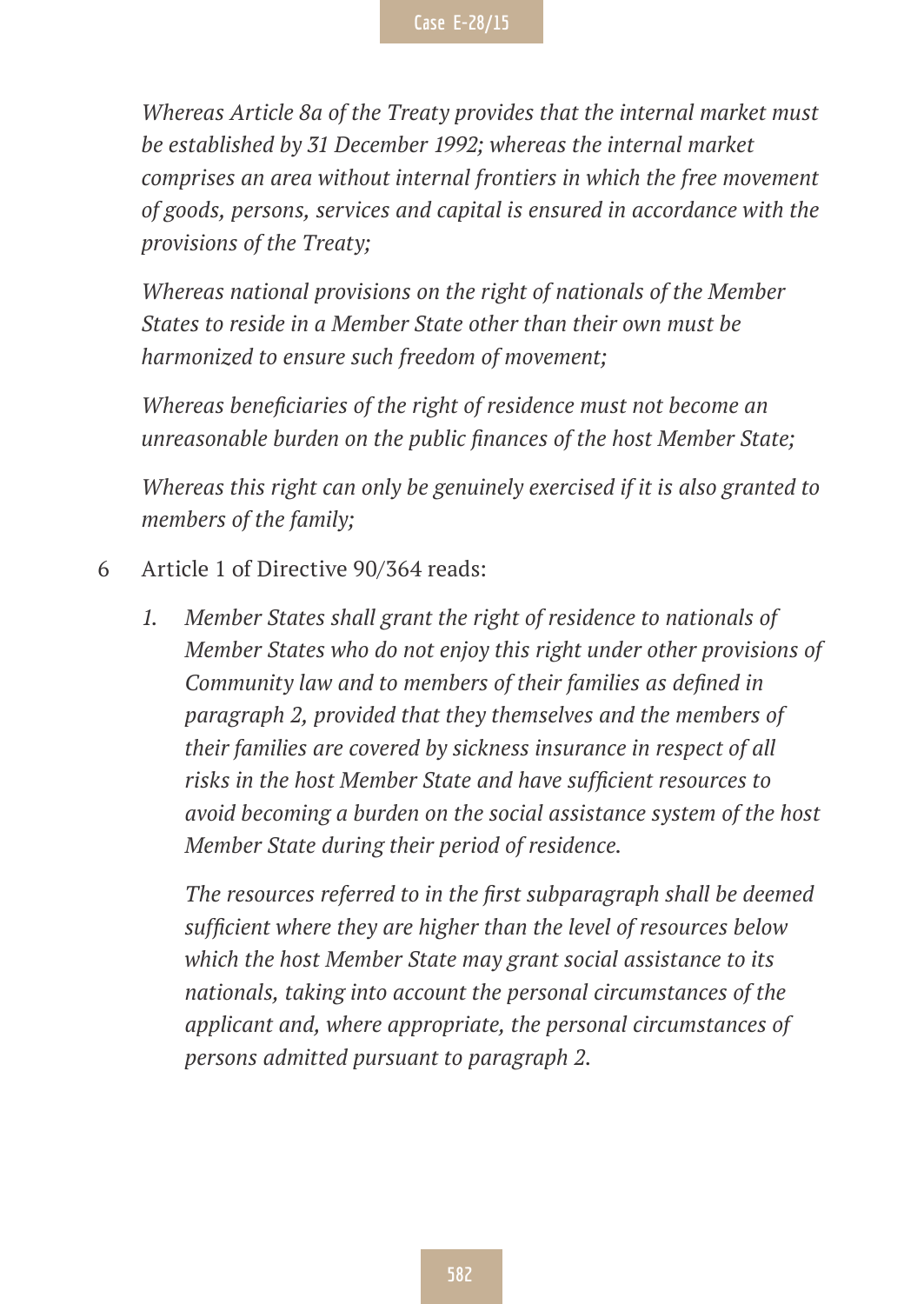*Where the second subparagraph cannot be applied in a Member State, the resources of the applicant shall be deemed sufficient if they are higher than the level of the minimum social security pension paid by the host Member State.*

- *2. The following shall, irrespective of their nationality, have the right to install themselves in another Member State with the holder of the right of residence:*
	- *(a) his or her spouse and their descendants who are dependants;*
	- *(b) dependent relatives in the ascending line of the holder of the right of residence and his or her spouse.*
- 7 Directive 2004/38/EC of the European Parliament and of the Council of 29 April 2004 on the right of citizens of the Union and their family members to move and reside freely within the territory of the Member States amending Regulation (EEC) No 1612/68 and repealing Directives 64/221/EEC, 68/360/EEC, 72/194/EEC, 73/148/EEC, 75/34/EEC, 75/35/EEC, 90/364/EEC, 90/365/EEC and 93/36/EEC (*OJ 2004 L 158, p. 77, as corrected by OJ 2004 L 229, p. 35, OJ 2005 L 30, p. 27, and OJ 2005 L 197, p. 34, and Norwegian EEA Supplement 2012 No 5, p. 243)* ("the Directive") was incorporated into the EEA Agreement at point 1 of Annex V and point 3 of Annex VIII to the Agreement by *EEA Joint Committee Decision No 158/2007 of 7 December 2007 (OJ 2008 L 124, p. 20, and EEA Supplement 2008 No 26, p. 17*) *("the Joint Committee Decision"), which entered into force on 1 March 2009*.
- 8 *Recitals 8 and 9 of the Joint Committee Decision read as follows*:
	- *(8) The concept of 'Union Citizenship' is not included in the Agreement.*

*(9) Immigration policy is not part of the Agreement.*

9 Article 1 of *the Joint Committee Decision reads:*

*...*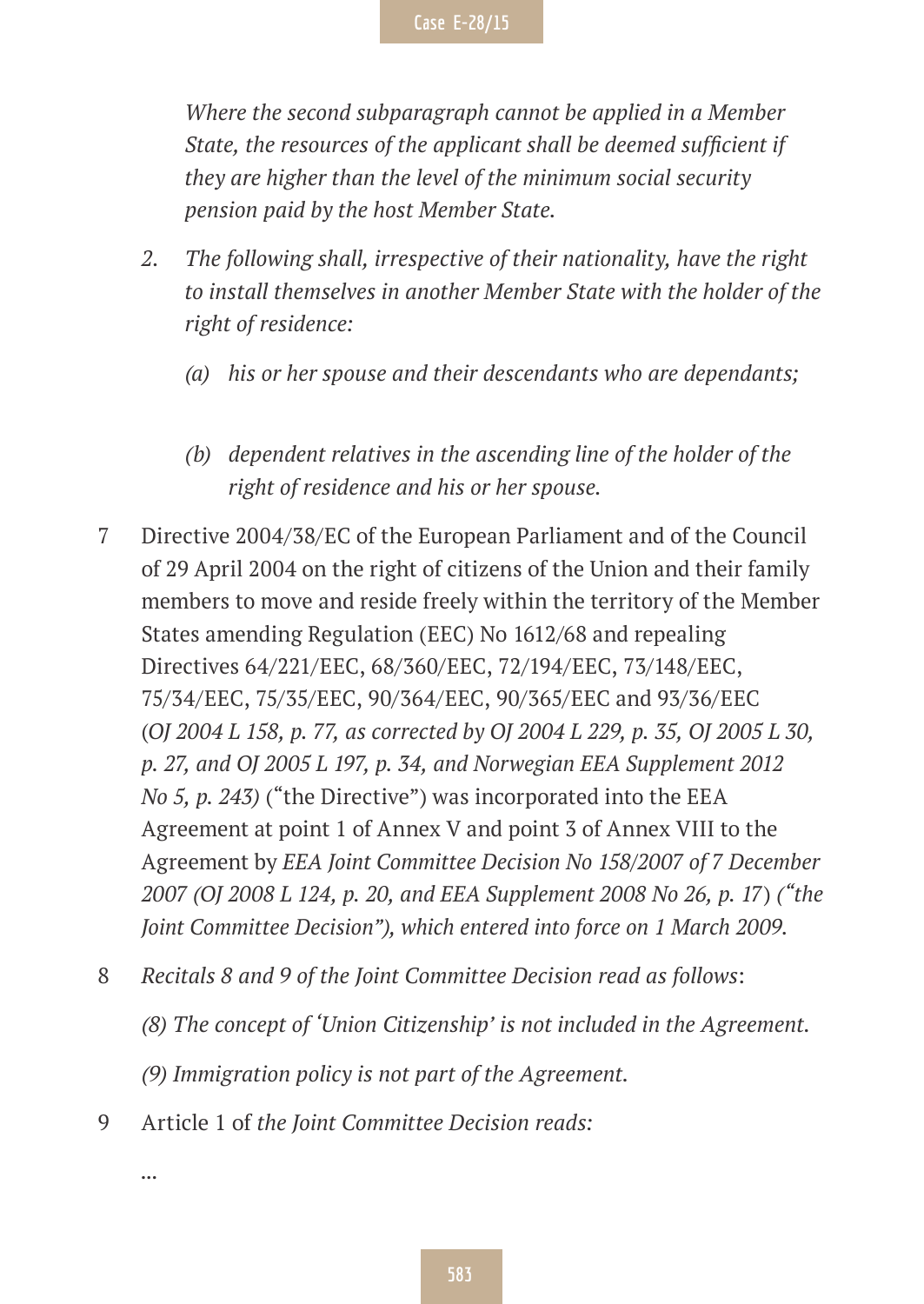*The provisions of the Directive shall, for the purposes of the Agreement, be read with the following adaptations:*

*...*

*...*

- *(b) The Agreement applies to nationals of the Contracting Parties. However, members of their family within the meaning of the Directive possessing third country nationality shall derive certain rights according to the Directive.*
- *(c) The words "Union citizen(s)" shall be replaced by the words "national(s) of EC Member States and EFTA States".*
- 10 Attached to the Joint Committee *Decision* was a *Joint Declaration by the Contracting Parties to the decision. That declaration reads:*

*The concept of Union Citizenship as introduced by the Treaty of Maastricht (now Articles 17 seq. EC Treaty) has no equivalent in the EEA Agreement. The incorporation of Directive 2004/38/EC into the EEA Agreement shall be without prejudice to the evaluation of the EEA relevance of future EU legislation as well as future case law of the European Court of Justice based on the concept of Union Citizenship. The EEA Agreement does not provide a legal basis for political rights of EEA nationals.*

*The Contracting Parties agree that immigration policy is not covered by the EEA Agreement. Residence rights for third country nationals fall outside the scope of the Agreement with the exception of rights granted by the Directive to third country nationals who are family members of an EEA national exercising his or her right to free movement under the EEA Agreement as these rights are corollary to the right of free movement of EEA nationals. The EFTA States recognise that it is of importance to EEA nationals making use of their right of free movement of persons, that their family members within the meaning of the Directive and possessing third country nationality also enjoy certain derived rights*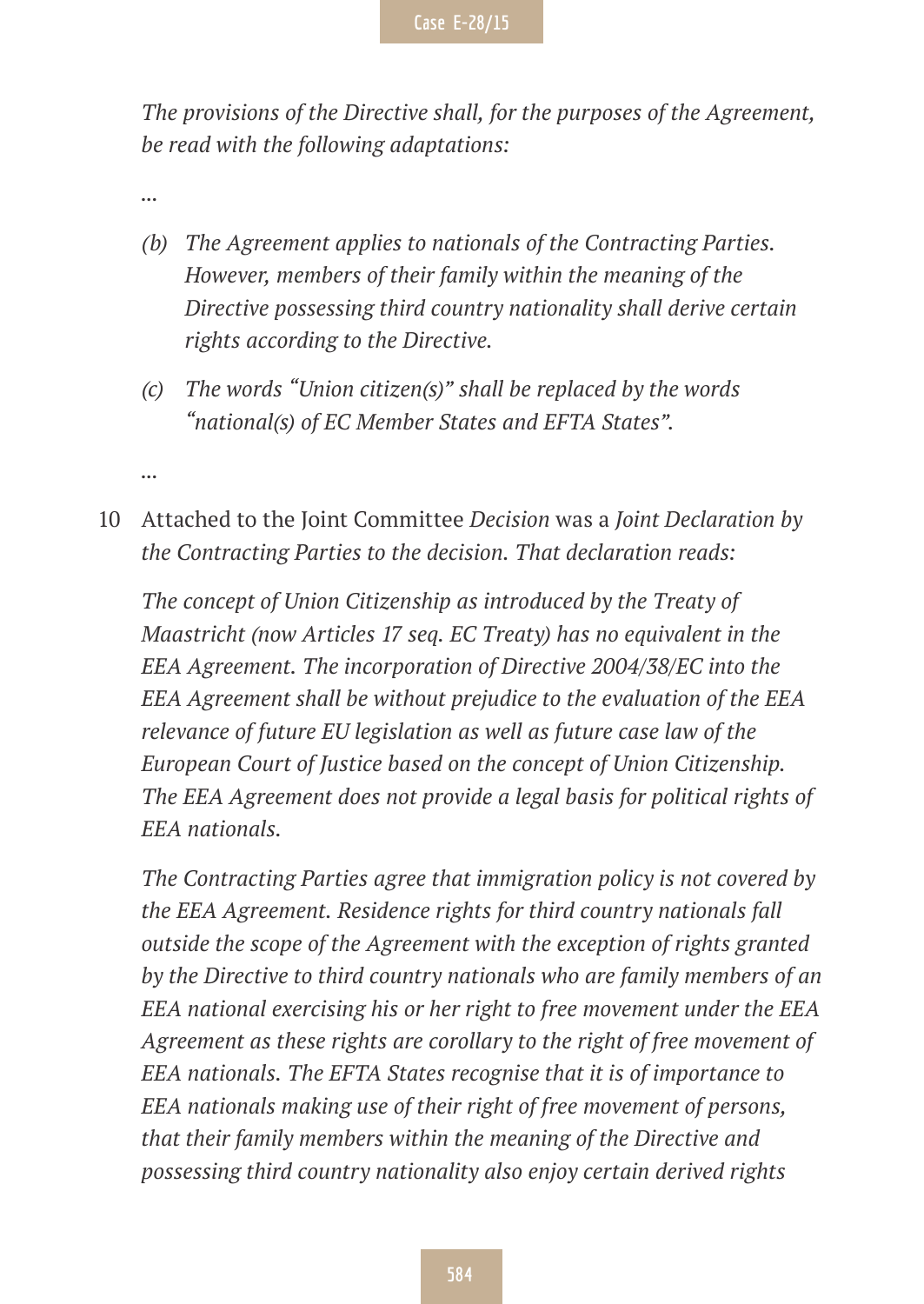*such as foreseen in Articles 12(2), 13(2) and 18. This is without prejudice to Article 118 of the EEA Agreement and the future development of independent rights of third country nationals which do not fall within the scope of the EEA Agreement.*

11 *Recital 1 in the preamble to the Directive reads as follows*:

*Citizenship of the Union confers on every citizen of the Union a primary and individual right to move and reside freely within the territory of the Member States, subject to the limitations and conditions laid down in the Treaty and to the measures adopted to give it effect.*

12 *Recital 3 in the preamble to the Directive reads as follows*:

*Union citizenship should be the fundamental status of nationals of the Member States when they exercise their right of free movement and residence. It is therefore necessary to codify and review the existing Community instruments dealing separately with workers, self-employed persons, as well as students and other inactive persons in order to simplify and strengthen the right of free movement and residence of all Union citizens.*

13 *Recital 5 in the preamble to the Directive reads as follows*:

*The right of all Union citizens to move and reside freely within the territory of the Member States should, if it is to be exercised under objective conditions of freedom and dignity, be also granted to their family members, irrespective of nationality. For the purposes of this Directive, the definition of "family member" should also include the registered partner if the legislation of the host Member State treats registered partnership as equivalent to marriage.*

14 *Article 1 of the Directive reads as follows*:

*This Directive lays down:*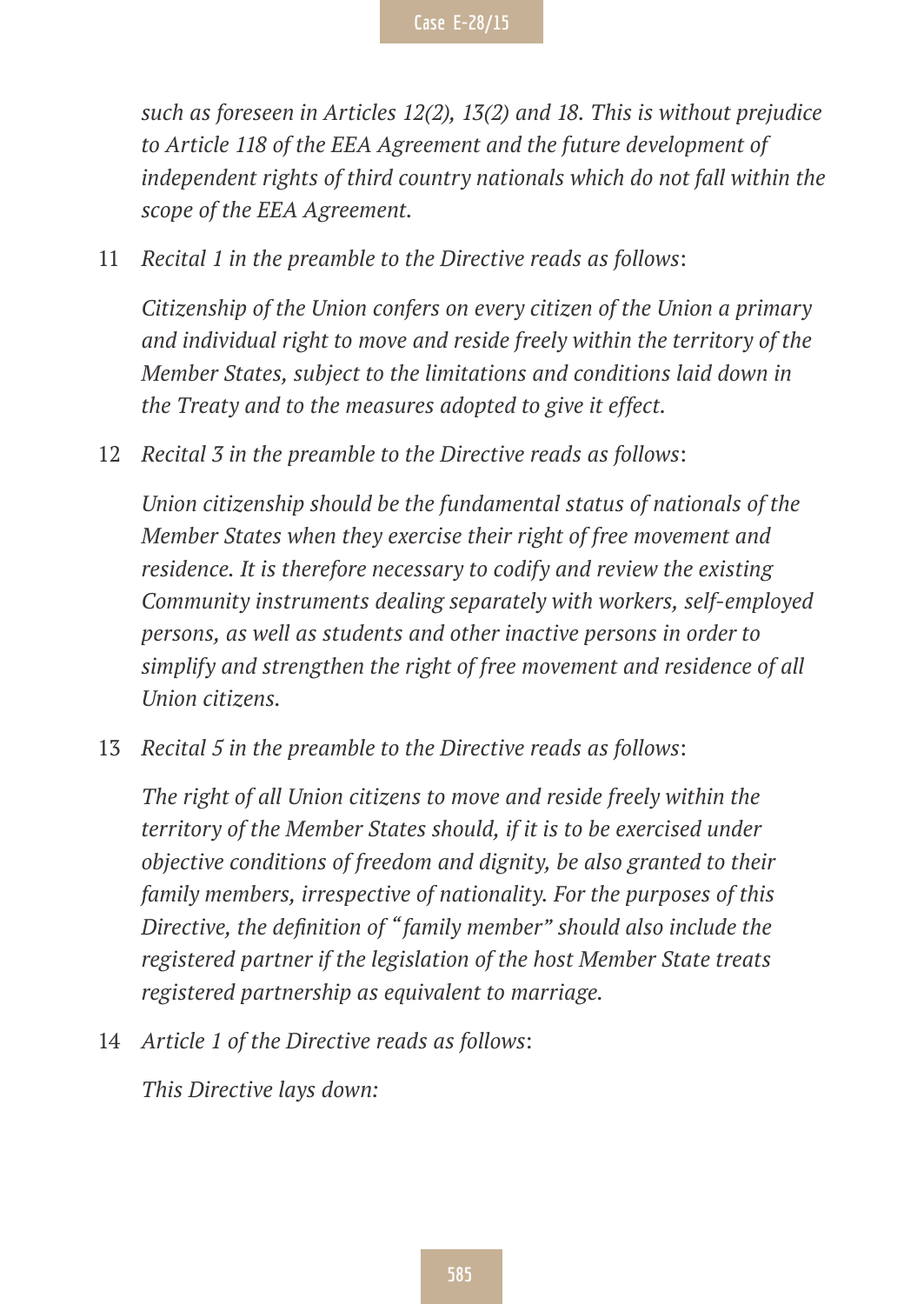- *(a) the conditions governing the exercise of the right of free movement and residence within the territory of the Member States by nationals of EC Member States and EFTA States and their family members;*
- *...*
- 15 Article 2 of the Directive provides:

*For the purposes of this Directive:*

*…*

- *2. "family member" means:*
	- *(a) the spouse;*

*...*

- *3. "host Member State" means the Member State to which a national of EC Member States and EFTA States moves in order to exercise his/her right of free movement and residence.*
- 16 Article 3(1) of the Directive reads:

*This Directive shall apply to all nationals of EC Member States and EFTA States who move to or reside in a Member State other than that of which they are a national, and to their family members as defined in point 2 of Article 2 who accompany or join them.*

- 17 Article 6 of the Directive, which addresses the right of residence for up to three months, states:
	- *1. Nationals of EC Member States and EFTA States shall have the right of residence on the territory of another Member State for a period of up to three months without any conditions or any formalities other than the requirement to hold a valid identity card or passport.*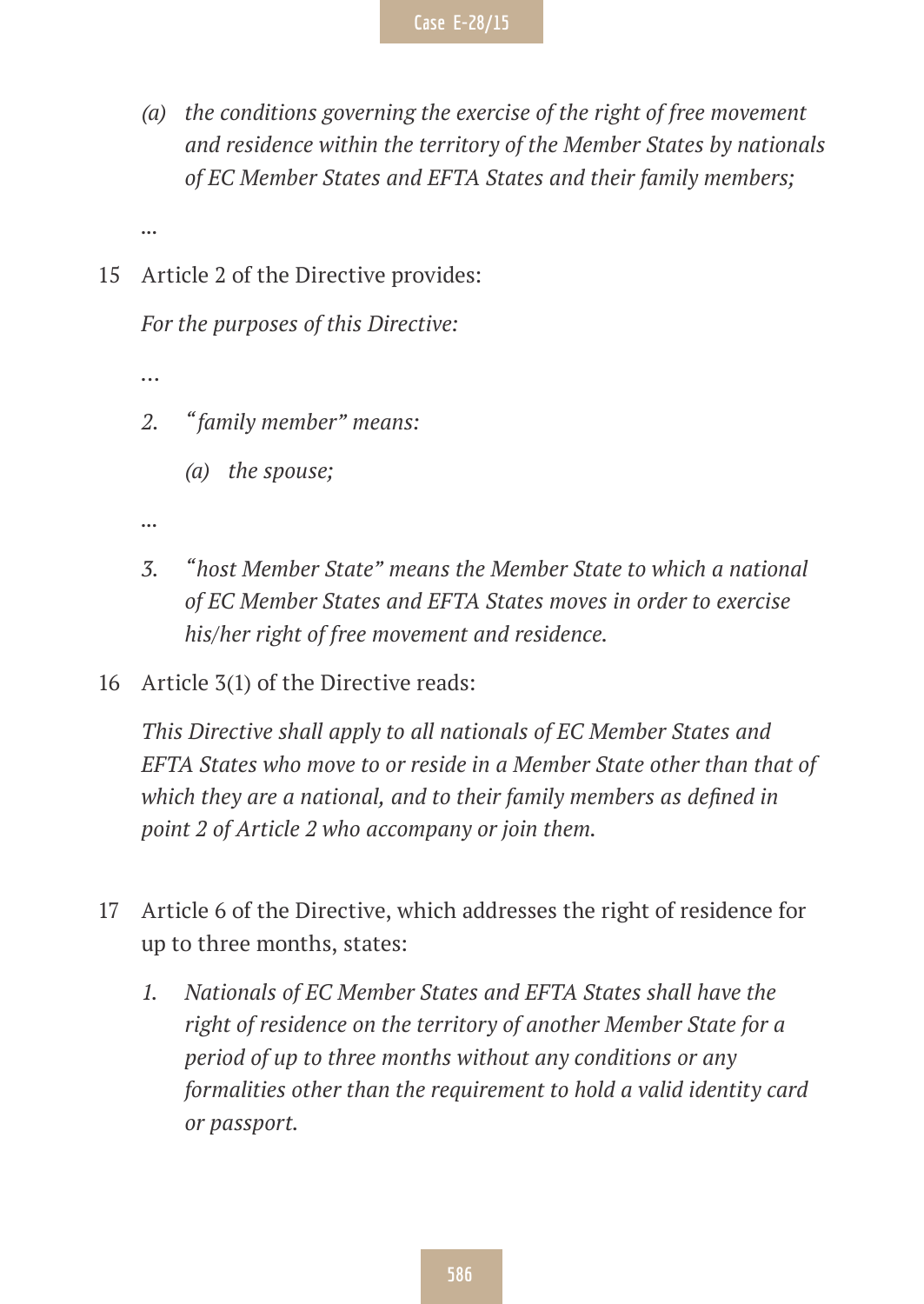- *2. The provisions of paragraph 1 shall also apply to family members in possession of a valid passport who are not nationals of a Member State, accompanying or joining the national of EC Member States and EFTA States.*
- 18 Article 7 of the Directive, which addresses the right of residence for more than three months, provides as follows:
	- *1. All nationals of EC Member States and EFTA States shall have the right of residence on the territory of another Member State for a period of longer than three months if they:*
		- *(a) are workers or self-employed persons in the host Member State; or*
		- *(b) have sufficient resources for themselves and their family members not to become a burden on the social assistance system of the host Member State during their period of residence and have comprehensive sickness insurance cover in the host Member State; or*
		- *(c) are enrolled at a private or public establishment, accredited or financed by the host Member State on the basis of its legislation or administrative practice, for the principal purpose of following a course of study, including vocational training; and*

*– have comprehensive sickness insurance cover in the host Member State and assure the relevant national authority, by means of a declaration or by such equivalent means as they may choose, that they have sufficient resources for themselves and their family members not to become a burden on the social assistance system of the host Member State during their period of residence; or*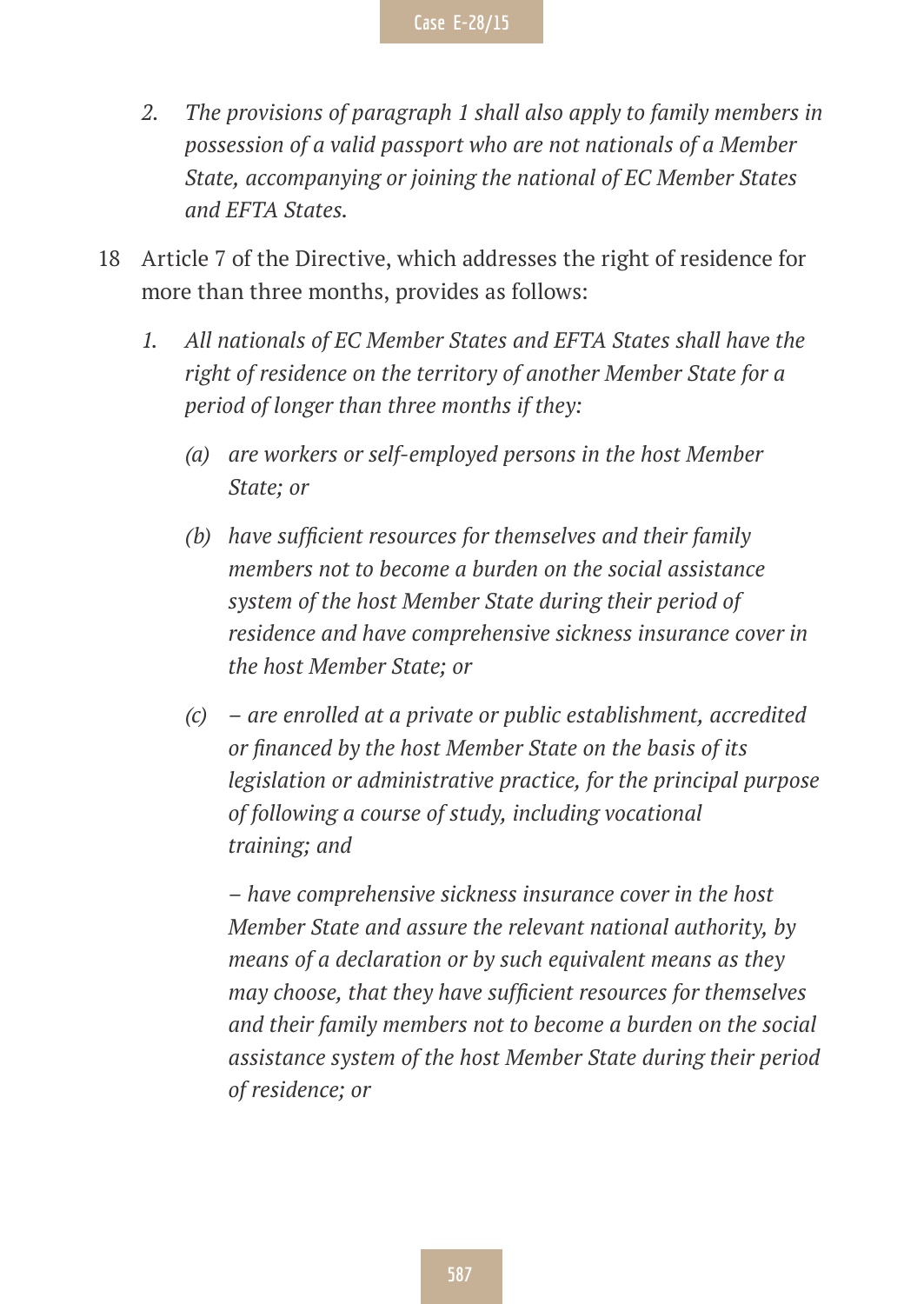- *(d) are family members accompanying or joining a national of EC Member States and EFTA States who satisfies the conditions referred to in points (a), (b) or (c).*
- *2. The right of residence provided for in paragraph 1 shall extend to family members who are not nationals of a Member State, accompanying or joining the national of EC Member States and EFTA States in the host Member State, provided that such national of EC Member States and EFTA States satisfies the conditions referred to in paragraph 1(a), (b) or (c).*

**NATIONAL LAW**

*...*

- 19 In Norway, the Directive has been implemented by the Act of 15 May 2008 No 35 on the entry of foreign nationals into the Kingdom of Norway and their stay in the realm (*lov 15. mai 2008 nr. 35 om utlendingers adgang til riket og deres opphold her*) ("the Immigration Act").
- 20 Chapter 13 of the Immigration Act (Sections 109 to 125) contains special rules relating to foreign nationals covered by the EEA Agreement. Paragraph 2 of Section 110 of the Immigration Act reads:

*Family members of an EEA national are subject to the provisions of this chapter as long as they accompany or are reunited with an EEA national. Family members of a Norwegian national are subject to the provisions of this chapter if they accompany or are reunited with a Norwegian national who returns to the realm after having exercised the right to free movement under the EEA Agreement or the EFTA Convention in another EEA country or EFTA country.*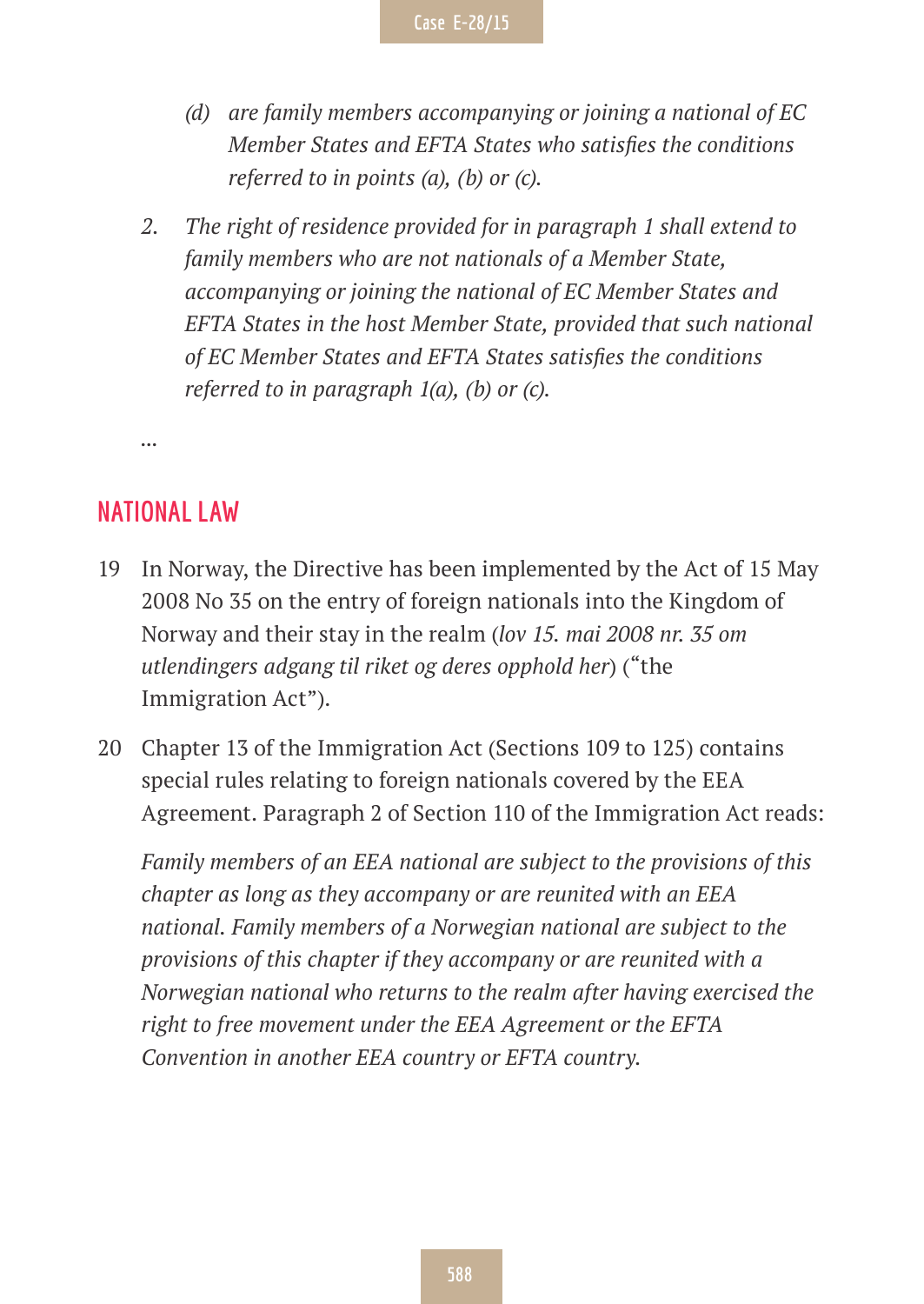

21 Section 112 of the Immigration Act, which concerns the right of residence for more than three months for EEA nationals, reads:

*An EEA national has a right of residence for more than three months as long as the person in question:*

- *(a) is employed or self-employed,*
- *(b) is to provide services,*
- *(c) is self-supporting and can provide for any accompanying family member and is covered by a health insurance policy that covers all risks during the stay, or*
- **II FACTS AND PROCEDURE**

*...*

- 22 The plaintiff is a Gambian national. On 1 February 2012, he married Inger Johanne Martinsen Amoh (the sponsor), a Norwegian national, in Spain. They stayed together in Spain from September 2011 to October 2012. According to the referring court, Ms Amoh did not engage in economic activity during her stay in Spain, but the plaintiff claims that she had her own funds for the stay. It is disputed whether Ms Amoh met the conditions for receiving a work assessment allowance during her stay in Spain, but it is undisputed that she was entitled to receive a disability pension there.
- 23 The parties differ on the documentation submitted concerning Ms Amoh's stay in Spain and her connection to Norway during the stay.
- 24 On 20 November 2012, the plaintiff applied for residence in Norway as the spouse of an EEA national, that is of Ms Amoh. The Directorate of Immigration decided on 19 February 2014 that the plaintiff did not meet the conditions for residence in Norway under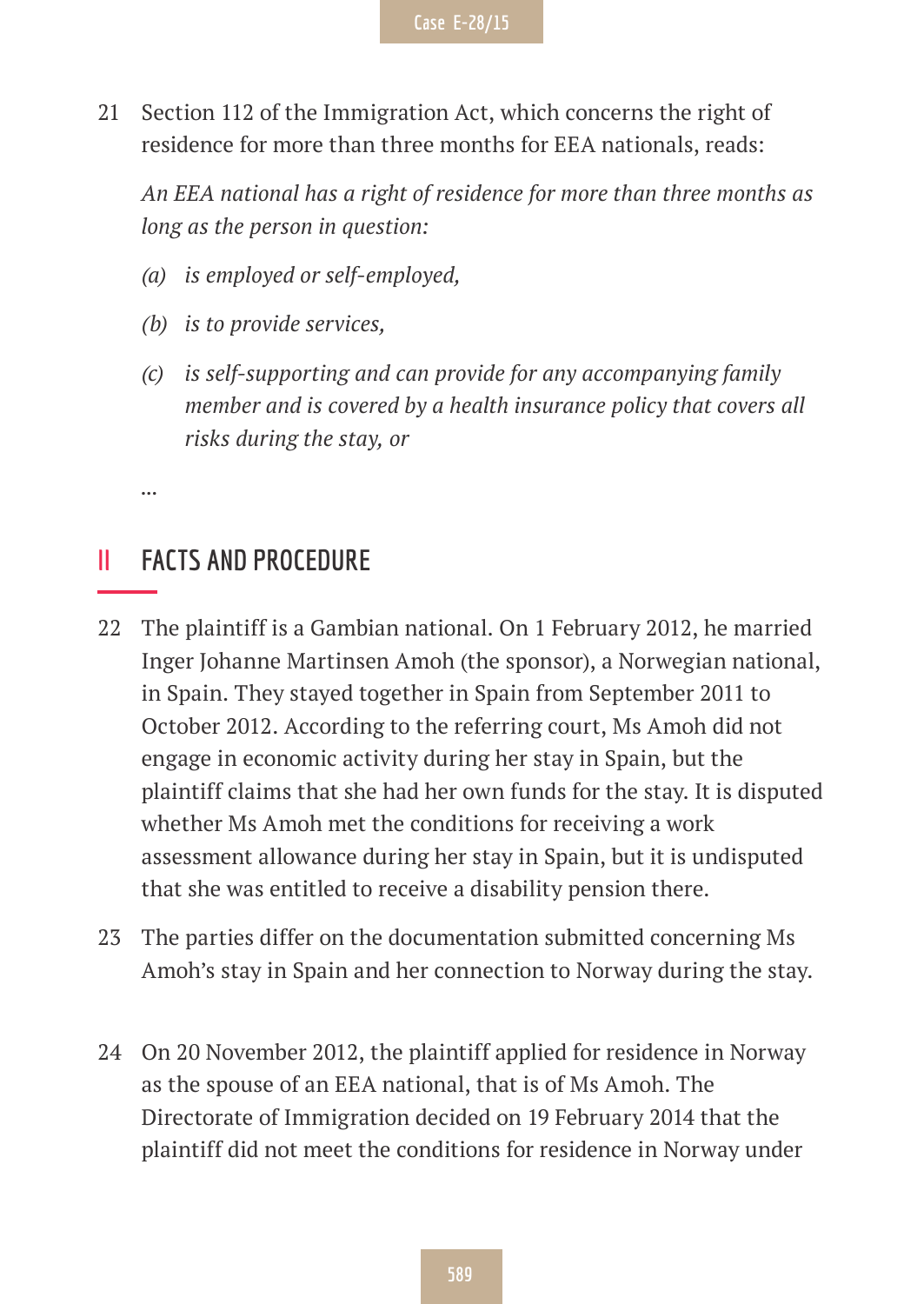Chapter 13 of the Immigration Act and expelled him from Norway. Upon appeal, that decision was upheld by the Immigration Appeals Board decision of 13 May 2014. The plaintiff subsequently requested a reversal of the decision, but his request was rejected by the Appeals Board decisions of 8 July 2014 and 15 January 2015.

- 25 Following those decisions, the plaintiff instigated proceedings before Oslo District Court, claiming that he has a derived right of residence in Norway as a result of his wife's stay in Spain and subsequent return to Norway.
- 26 By a letter of 9 November 2015, registered on 18 November 2015, the District Court referred the following question to the Court:

*Does Article 7(1)(b), cf. Article 7(2), of Directive 2004/38/EC confer derived rights of residence to a third country national who is a family member of an EEA national who, upon returning from another EEA State, is residing in the EEA State in which the EEA national is a citizen?*

27 Reference is made to the Report for the Hearing for a fuller account of the legal framework, the facts, the procedure and the written observations submitted to the Court, which are mentioned or discussed hereinafter only insofar as is necessary for the reasoning of the Court.

#### **III ANSWER OF THE COURT**

#### **OBSERVATIONS SUBMITTED TO THE COURT**

28 The plaintiff argues that he has a derived right of residence in Norway following his wife's stay in Spain and her subsequent return to Norway, based on Article 7(1)(b) and Article 7(2) of the Directive.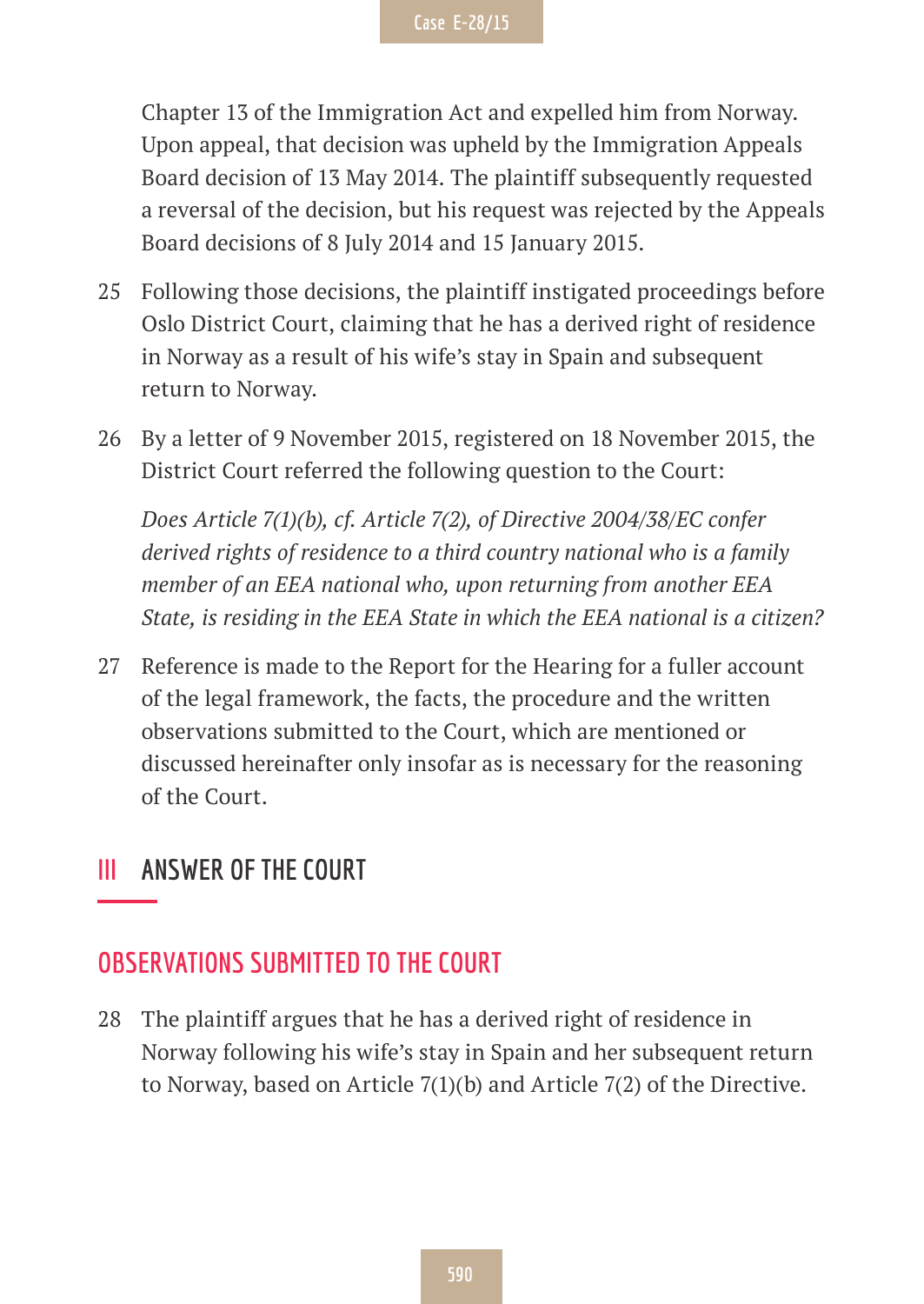- 29 According to the plaintiff, Article  $7(1)(b)$  regulates the right of residence in another EEA State for EEA nationals who are not economically active. That person's family members, who are not EEA nationals, derive their right of residence from Article 7(2).
- 30 The main objective of the EEA Agreement, according to the plaintiff, was to expand the European Union's internal market to the EFTA States, by establishing a dynamic and homogeneous European Economic Area, based on common rules. The plaintiff concludes that the objective of homogeneity must be decisive when it comes to the interpretation of Article 7(1)(b) of the Directive.
- 31 The plaintiff notes that, under EU law, derived rights in situations such as in the present case, may be based on the concept of Union citizenship laid down in Articles 20 and 21 TFEU, following the judgment of the Court of Justice of the European Union ("ECJ") in *O. and B.* (C-456/12, EU:C:2014:135). The plaintiff acknowledges that the concept of Union citizenship is without parallel in EEA law. He nevertheless claims that the right of free movement must be uniform throughout the EEA.
- 32 The plaintiff argues that the judgment in *O. and B.* provides reasons for interpreting and applying the Directive in accordance with Article 21 TFEU and thereby in accordance with the principle of homogeneity. Without such an interpretation, the right to free movement by EEA nationals would be hindered. In further support of this, the plaintiff refers to the case law of the Court (Case E-26/13 *Gunnarsson* [2014] EFTA Ct. Rep. 254).
- 33 For those reasons, the plaintiff proposes that the Court should answer the question referred in the affirmative.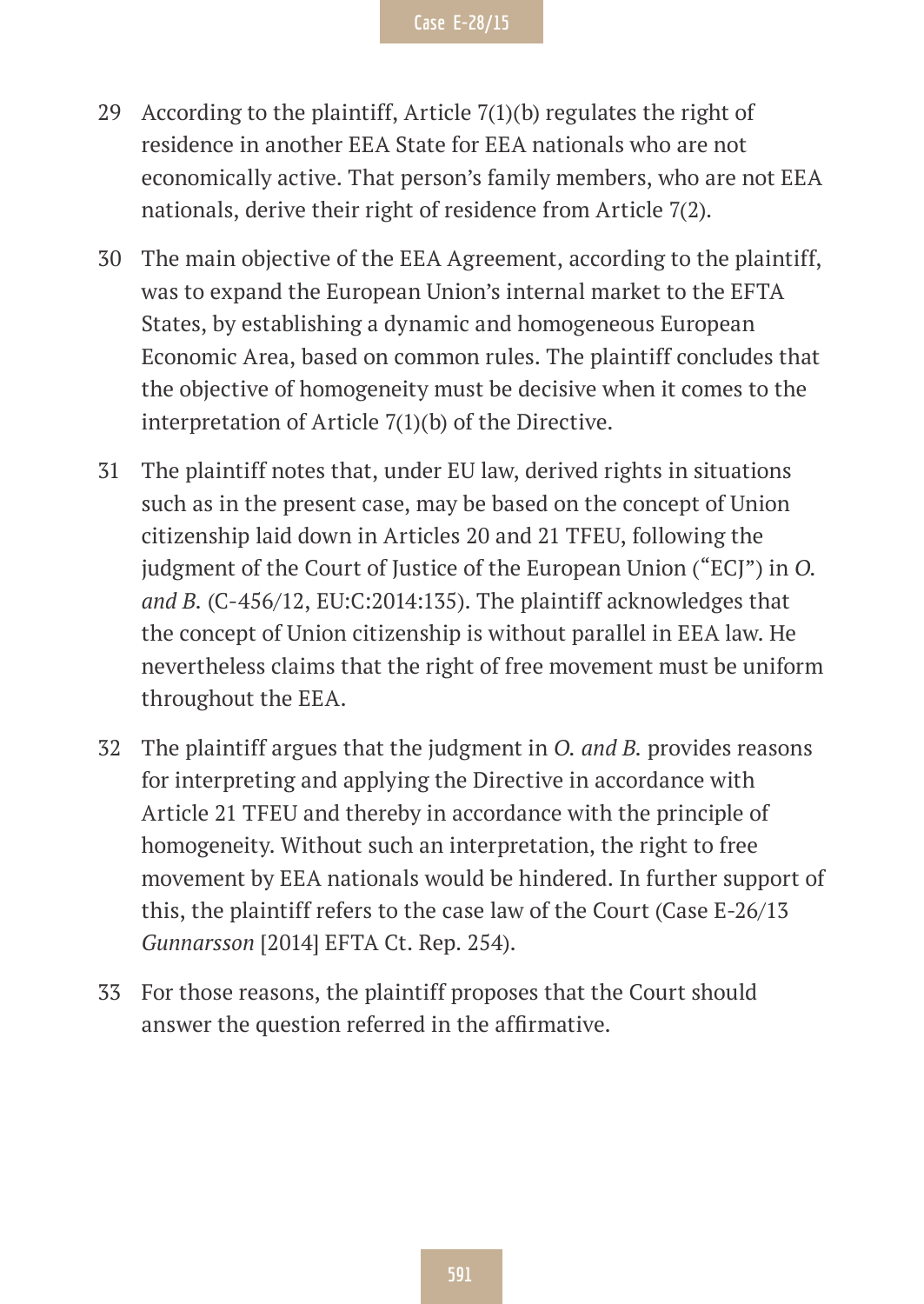- 34 The defendant, supported by Liechtenstein, argues that the question referred has already been answered in *O. and B.* There, the ECJ held that the Directive does not confer derived rights of residence for third country nationals in the Member State of which their sponsors are nationals, and that such a derived right could only be established on the basis of Article 21(1) TFEU.
- 35 The defendant points out that the EEA Agreement does not contain a provision corresponding to Article 21 TFEU. Furthermore, the defendant stresses that in *Gunnarsson* the Court observed that the Directive cannot introduce rights into the EEA Agreement based on the concept of Union citizenship in Article 21(1) TFEU.
- 36 The defendant states that, since it is common ground that Ms Amoh did not pursue an economic activity in Spain, the provisions on the free movement of persons in the main part of the EEA Agreement, Articles 28, 31 and 36, do not apply. Ms Amoh's residence in Spain could therefore only have been based on Article 7(1)(b) of the Directive, subject to the conditions of that provision. It is disputed whether Ms Amoh fulfilled all of those conditions.
- 37 The defendant acknowledges that the homogeneous interpretation and application of common rules is essential for the effective functioning of the internal market within the EEA. The principle of homogeneity therefore leads to a presumption that provisions framed in the same way in the EEA Agreement and in EU law are to be construed in the same way (reference is made to Case E-2/06 *ESA* v *Norway* [2007] EFTA Ct. Rep. 164, paragraph 59). Conversely, the Court has repeatedly dismissed invitations to rely upon, by way of analogy or interpretation, provisions of EU law which have not been made part of EEA law. The defendant maintains that, accordingly, the principle of homogeneity dictates that the provisions of the Directive, which are rules common to the EEA and the EU, are interpreted uniformly and in conformity with the judgment in *O. and B.* In contrast, the rights established in that judgment on the basis of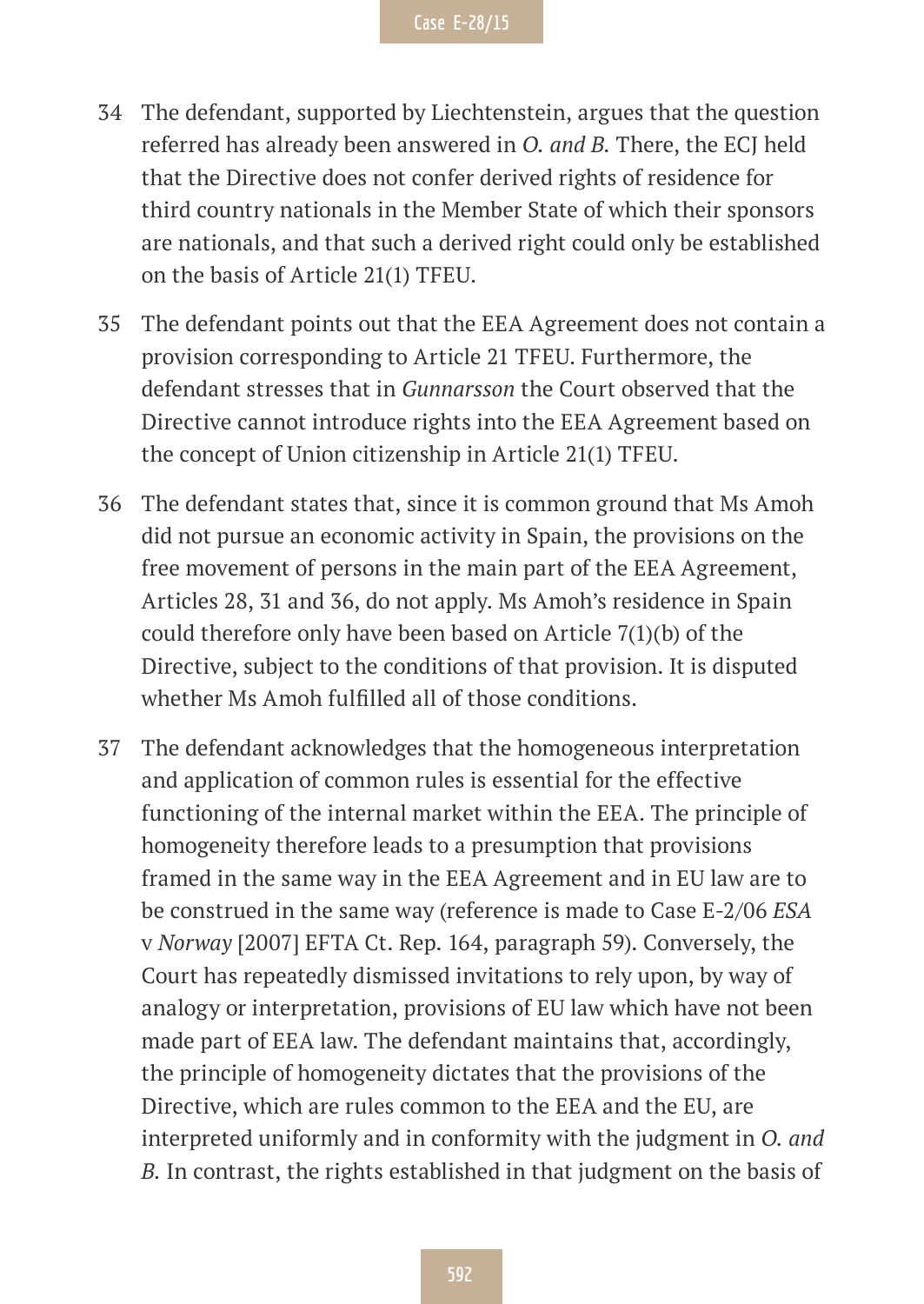Article 21(1) TFEU may not be transposed by analogy when interpreting the Directive.

- 38 ESA, supported by the Commission, submits that the purpose of establishing a derived right of residence for family members of EEA nationals is to ensure that the right to free movement within the EEA is real and effective.
- 39 ESA acknowledges that the purely hypothetical prospect of exercising the right to freedom of movement does not establish a sufficient connection with EEA law to justify the application of that law's provisions. Consequently, derived rights of residence of third country national family members in principle only exist where these are necessary to ensure that the EEA national can exercise his or her free movement and residence rights effectively.
- 40 ESA argues that the parties seem to differ on the documentation concerning Ms Amoh's stay in Spain and her connection to Norway during that stay. ESA acknowledges that, on the basis of the information provided in the request for an advisory opinion, it appears that Ms Amoh did not exercise her right to free movement as a worker. However, ESA states that, if she was a worker, which the referring court must assess, then the plaintiff would have a derived right of residence in the host State pursuant to Article 7 of the Directive, as well as in the home State on the basis of Article 28 EEA.
- 41 Proceeding on the basis that Ms Amoh was not economically active during her stay in Spain, ESA states that Article 7(1)(b) only requires that she must have sufficient resources not to become a burden on the Spanish social assistance system during her period of residence, and that she must have comprehensive sickness insurance cover in Spain during that time. According to ESA, this establishes that the rights guaranteed by Article 7 of the Directive are also applicable in circumstances where the EEA national is non-economically active.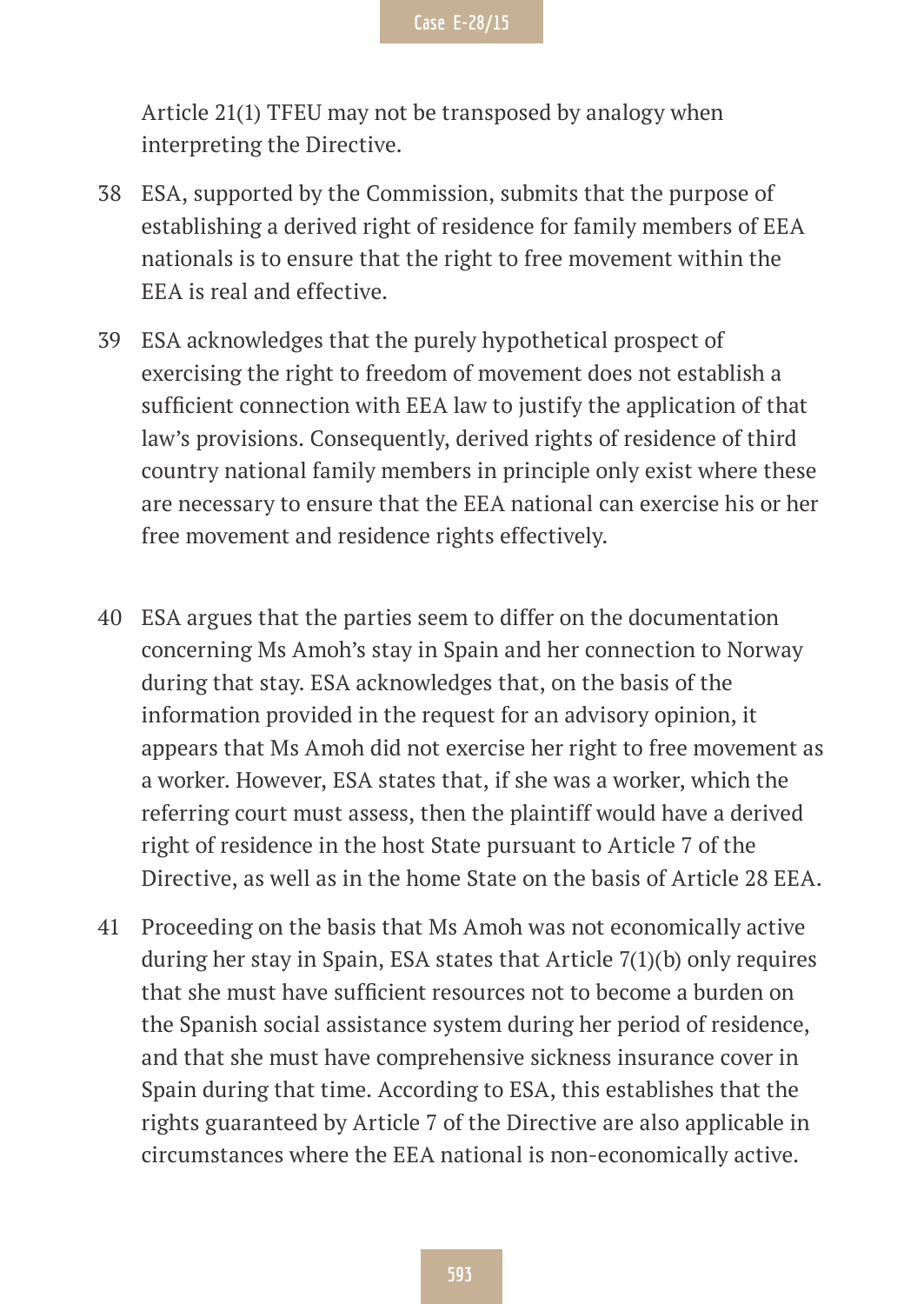- 42 Turning to the applicability of Article 7 of the Directive to the home State of an EEA national, ESA submits that the Court found in *Gunnarsson* that Article 7(1)(b) can be invoked by non-economically active EEA nationals who have exercised their free movement rights against their EEA State of nationality. ESA maintains that the same principle is at stake in this case. For any residence right to be truly effective, the home State must also be prohibited from hindering the exercise of the right. Similarly, the opportunities offered by the Directive could not be fully effective if a national of an EEA State could be deterred from availing himself of them by obstacles raised on his return to his country of origin by legislation penalising the fact that he has used them.
- 43 Despite the fact that Union citizenship does not exist under the EEA Agreement, ESA argues for a result that ensures homogeneity. The scope of free movement rights granted to EFTA nationals should be the same as for EU nationals. The lack of a citizenship concept in the EEA Agreement entails that the Directive should be accorded a more important role in the EEA context. Its scope must therefore be broadened on the basis of the principle of effectiveness.
- 44 ESA submits that the derived rights of third country family members of returning Norwegian nationals must be examined under EEA law on the premise that non-economically active nationals can invoke Article 7(1)(b) of the Directive against their own EEA State and that economically active EEA nationals derive their corresponding rights from Articles 28, 31 and 36 EEA. In both instances, the substance of the rights should be the same. ESA concludes that the plaintiff should thus be able to invoke Article 7(2) of the Directive.
- 45 The Commission submits that, although the question referred only mentions an interpretation of the Directive, it should be expanded to encompass the issue of whether, where the third country national spouse of an EEA national has acquired a derived right of residence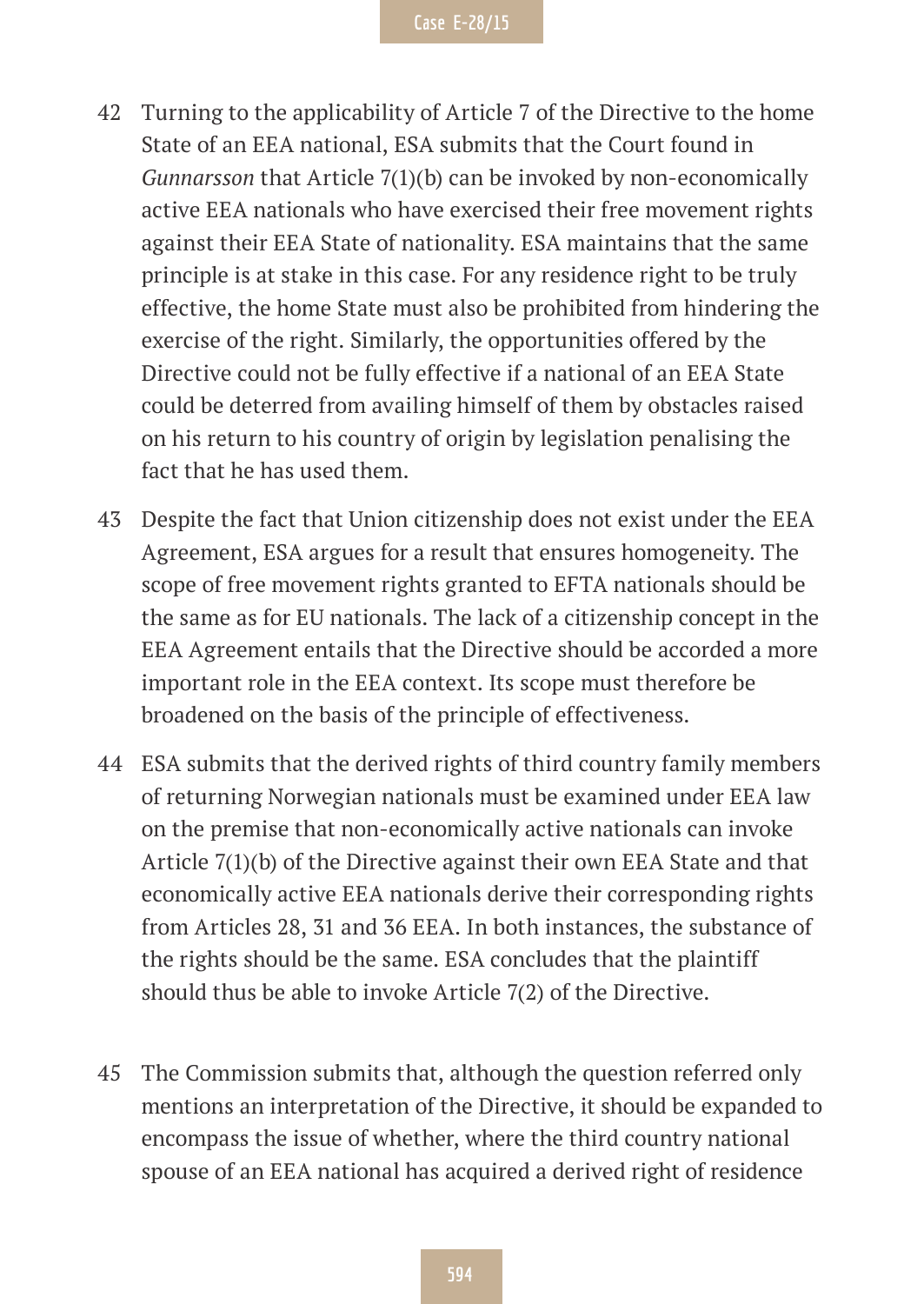in another EEA State on the basis of Article 7(1)(b) in conjunction with Article 7(2) of the Directive, the EEA Agreement equally confers such a derived right of residence on that family member when he accompanies the EEA national to reside in the EEA State of which she is a national.

- 46 The Commission provides three reasons why the result in the case of *O. and B.* does not apply to the present case. First, the conclusion in that case, which purports to be based on *McCarthy I* (C-434/09, EU:C:2011:277), fails to take account of the fact that the latter case concerned a wholly internal situation. Second, the ECJ's holding in *O. and B.* concerning the applicability of the Directive must be read in conjunction with the ECJ's conclusion in the same judgment on the possibility of applying the Directive by analogy. Third, *O. and B.*  cannot be regarded as the last word on this issue. More precisely, in *McCarthy II* (C-202/13, EU:C:2014:2450), the ECJ indicated that the Directive may indeed be applicable to situations such as that of the present case. The Commission contends that the Court should apply the same methodology to the present case and adds that such a result would be consistent with *Gunnarsson*.
- 47 Should the Court not agree with the preceding arguments, the Commission claims that the reference to a right under Article 21(1) TFEU in *O. and B.* has to be seen in the context of the case law on which that statement was based, in particular the judgments in *Singh*  (C-370/90, EU:C:1992:296) and *Eind* (C-291/05, EU:C:2007:771). Hence, the reference in *O. and B.* to Article 21 TFEU does not mean that the principles laid down in *Singh* and *Eind*, which are based on free movement rather than citizenship, no longer apply. This case law, which concerned circumstances before the Directive entered into force, still applies to the interpretation of EEA law where an EEA national has previously exercised the right of free movement as a worker. However, in the present case, the question is based upon the premise that the EEA national had acquired a right of residence in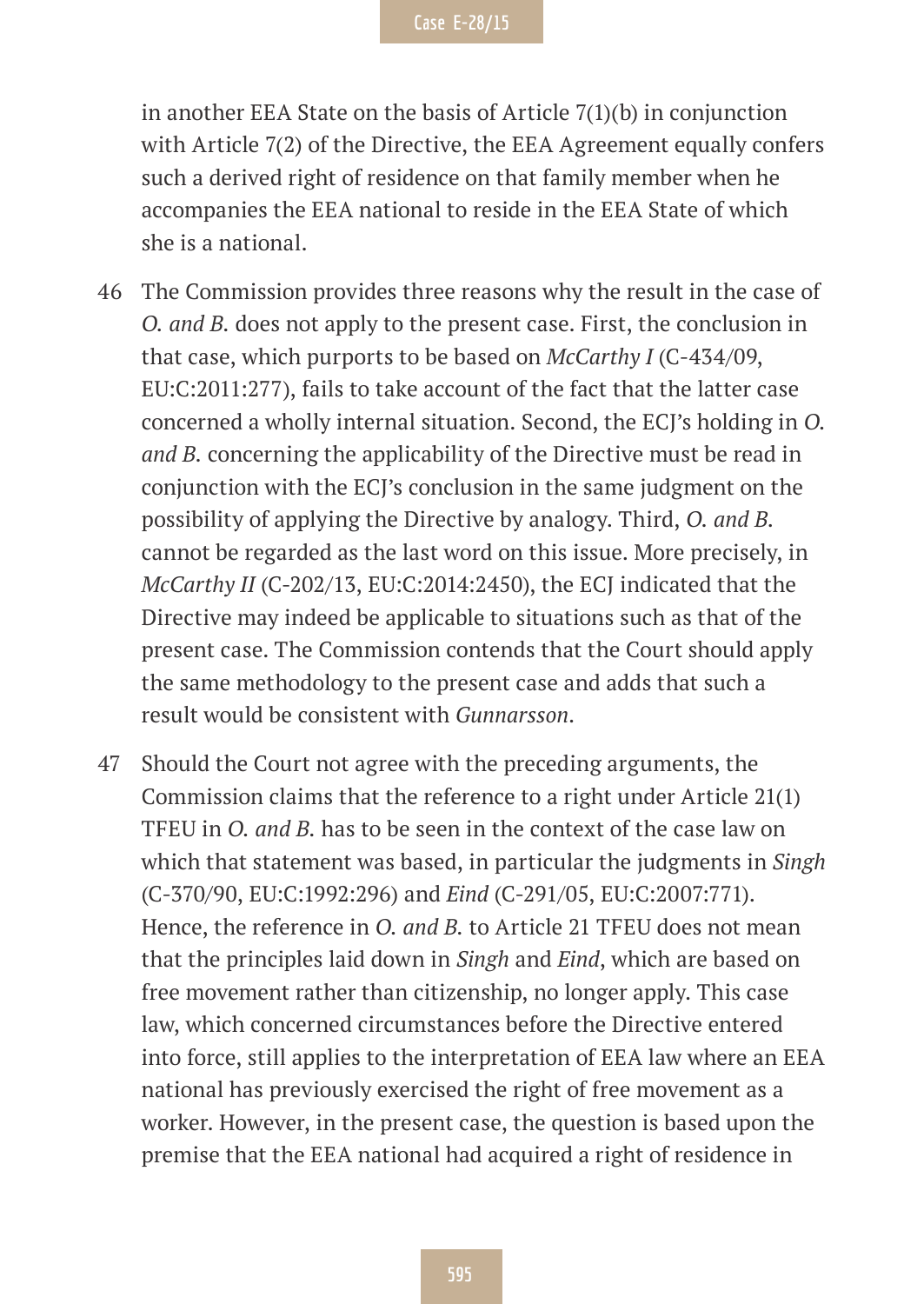Spain as a non-economically active person. Such situations have been dealt with by the Court in *Gunnarsson*, and the logic of the Court in that case can therefore be adopted in the present case.

#### **FINDINGS OF THE COURT**

48 The referring court asks, in essence, whether a third-country national who is a family member of an EEA national who, upon returning from another EEA State resides in the EEA State in which the EEA national is a citizen, has a derived right of residence under EEA law in that EEA State.

#### **GENERAL REMARKS**

- 49 The free movement of persons is one of the fundamental freedoms of the EU internal market. A shared and well-functioning labour market was considered important to the realisation of the goals of economic development and integration in the incipient EU cooperation. Therefore, at that time, the States of the European Coal and Steel Community agreed to remove any restriction based on nationality upon employment in the coal and steel industries on workers who were their nationals.
- 50 A shared labour market would not function adequately if migrant workers were prevented from maintaining established family life. Such a limitation would have acted as a deterrent to labour market mobility. Therefore, from an early stage of integration, a worker and his family members were enabled to maintain their family life when the worker was employed outside of his State of origin, that is his home State.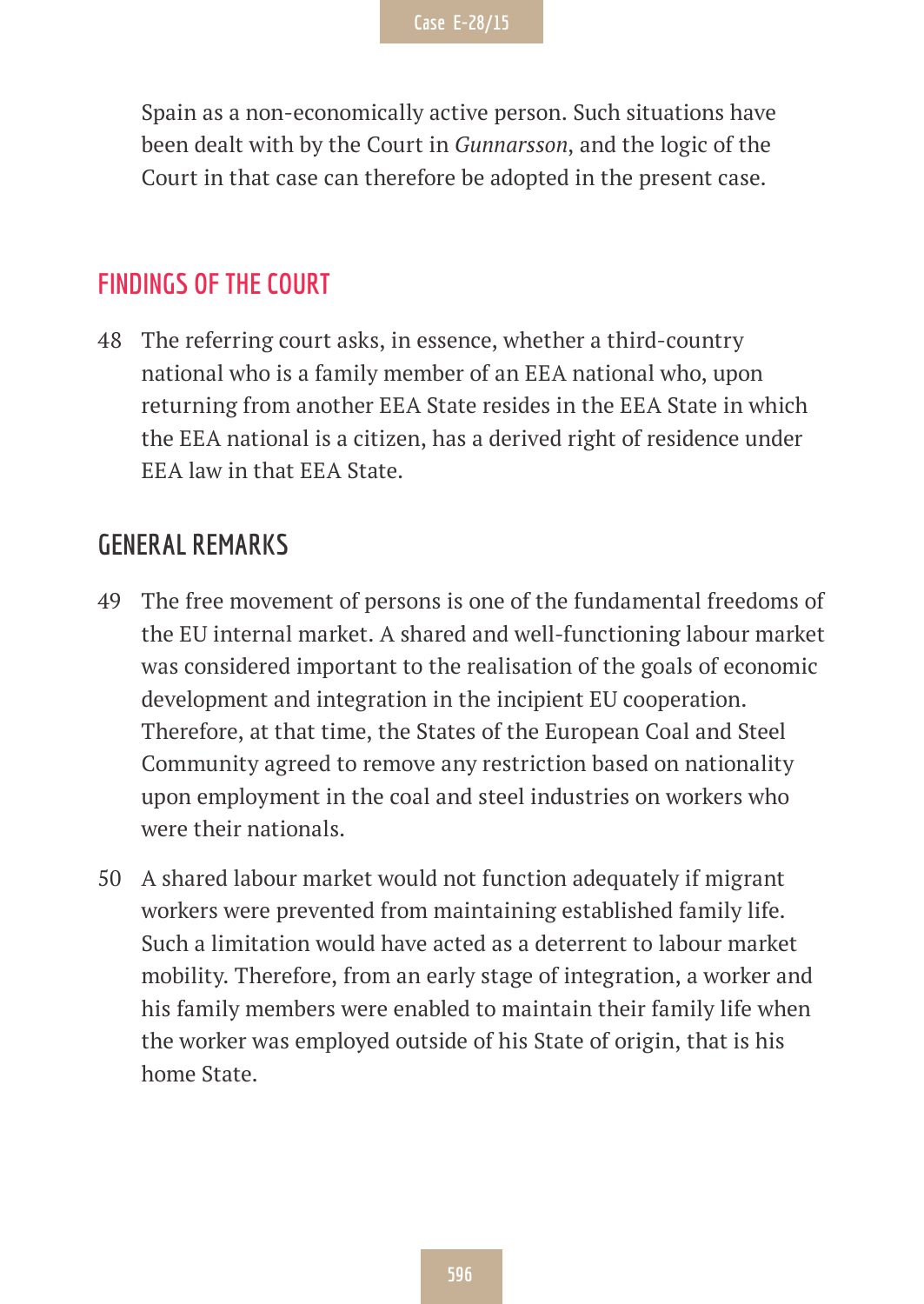- 51 Subsequently, the free movement of persons was broadened. Thus, legislation extended the concept of free movement. In particular, the concept came to include students and other economically inactive persons. Students are seeking education with a view to entering the labour market and other economically inactive persons have, in the majority of cases, participated in the labour market.
- 52 The exercise of free movement of persons is conditional. In particular, EU law requires that economically inactive persons have sufficient resources for themselves and their family members so as not to become a burden on the social security system of the host State. That condition is intended to protect the host State's fiscal interests by placing a person's own resources on a like footing with the financial contributions to the social security system made as a result of employment in the labour market. A condition of comprehensive sickness insurance cover also applies.
- 53 The scope of free movement of persons was specified by case law. In *Singh*, cited above, the ECJ set out the right of a worker to return to his home EU State with family members. The ECJ observed that a worker could be deterred from exercising his right to free movement if his family members were not permitted to enter and reside with him when he returned to his home EU State. That effect should be seen as an obstacle to leaving his home State in the first place. Therefore, an EU national who has exercised his right to free movement in order to work in another EU State can rely on EU law when returning to his home State with a spouse from a third country. According to *Eind*, cited above, an EU national may also rely on EU law upon returning as an economically inactive person to his home State with a family member from a third country, provided he exercised his EU rights.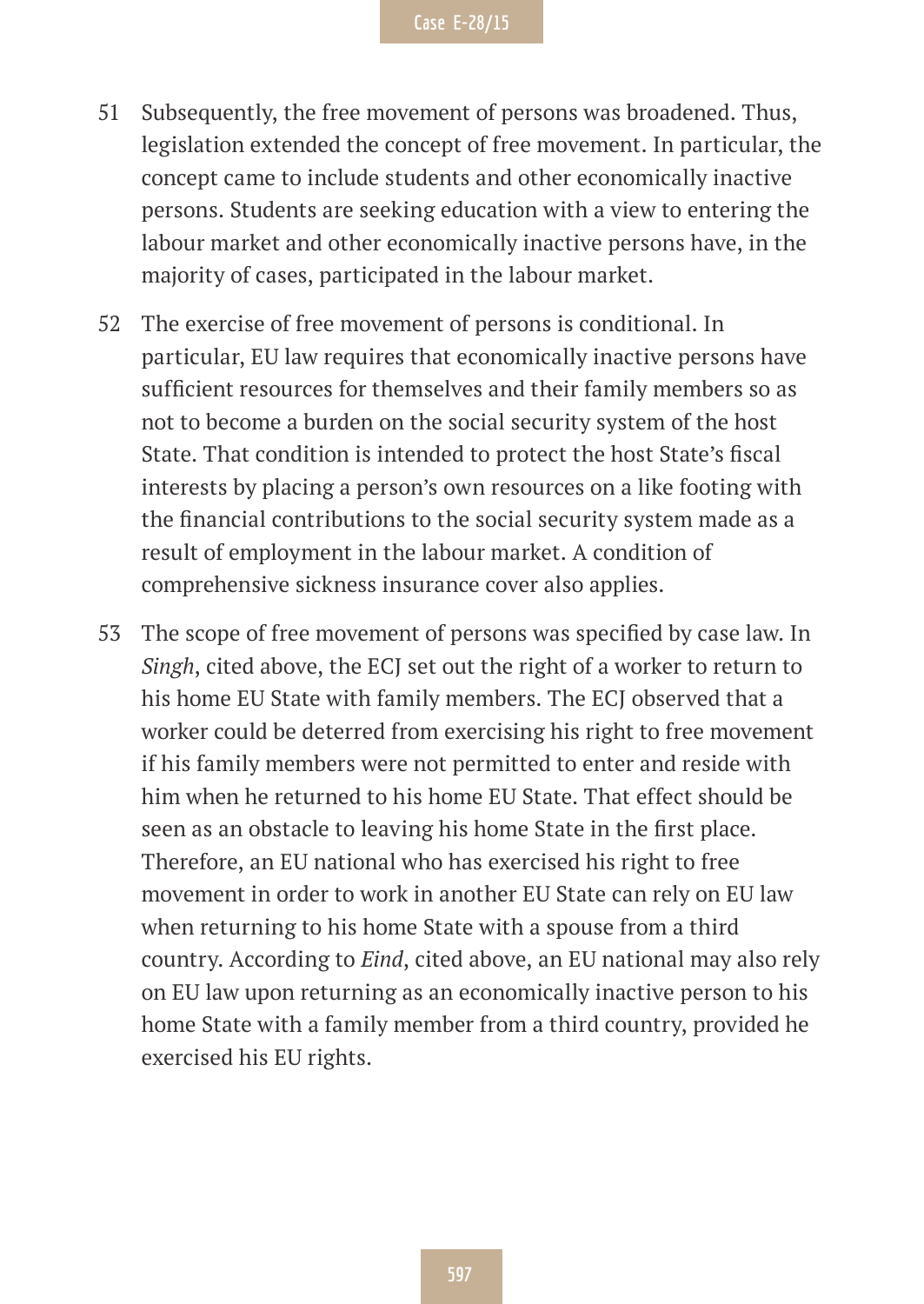- 54 The Single European Act was adopted in 1986. Its goal was, inter alia, to achieve an internal market without borders. This was built upon by the Maastricht Treaty of 1992. The Maastricht Treaty introduced the concept of Union citizenship. This concept is now expressed in Part II of the TFEU. Every person holding the nationality of an EU State is a Union citizen. Union citizenship is additional to national citizenship of an EU State and entails certain rights under EU law. According to Article 21(1) TFEU, a Union citizen shall have a right to move and reside freely within the territory of the EU States, subject to the limitations and conditions laid down in EU law. Other provisions of Part II of the TFEU entitle Union citizens to political rights including certain electoral rights and a right of petition to the European Parliament including access to the European Ombudsman.
- 55 Union citizenship comprises the free movement of persons. The ECJ has stated that Union citizenship is destined to be the fundamental status of nationals of the Member States (see, for example, the judgment in *Grzelczyk*, C-184/99, EU:C:2001:458, paragraph 31).
- 56 The Directive was adopted in 2004. It repealed and replaced a number of EU legal acts including the following: Directive 64/221/EEC on the coordination of special measures concerning the movement and residence of foreign nationals which are justified on grounds of public policy, public security or public health, Directive 68/360/EEC on the abolition of restrictions on movement and residence within the Community for workers of Member States and their families, Directive 72/194/EEC on extending to workers exercising the right to remain in the territory of a Member State after having been employed in that State, Directive 90/364/EEC on the right of residence, Directive 90/365/EEC on the right of residence for employees and self-employed persons who have ceased their occupational activity, Directive 93/96/EEC on the right of residence for students, and Regulation (EEC) No 1612/68 on freedom of movement for workers within the Community.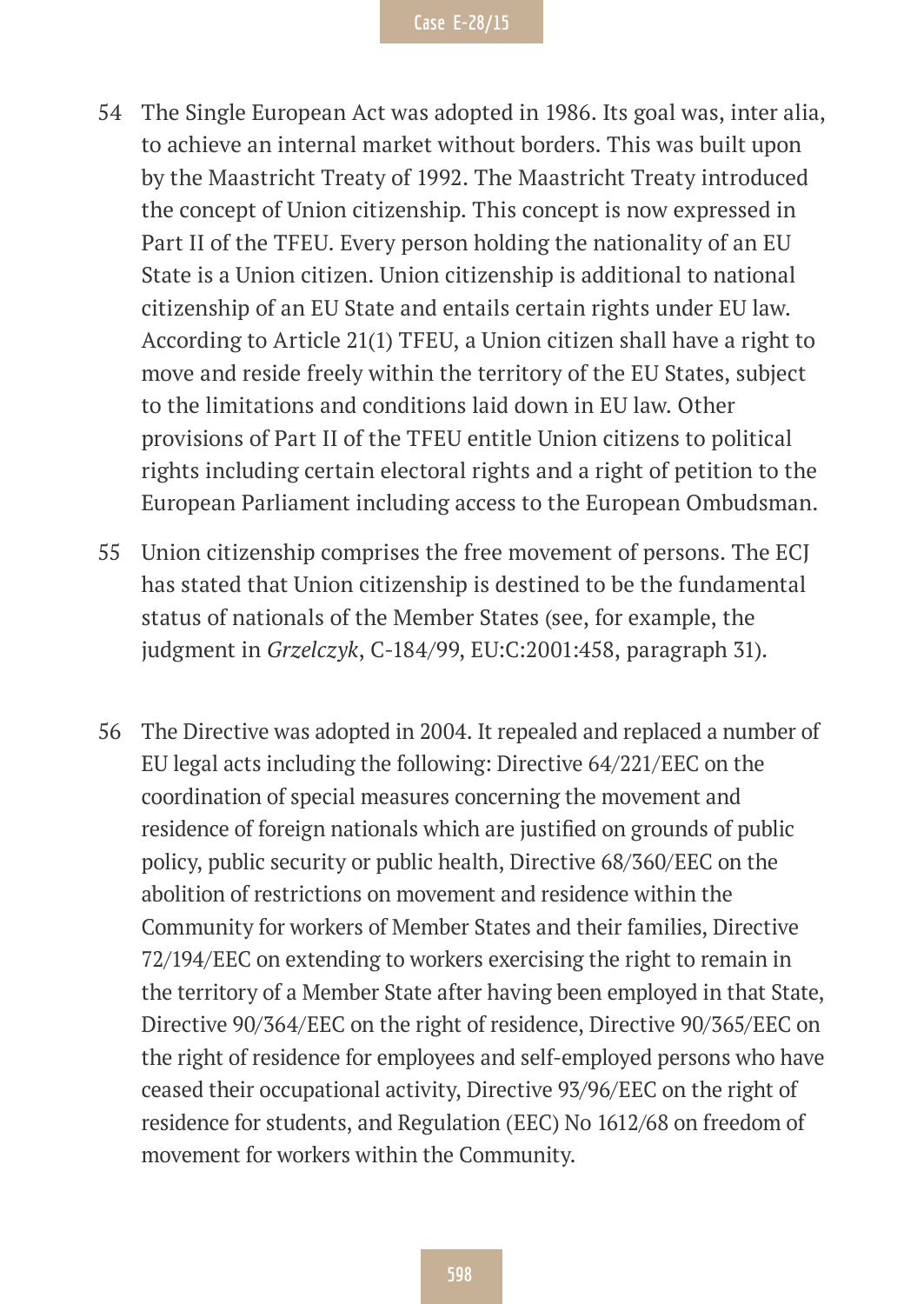- 57 Recitals 3 and 5 in the preamble to the Directive express the need to codify and review existing legal instruments dealing separately with workers, self-employed persons, as well as students and other inactive persons, in order to simplify and strengthen the right of free movement and residence of all Union citizens. Furthermore, it is stated that if the right of all Union citizens to move and reside freely within the territory of the EU States is to be exercised under objective conditions of freedom and dignity, it should also be granted to their family members, irrespective of nationality.
- 58 The Directive is based on Articles 12, 18, 40, 44 and 52 of the Treaty establishing the European Community. The corresponding provisions in the TFEU are Article 18 on non-discrimination on grounds of nationality, Article 21 on Union citizens' right to free movement and residence, Article 46 on measures to bring about freedom of movement for workers, Article 50 on the issue of directives to attain the freedom of establishment and Article 59 on the issue of directives to achieve the liberalisation of a specific service.
- 59 The legal development described above was reflected in the EEA Agreement, when it entered into force on 1 January 1994. According to the fifth recital of the Preamble to the EEA Agreement, the Contracting Parties are determined to provide for the fullest possible realisation of the four freedoms, including the free movement of persons, within the whole EEA. The objective of abolition of obstacles to the free movement of persons is also reflected in Article 1(2) EEA and the then Article 3(c) of the Treaty Establishing the European Economic Community ("EEC").
- 60 Article 28 of the EEA Agreement, in Part III on Free Movement of Persons, Services and Capital, corresponds to Article 48 EEC, now Article 45 TFEU. Article 28 EEA gives workers the right of freedom of movement. The freedom entails the abolition of any discrimination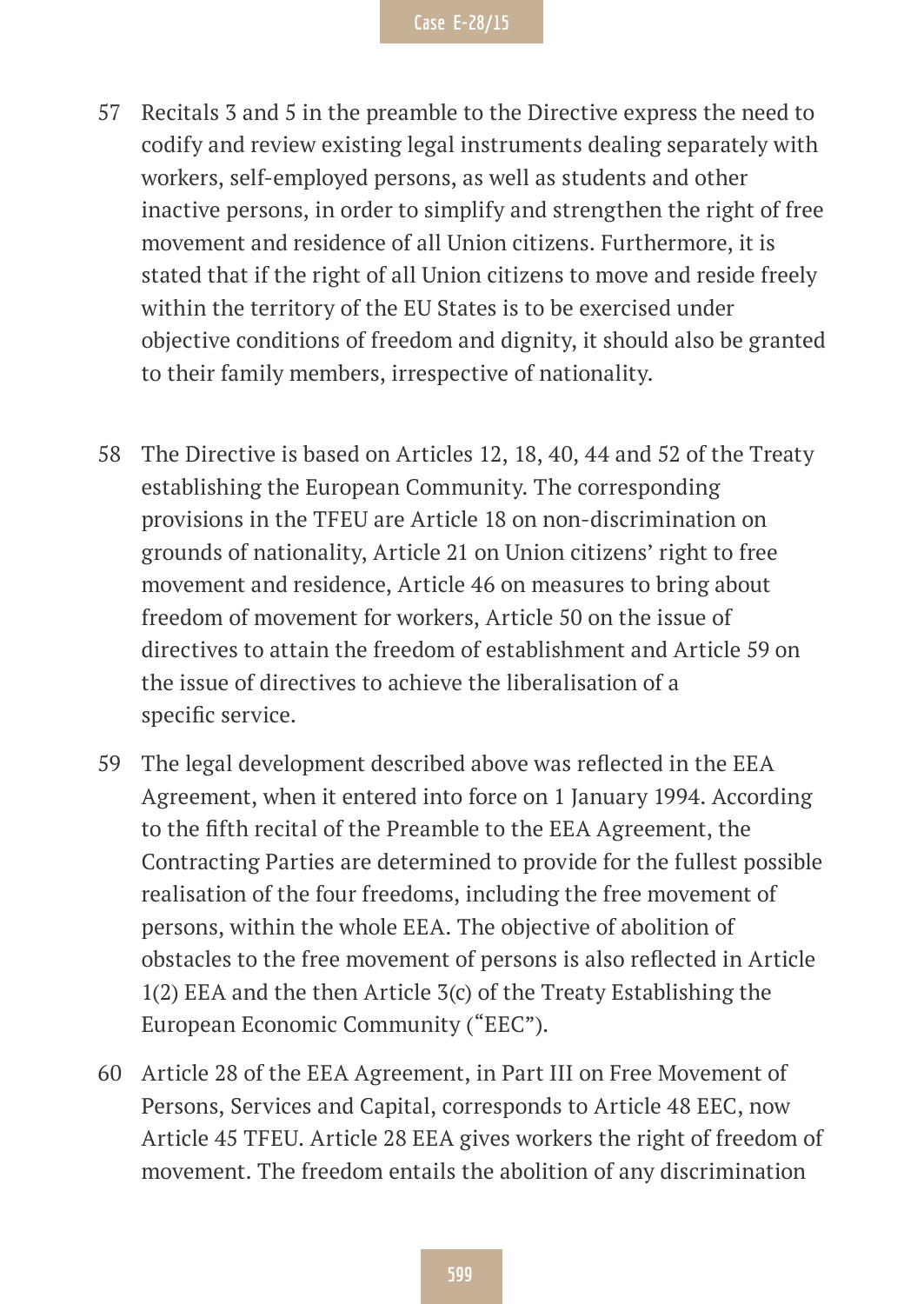based on nationality between workers of EU and EFTA States as regards employment, remuneration and other conditions of work and employment in the EEA market. The freedom forms part of the core of the EEA Agreement. The consideration of homogeneity therefore carries substantial weight.

- 61 Directives 90/364/EEC, 90/365/EEC and 93/96/EEC were part of the EEA Agreement at the time of its entry into force and were referred to in Annex VIII to the EEA Agreement on freedom of establishment. Therefore, EEA law included the freedom of movement of persons as workers and as economically inactive EEA nationals, in both cases including their family members.
- 62 The Court notes that a gap between the two EEA pillars has emerged since the signing of the EEA Agreement in 1992. This gap has widened over the years. The EU treaties have been amended four times since then, while the EEA Main Agreement has remained substantially unchanged. This development has created certain discrepancies at the level of primary law. Depending on the circumstances, this fact may have an impact on the interpretation of the EEA Agreement.
- 63 The EEA Joint Committee Decision incorporating the Directive into the EEA Agreement defines the term Union citizens, for the purposes of the EEA Agreement, as nationals of EU States and EFTA States. Accordingly, EEA nationals may avail themselves of the freedom of movement of persons under EEA law and thus move freely within the internal market on conditions established by EEA law.
- 64 The Contracting Parties stated in a joint declaration attached to that decision that Union citizenship has no equivalent in the EEA Agreement and that the EEA Agreement does not provide a legal basis for political rights. However, the Contracting Parties also agreed that rights granted by the Directive to third country nationals who are family members of an EEA national, exercising the right to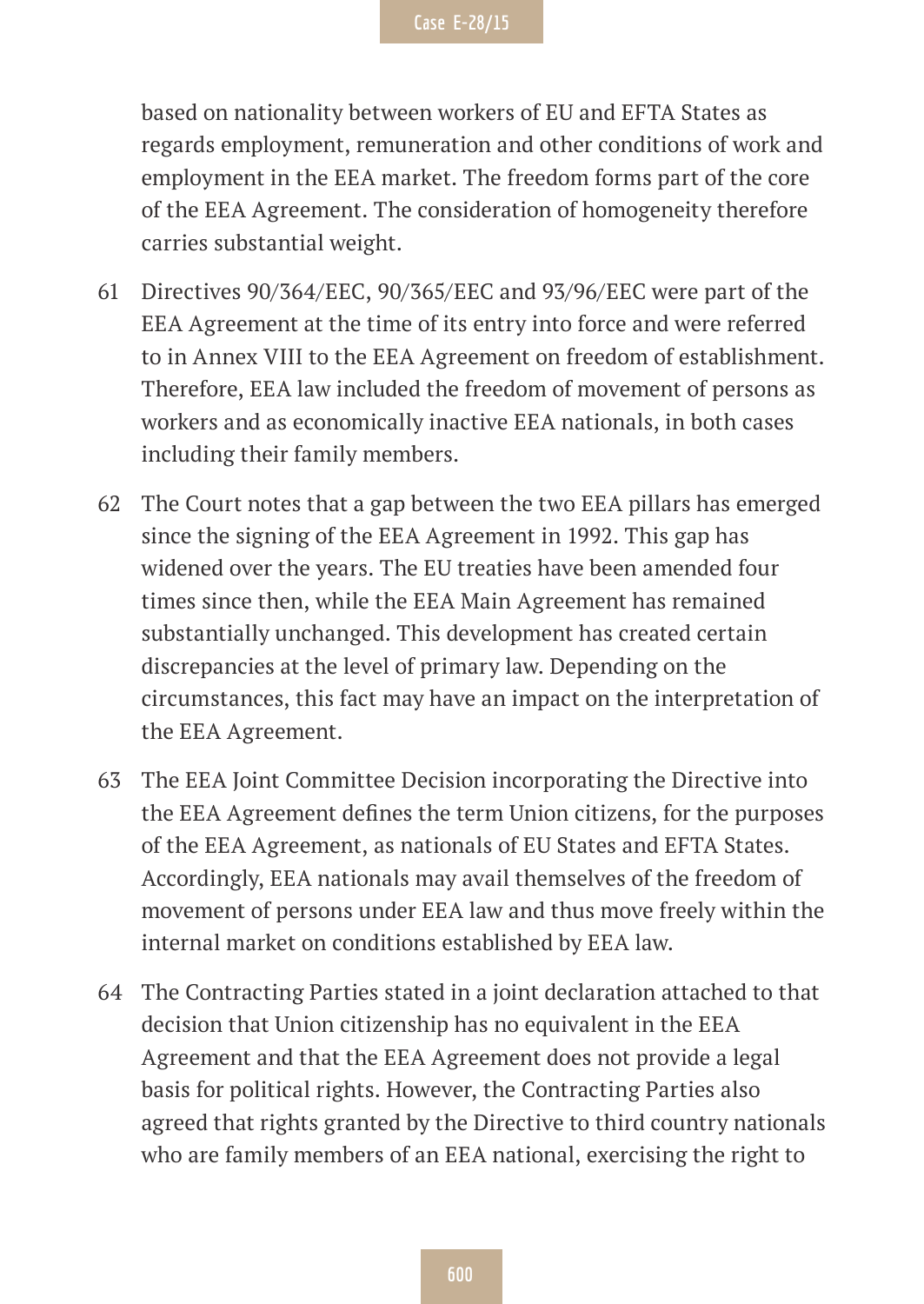free movement under the EEA Agreement, must be included since these rights are corollary to the right of free movement of nationals of EU States and EFTA States. It cannot be assumed that the Contracting Parties intended the introduction of Union citizenship in EU law to restrict further evolution of the free movement of persons in the EEA.

- 65 In *O. and B*., cited above, the ECJ held that Article 21(1) TFEU must be interpreted as meaning that where a Union citizen has created or strengthened family life with a third country national during genuine residence, pursuant to and in conformity with the conditions set out in Article 7(1) and (2) and Article 16(1) and (2) of the Directive, in a Member State other than that of which he is a national, the provisions of the Directive apply by analogy where that Union citizen returns, with the family member in question, to his Member State of origin. Therefore, the conditions for granting a derived right of residence to a third-country national who is a family member of that Union citizen, in the latter's Member State of origin, should not, in principle, be more strict than those provided for by that directive for the grant of a derived right of residence to a third-country national who is a family member of a Union citizen who has exercised his right of freedom of movement by becoming established in a Member State other than the Member State of which he is a national (see *O. and B.*, cited above, paragraph 61).
- 66 In the judgment, the ECJ reached its conclusion on a legal basis not existing in the EEA, whereas application of the Directive appears, for the most part, to have been rejected. Consequently, an unequal level of protection of the right to free movement of persons within the EEA could ensue. However, if the Court ensures the same level of protection in the EEA, it must explain why the ECJ's statement in *O. and B.* regarding the Directive cannot decide the matter.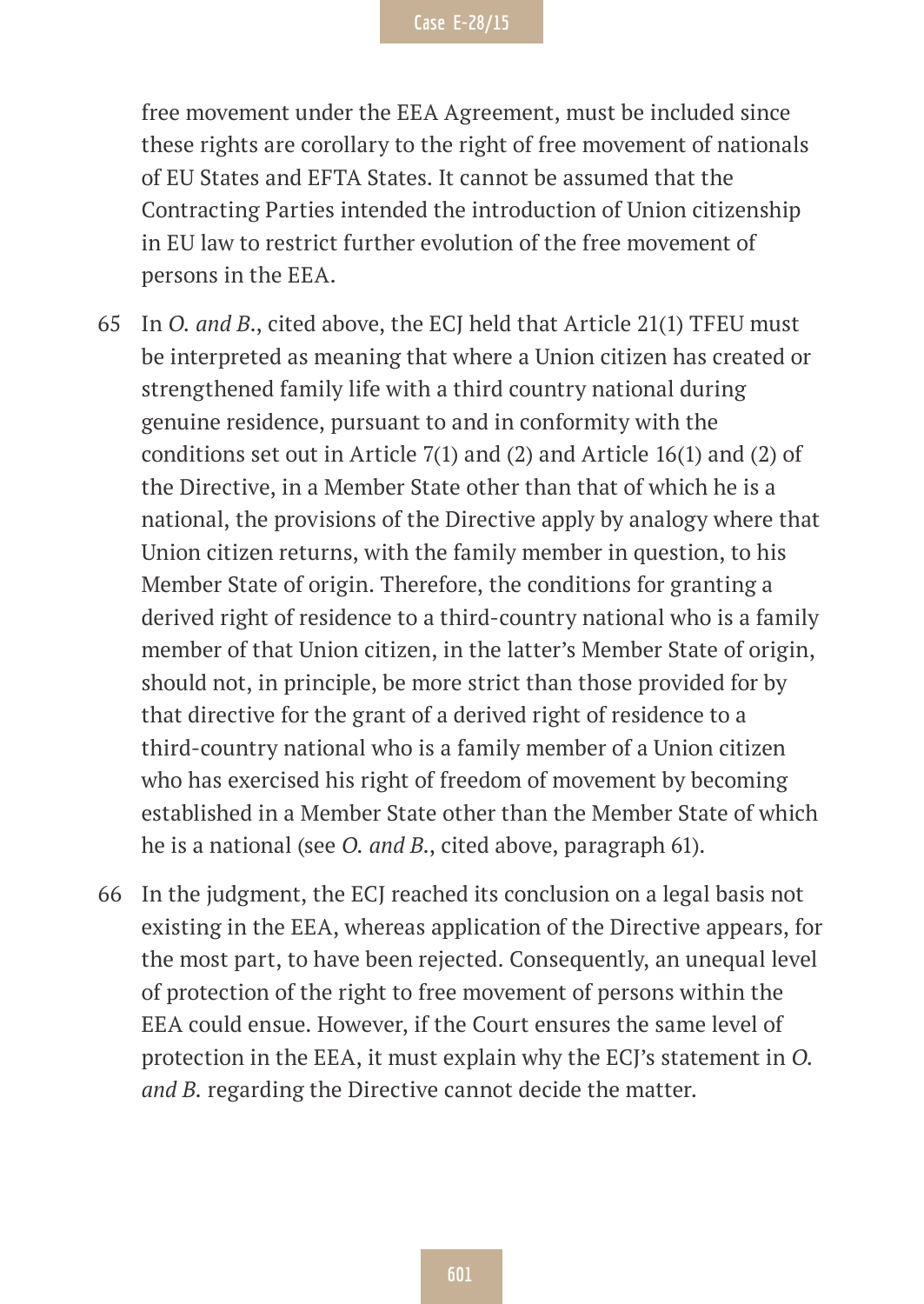67 In order to assess the impact of the legal findings in *O. and B.* for the interpretation of EEA law, that judgment must be read in its proper legal context. That context encompasses the concept of Union citizenship. The ECJ did not base its main conclusion on the Directive. Furthermore, the case law resulting from *Singh* and *Eind*  was considered applicable under Article 21(1) TFEU to family members of Union citizens upon a return to the home State. The ECJ held that such a derived right seeks to remove obstacles for leaving the home State by guaranteeing that that citizen upon return to the home State will be able to continue the family life created or strengthened in the host State (see *O. and B.*, cited above, paragraphs 48 and 49).

#### **ANSWER TO THE QUESTION REFERRED**

- 68 In the Court's further analysis, emphasis must be placed on the fact that the free movement of persons forms part of the core of the EEA Agreement. The case at hand must be distinguished from *O. and B.* to the extent that that judgment is based on Union citizenship. Therefore, it must be examined if homogeneity in the EEA can be achieved based on an authority included in the EEA Agreement. Such an examination must be based on the EEA Agreement, legal acts incorporated into it and case law.
- 69 The case before the Court concerns a Norwegian national who has resided in Spain, where she married a third country national. Later she returned to Norway, where the third country national applied for family reunification.
- 70 In the fifteenth recital of the Preamble to the EEA Agreement, the Contracting Parties state that their objective is to reach and maintain a uniform interpretation and application of the EEA Agreement and those provisions of EU legislation substantially reproduced in its main part and annexes and, furthermore, to arrive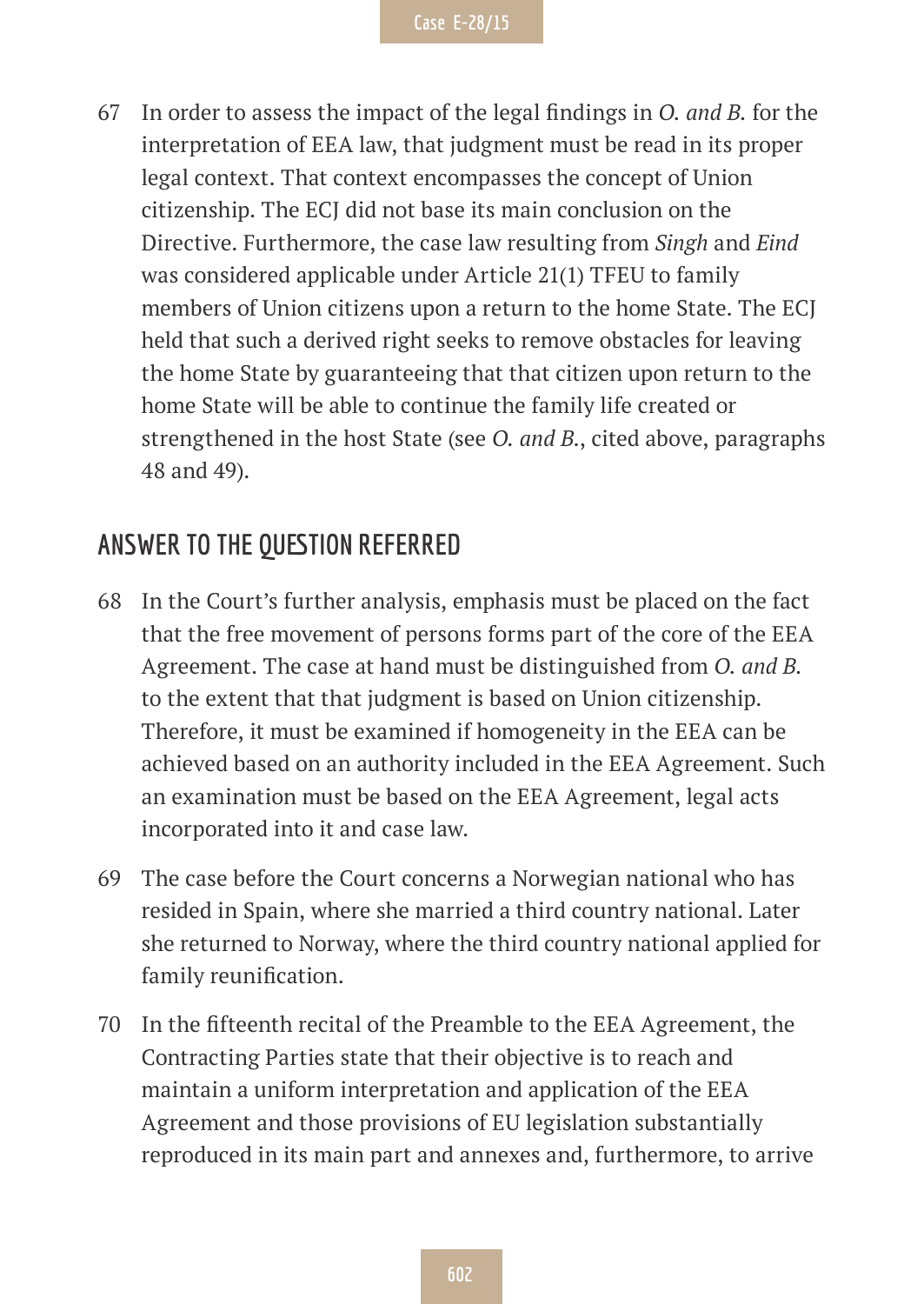at an equal treatment of individuals and economic operators as regards the four freedoms. However, the same recital also states that a uniform interpretation and application of the EEA Agreement shall be achieved in full deference to the independence of the courts.

- 71 Without independence in its adjudication no court could claim legitimacy. Every court must exercise its jurisdiction based upon the relevant legal sources. An essential legal source for the Court is the case law of the ECJ and the General Court. That case law must nevertheless be read in its context. Normally, this does not pose particular problems because the context is the same. However, when it comes to the legal sources in this case, the ECJ has partly ruled out the application of the Directive and instead applied the concept of Union citizenship in evolution of the free movement of persons in the EU.
- 72 In the EEA context, Article 7(1) of the Directive provides that all EEA nationals shall have the right of residence on the territory of another EEA State for more than three months if they fulfil one of the conditions set out in points (a) to (d). At issue in the present case is Article 7(1)(b). That provision grants a right of residence provided that (i) the EEA national has sufficient resources for himself and his family members not to become a burden on the social assistance system of the host State during the period of residence and (ii) has comprehensive sickness insurance cover in the host State. Pursuant to Article 7(2), that right of residence shall extend to family members who are not nationals of an EEA State, accompanying or joining the EEA national in the host State.
- 73 The Court assumes that the sponsor stayed legally in Spain for more than three months. If this is not the case, the sponsor cannot be said to have acted under EEA law for the purpose of creating a derived right as a family member for a third country national. It is for the referring court to establish the respective facts.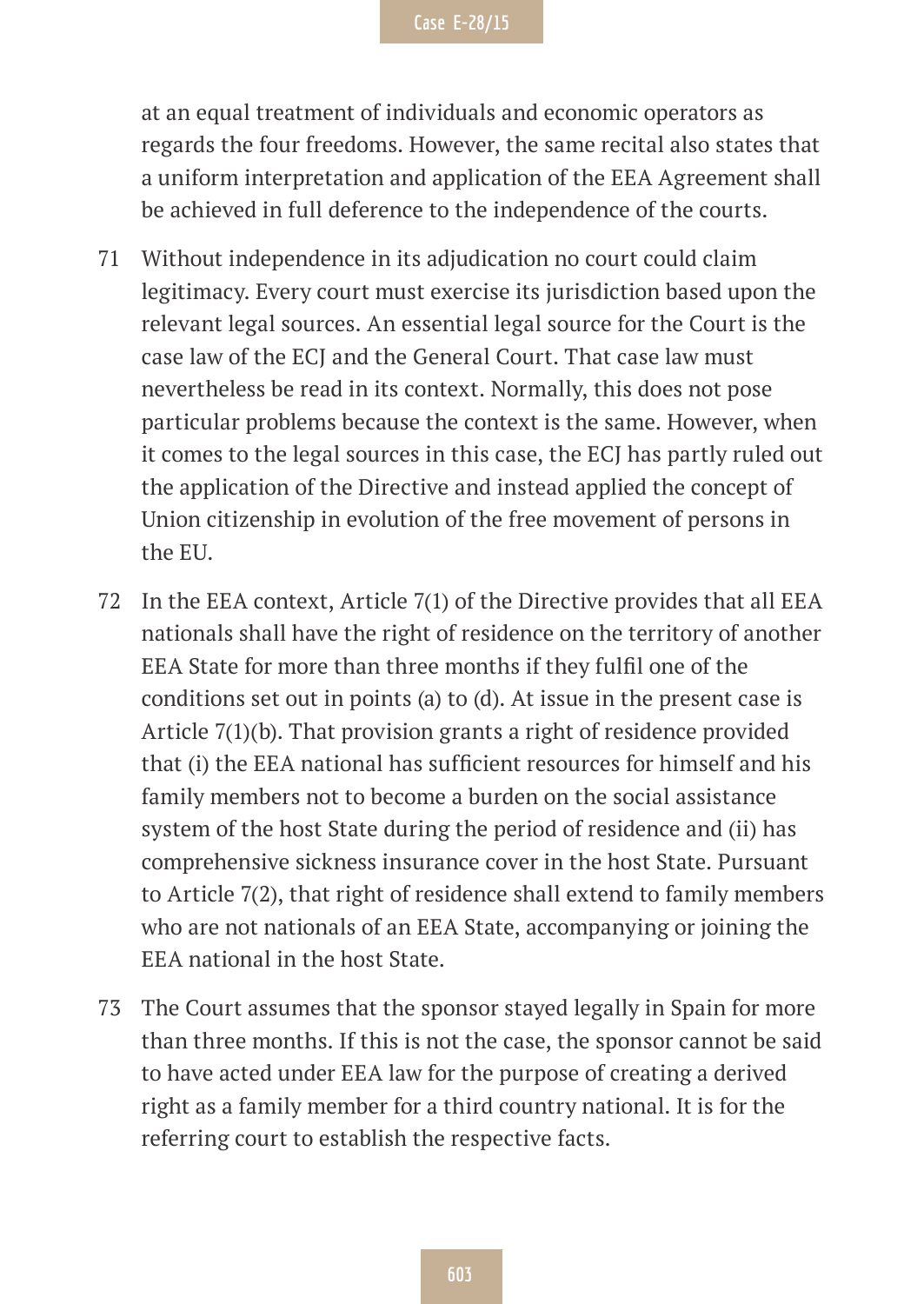- 74 The conditional right of residence pursuant to Article 7 of the Directive applies "on the territory of another Member State". That wording reflects the fact that an EEA national has a right of residence under EEA law in other EEA States. This right of residence can only be exercised if the EEA national actually moves from the home State.
- 75 Since Article 7(1)(b) confers on an EEA national the right to move freely from the home EEA State and take up residence in another EEA State, an EEA State may not deter its nationals from moving to another EEA State in the exercise of the freedom of movement under EEA law (see *Gunnarsson*, cited above, paragraph 82).
- 76 In the present case, the referring court has established that a Norwegian citizen has married a third country national and lived together with him in Spain and that the sponsor did not engage in economic activity during her stay there. At issue is whether a refusal of a derived right of residence in Norway for the third country national, upon the Norwegian citizen's return to Norway, constitutes an obstacle to the Norwegian citizen's freedom of movement under EEA law.
- 77 When a EEA national makes use of his right to free movement, he may not be deterred from exercising that right by an obstacle to the entry and residence of a spouse in the EEA national's home State. Accordingly, when an EEA national who has availed himself of the right to free movement returns to his home State, EEA law requires that his spouse is granted a derived right of residence in that State (see, for comparison, *Eind*, cited above, paragraphs 35 and 36). Consequently, the possibility for individuals exercising their right of free movement to invoke this right against their home State has been recognised in the case law of the ECJ.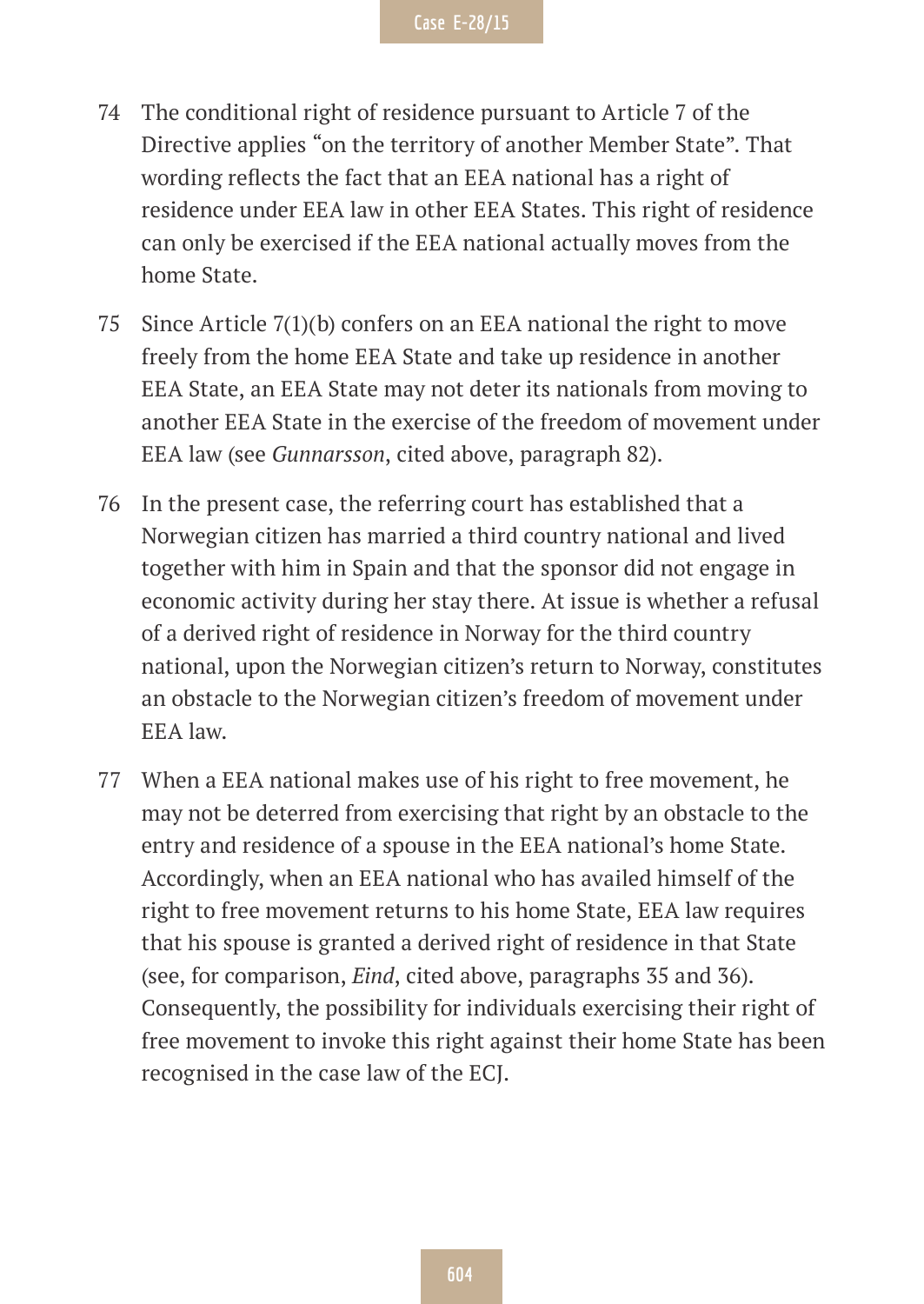- 78 This case law concerns EEA nationals having pursued an economic activity in another EEA State. However, economically inactive EEA nationals may enjoy their right under Article 7(1)(b) to reside in another EEA State provided that they have sufficient resources for themselves and their family members, so as to not become a burden on the social security assistance system of the host State, and possess comprehensive sickness insurance cover.
- 79 The reasoning in the ECJ's *Eind* judgment is equally relevant when an inactive person, who has exercised the right to free movement under Article 7(1)(b) of the Directive, returns to his home EEA State with a spouse who is a third country national. A right to move freely from the home EEA State to another EEA State cannot be fully achieved if that person may be deterred from exercising the freedom by obstacles raised by the home State to the right of residence for a spouse (see, for comparison, *Gunnarsson*, cited above, paragraph 82).
- 80 However, a derived right of residence for a third country national in the spouse's home State is conditional. In addition to the requirements of sufficient resources and health insurance, the following conditions must be fulfilled. First, the residence of the EEA national in the host State must have been genuine such as to enable family life in that State. The duration of residence in the host State must exceed a continuous period of three months. Second, pursuant to Article 35 of the Directive, EEA States may, subject to the principle of proportionality and procedural safeguards provided for in the Directive, adopt the necessary measures to refuse, terminate or withdraw any right conferred by the Directive in the case of abuse of rights or fraud, such as marriages of convenience. Upon a question from the bench, the Agent for the defendant stated that no abuse of rights has been alleged so far in the national proceedings. Third, restrictions on rights granted by the Directive may be justified by reasons of public policy, public security or public health pursuant to Article 27(1) of the Directive.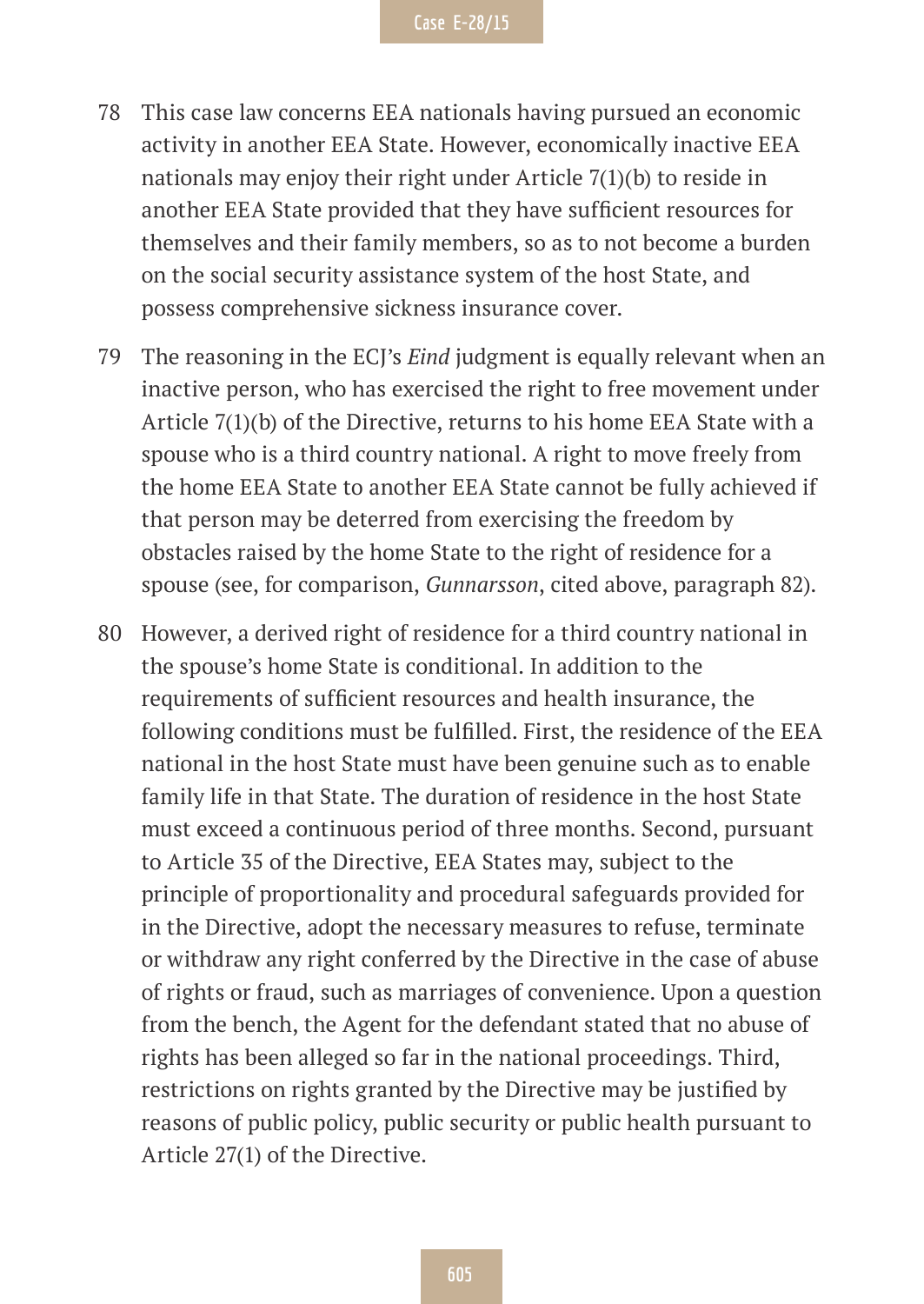- 81 The Court adds that all the EEA States are parties to the European Convention on Human Rights, which enshrines in Article 8(1) the right to respect for private and family life. According to established case law, provisions of the EEA Agreement are to be interpreted in the light of fundamental rights (see Case E-4/11 *Arnulf Clauder* [2011] EFTA Ct. Rep. 216, paragraph 49 and case law cited).
- 82 The answer to the question referred must therefore be that where an EEA national, pursuant to Article 7(1)(b) and Article 7(2) of the Directive, has created or strengthened a family life with a third country national during genuine residence in an EEA State other than that of which he is a national, the provisions of that directive will apply by analogy where that EEA national returns with the family member to his home State.

#### **IV COSTS**

83 The costs incurred by the Liechtenstein Government, ESA and the Commission, which have submitted observations to the Court, are not recoverable. Since these proceedings are a step in the proceedings pending before the national court, any decision on costs for the parties to those proceedings is a matter for that court.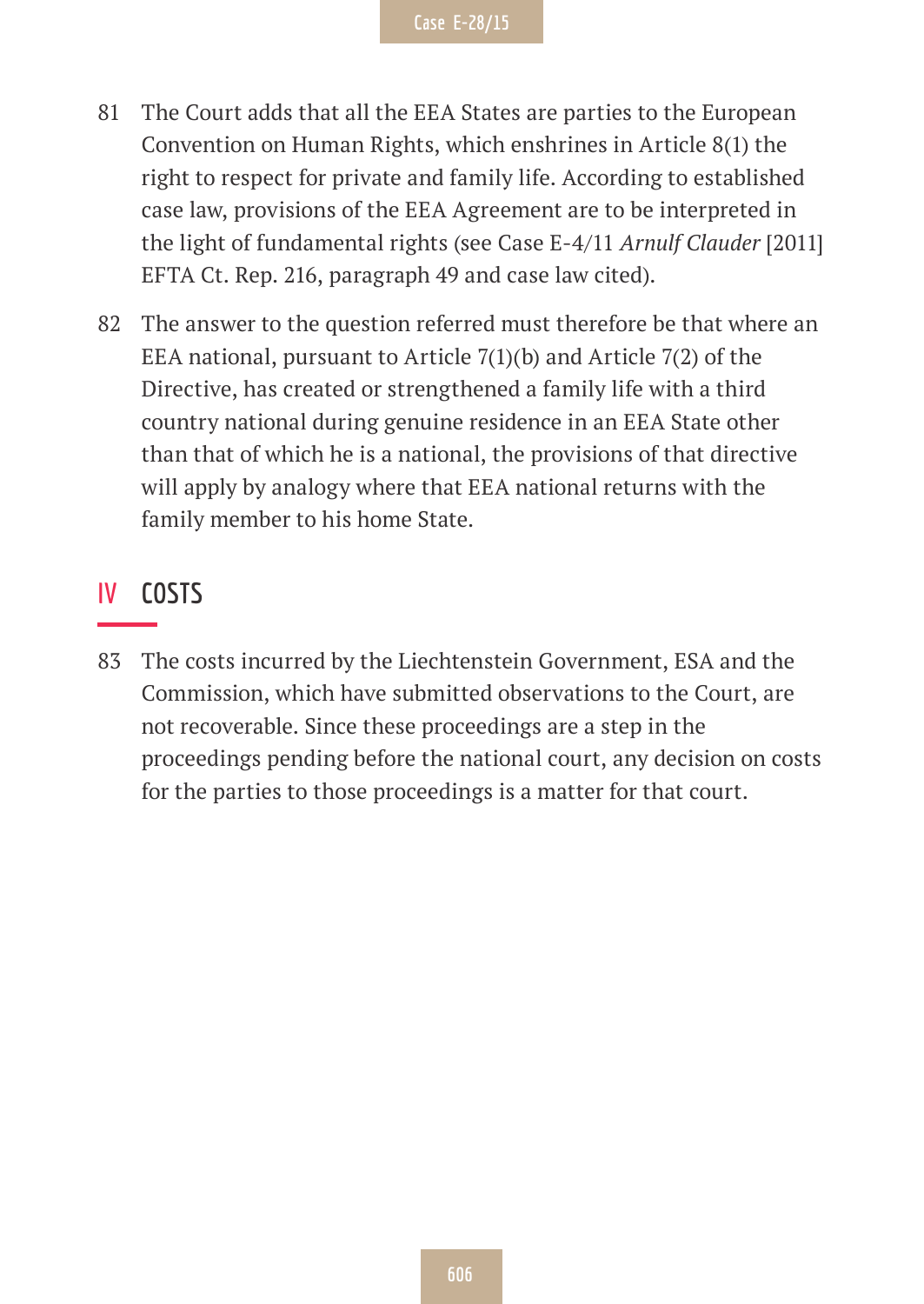On those grounds,

## **The Court**

in answer to the question referred to it by Oslo District Court hereby gives the following Advisory Opinion:

**Where an EEA national, pursuant to Article 7(1)(b) and Article 7(2) of Directive 2004/38/EC, has created or strengthened a family life with a third country national during genuine residence in an EEA State other than that of which he is a national, the provisions of that directive will apply by analogy where that EEA national returns with the family member to his home State.**

**Carl Baudenbacher Per Christiansen Páll Hreinsson**

*Delivered in open court in Luxembourg on 26 July 2016.*

**Theresa Haas** *Acting Registrar* **Carl Baudenbacher** *President*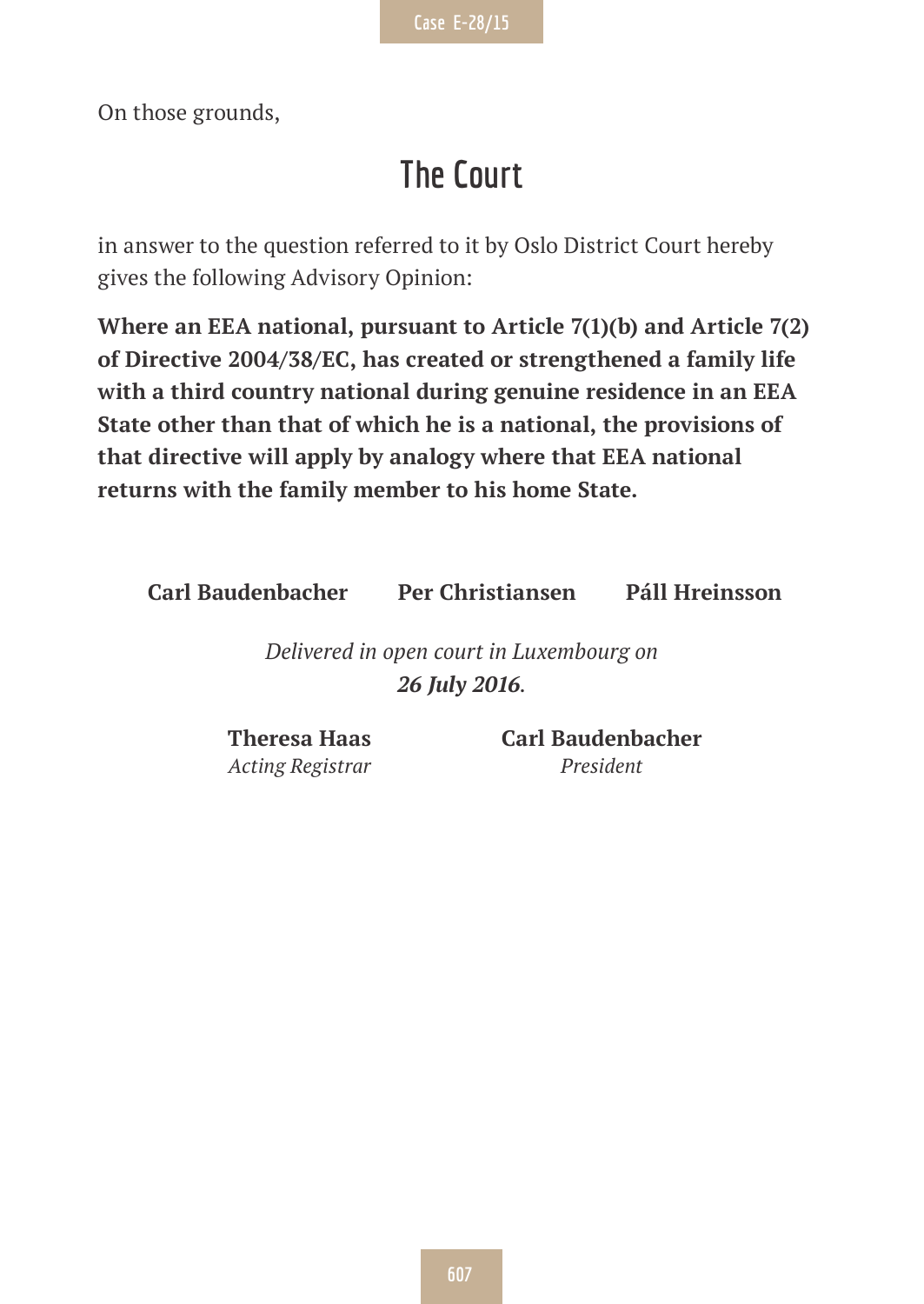## **Report for the Hearing**

in Case E-28/15

REQUEST to the Court under Article 34 of the Agreement between the EFTA States on the Establishment of a Surveillance Authority and a Court of Justice by Oslo tingrett (Oslo District Court), in the case of

**Yankuba Jabbi**

 $\equiv$ and $\equiv$ 

#### **The Norwegian Government**

concerning the interpretation of Article 7(1)(b) in conjunction with Article 7(2) of Directive 2004/38/EC of the European Parliament and of the Council of 29 April 2004 on the right of citizens of the Union and their family members to move and reside freely within the territory of the Member States amending Regulation (EEC) No 1612/68 and repealing Directives 64/221/EEC, 68/360/EEC, 72/194/EEC, 73/148/EEC, 75/34/ECC, 75/35/EEC, 90/364/EEC, 90/365/EEC and 93/36/EEC.1

#### **I INTRODUCTION**

1 By a letter of 1 November 2015, registered at the Court on 18 November 2015, Oslo tingrett (Oslo District Court) made a request

<sup>1</sup> Directive 2004/38/EC of the European Parliament and of the Council of 29 April 2004 on the right of citizens of the Union and their family members to move and reside freely within the territory of the Member States amending Regulation (EEC) No 1612/68 and repealing Directives 64/221/EEC, 68/360/EEC, 72/194/EEC, 73/148/EEC, 75/34/ECC, 75/35/EEC, 90/364/EEC, 90/365/EEC and 93/36/EEC, OJ 2004 L 158, p. 77, as corrected by OJ 2004 L 229, p. 35, OJ 2005 L 30, p. 27, and OJ 2005 L 197, p. 34, as incorporated into the EEA Agreement at point 1 of Annex V and point 3 of Annex VIII, Norwegian EEA Supplement 2012 No 5, p. 243.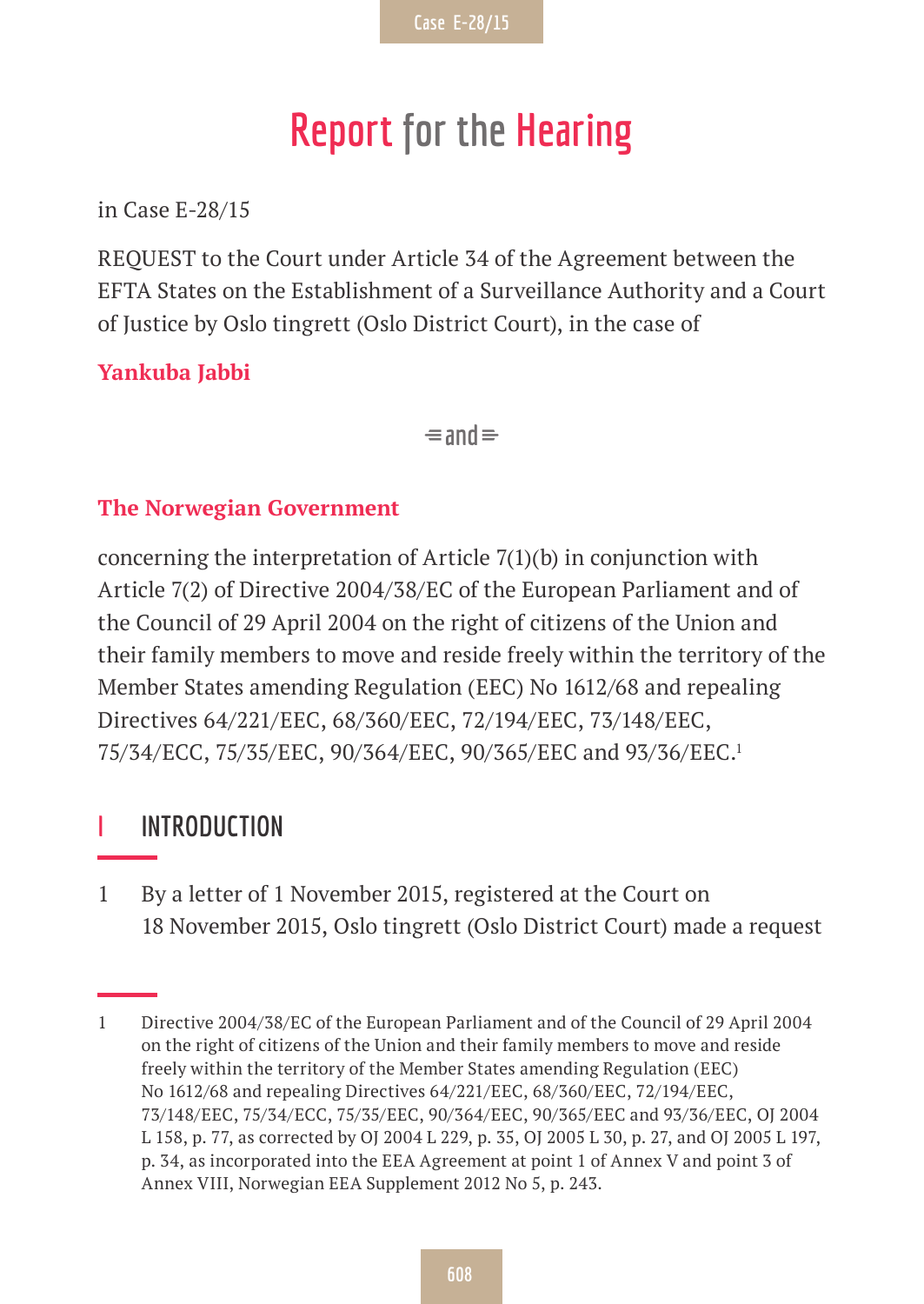for an Advisory Opinion in a case pending before it between Yankuba Jabbi ("the plaintiff") and the Norwegian Government ("the defendant").

2 The case before Oslo tingrett concerns the validity of the Norwegian Immigration Appeals Board's ("the Appeals Board") decision of 13 May 2014, which rejected an application for residence by the plaintiff and expelled him from Norway, and the Appeals Board's refusal to reverse that decision in its subsequent decisions of 8 July 2014 and 15 January 2015.

#### **II LEGAL BACKGROUND**

#### **EEA LAW**

- 3 Article 28 of the Agreement on the European Economic Area ("the EEA Agreement" or "EEA") provides as follows:
	- *1. Freedom of movement for workers shall be secured among EC Member States and EFTA States.*
	- *2. Such freedom of movement shall entail the abolition of any discrimination based on nationality between workers of EC Member States and EFTA States as regards employment, remuneration and other conditions of work and employment.*
	- *3. It shall entail the right, subject to limitations justified on grounds of public policy, public security or public health:*
		- *(a) to accept offers of employment actually made;*
		- *(b) to move freely within the territory of EC Member States and EFTA States for this purpose;*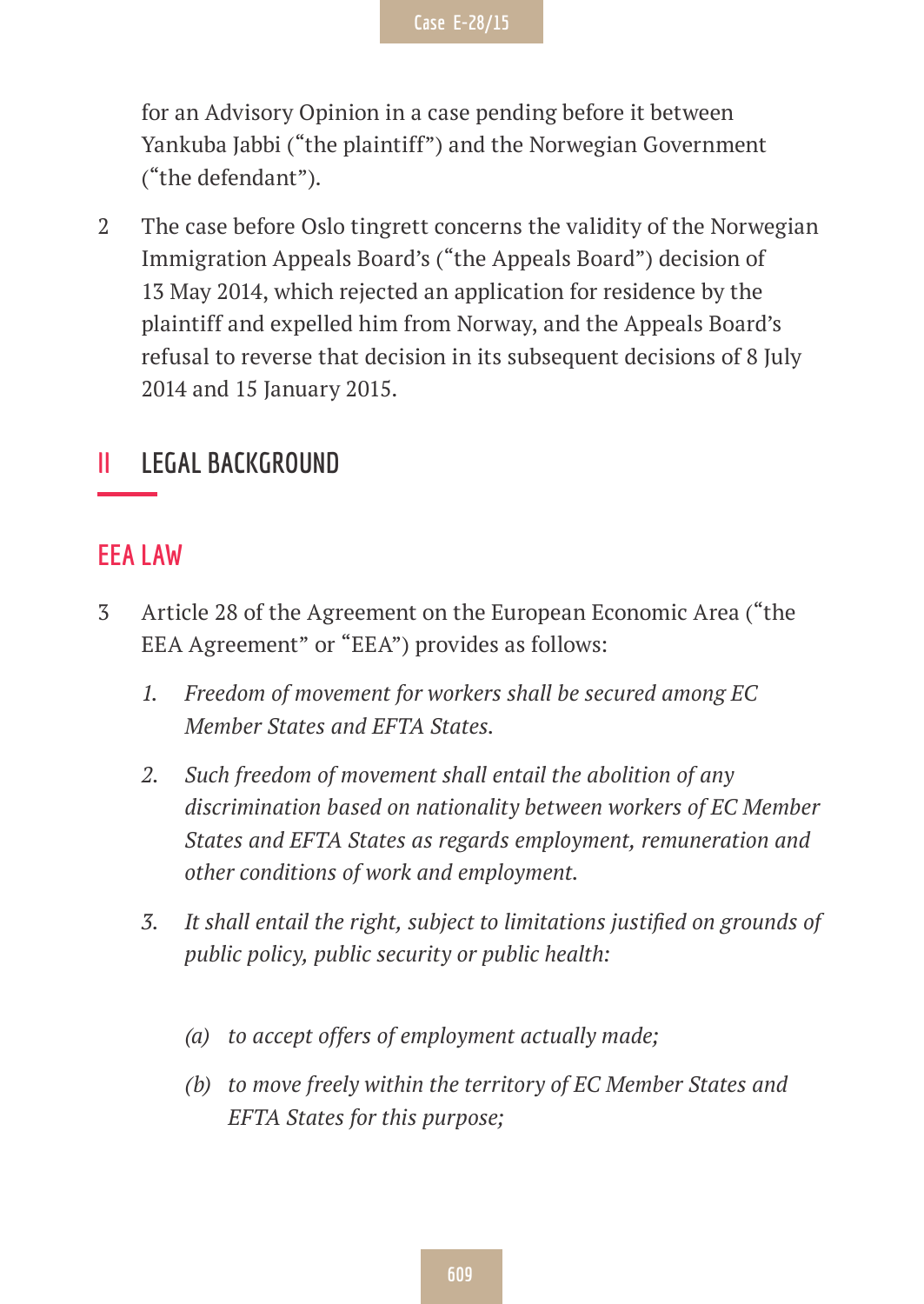- *(c) to stay in the territory of an EC Member State or an EFTA State for the purpose of employment in accordance with the provisions governing the employment of nationals of that State laid down by law, regulation or administrative action;*
- *(d) to remain in the territory of an EC Member State or an EFTA State after having been employed there.*
- 4 Directive 2004/38/EC of the European Parliament and of the Council of 29 April 2004 on the right of citizens of the Union and their family members to move and reside freely within the territory of the Member States amending Regulation (EEC) No 1612/68 and repealing Directives 64/221/EEC, 68/360/EEC, 72/194/EEC, 73/148/EEC, 75/34/ECC, 75/35/EEC, 90/364/EEC, 90/365/EEC and 93/36/EEC ("the Directive") was incorporated into the EEA Agreement at point 1 of Annex V and point 3 of Annex VIII to the Agreement by EEA Joint Committee Decision No 158/2007 ("Decision No 158/2007") of 7 December 2007.<sup>2</sup> The decision entered into force on 1 March 2009.
- 5 Recital 1 in the preamble to the Directive reads as follows:

*...*

*Citizenship of the Union confers on every citizen of the Union a primary and individual right to move and reside freely within the territory of the Member States, subject to the limitations and conditions laid down in the Treaty and to the measures adopted to give it effect.*

6 Recital 3 in the preamble to the Directive reads as follows:

*Union citizenship should be the fundamental status of nationals of the Member States when they exercise their right of free movement and residence. It is therefore necessary to codify and review the existing Community instruments dealing separately with workers, self-employed* 

<sup>2</sup> OJ 2008 L 124, p. 20, and EEA Supplement 2008 No 26, p. 17.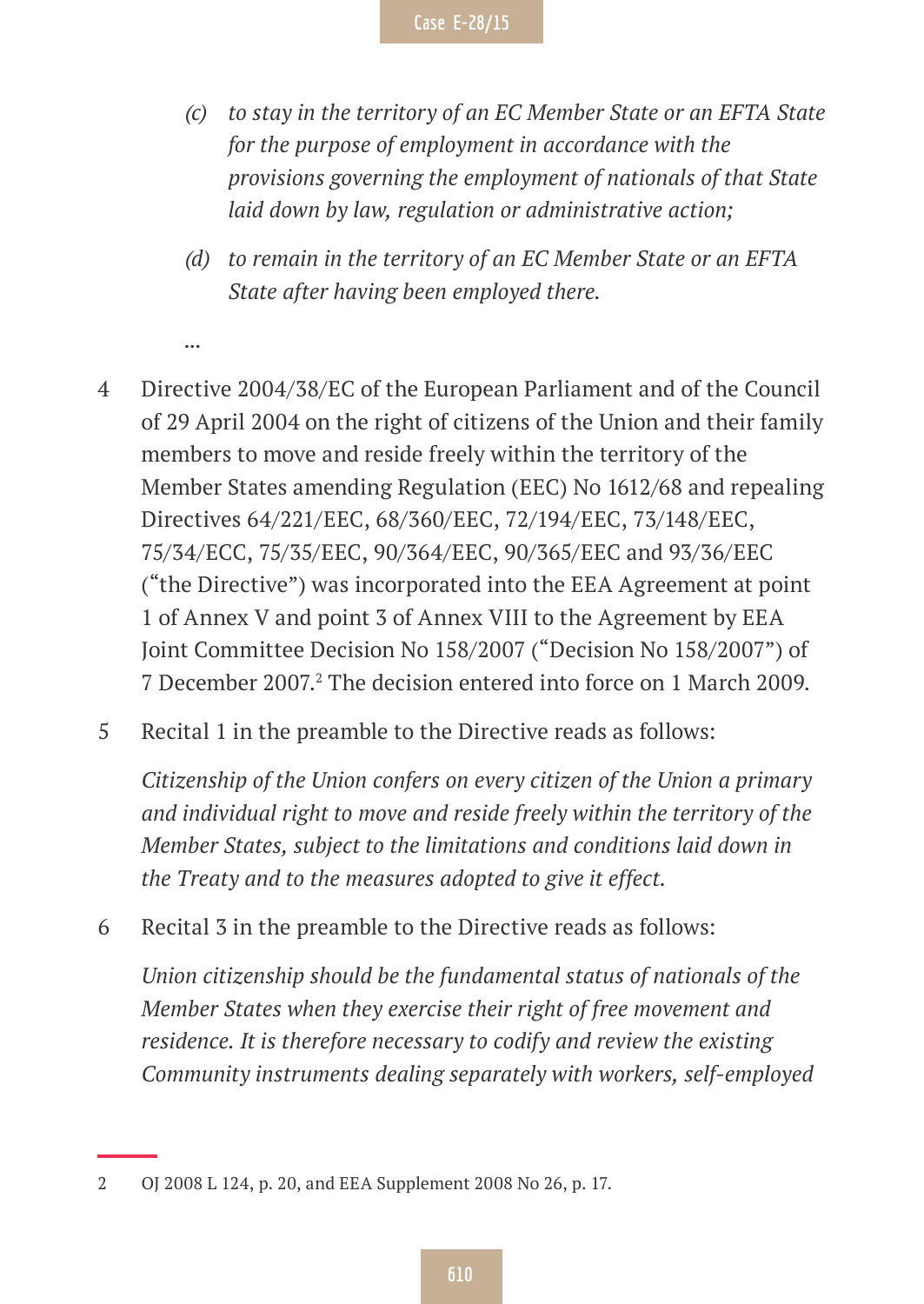*persons, as well as students and other inactive persons in order to simplify and strengthen the right of free movement and residence of all Union citizens.*

7 Recital 5 in the preamble to the Directive reads as follows:

*The right of all Union citizens to move and reside freely within the territory of the Member States should, if it is to be exercised under objective conditions of freedom and dignity, be also granted to their family members, irrespective of nationality. For the purposes of this Directive, the definition of "family member" should also include the registered partner if the legislation of the host Member State treats registered partnership as equivalent to marriage.*

8 Article 1 of the Directive reads as follows:

*This Directive lays down:*

*(a) the conditions governing the exercise of the right of free movement and residence within the territory of the Member States by Union citizens and their family members;*

*...*

9 Under the heading "Definitions", Article 2 of the Directive provides:

*For the purposes of this Directive:*

- *1. "Union citizen" means any person having the nationality of a Member State;*
- *2. "family member" means:*
	- *(a) the spouse;*

*...*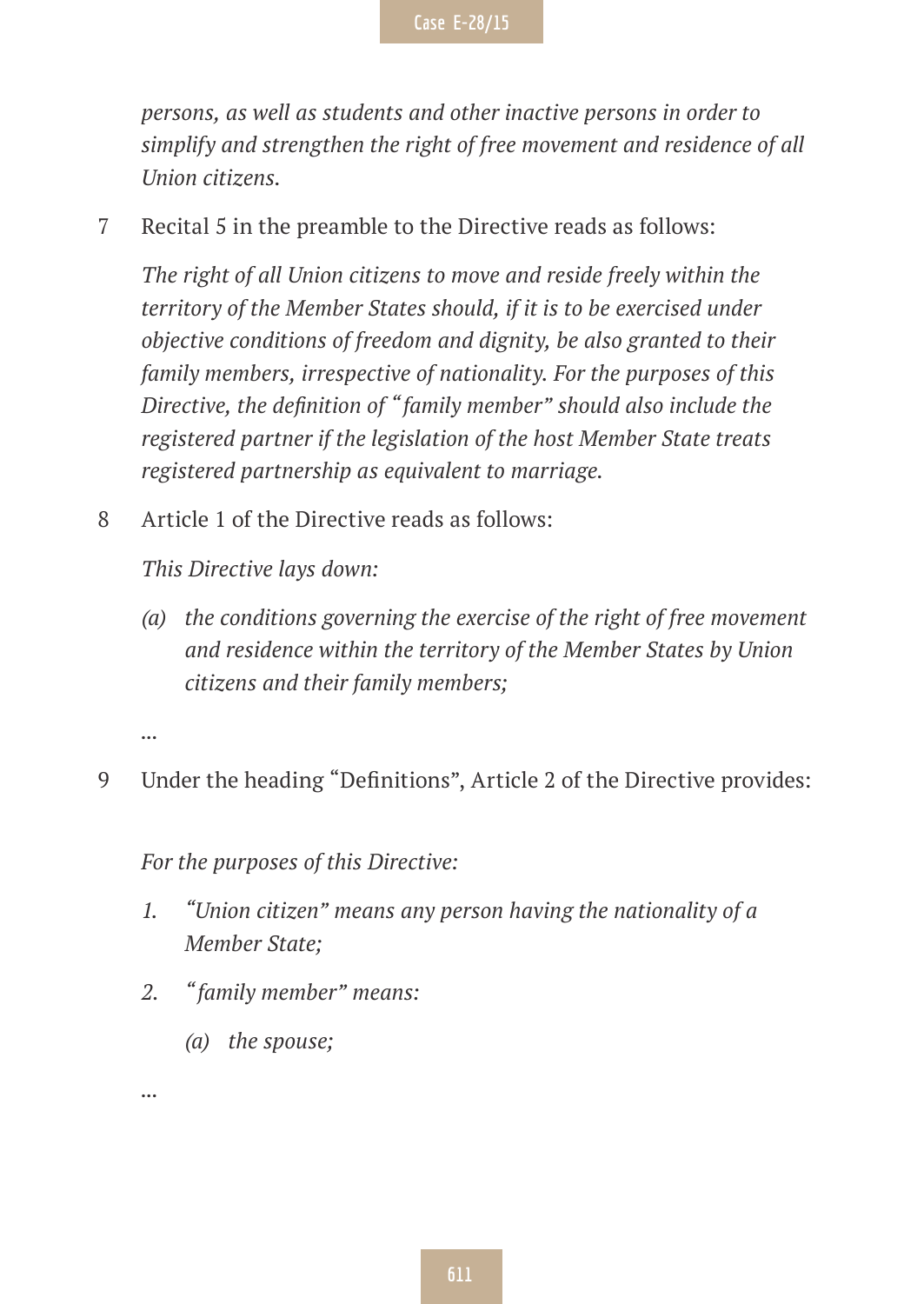- *3. "host Member State" means the Member State to which a Union citizen moves in order to exercise his/her right of free movement and residence.*
- 10 Article 3(1) of the Directive reads:

*This Directive shall apply to all Union citizens who move to or reside in a Member State other than that of which they are a national, and to their family members as defined in point 2 of Article 2 who accompany or join them.*

- 11 Article 6 of the Directive, which addresses the right of residence for up to three months, states:
	- *1. Union citizens shall have the right of residence on the territory of another Member State for a period of up to three months without any conditions or any formalities other than the requirement to hold a valid identity card or passport.*
	- *2. The provisions of paragraph 1 shall also apply to family members in possession of a valid passport who are not nationals of a Member State, accompanying or joining the Union citizen.*
- 12 Article 7 of the Directive, which addresses the right of residence for more than three months, provides as follows:
	- *1. All Union citizens shall have the right of residence on the territory of another Member State for a period of longer than three months if they:*
		- *(a) are workers or self-employed persons in the host Member State; or*
		- *(b) have sufficient resources for themselves and their family members not to become a burden on the social assistance system of the host Member State during their period of residence and have comprehensive sickness insurance cover in the host Member State; or*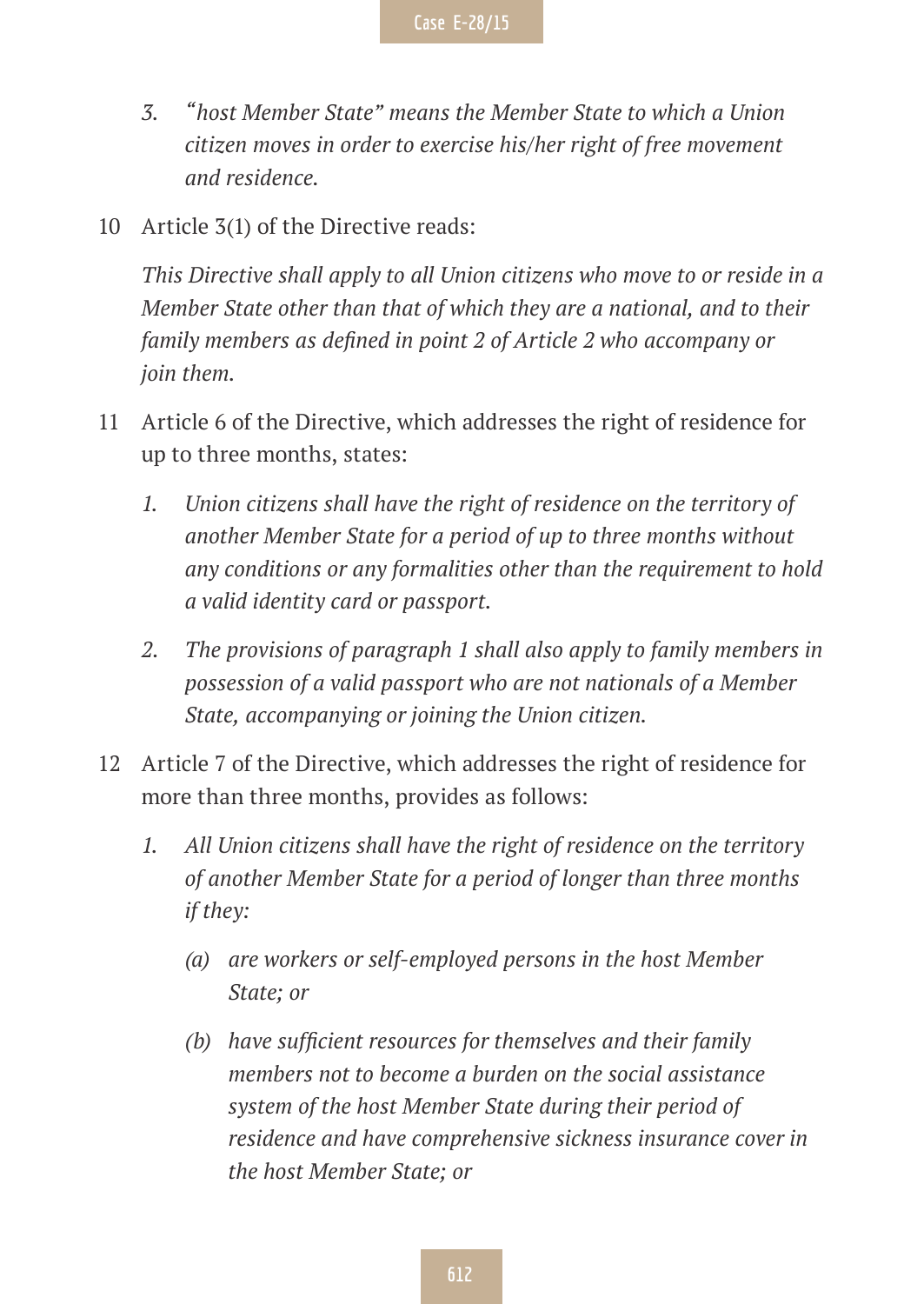*(c) – are enrolled at a private or public establishment, accredited or financed by the host Member State on the basis of its legislation or administrative practice, for the principal purpose of following a course of study, including vocational training; and*

*– have comprehensive sickness insurance cover in the host Member State and assure the relevant national authority, by means of a declaration or by such equivalent means as they may choose, that they have sufficient resources for themselves and their family members not to become a burden on the social assistance system of the host Member State during their period of residence; or*

- *(d) are family members accompanying or joining a Union citizen who satisfies the conditions referred to in points (a), (b) or (c).*
- *2. The right of residence provided for in paragraph 1 shall extend to family members who are not nationals of a Member State, accompanying or joining the Union citizen in the host Member State, provided that such Union citizen satisfies the conditions referred to in paragraph 1(a), (b) or (c).*

*...*

#### 13 Article 10(1) of the Directive reads:

*The right of residence of family members of a Union citizen who are not nationals of a Member State shall be evidenced by the issuing of a document called "Residence card of a family member of a Union citizen" no later than six months from the date on which they submit the application. A certificate of application for the residence card shall be issued immediately.*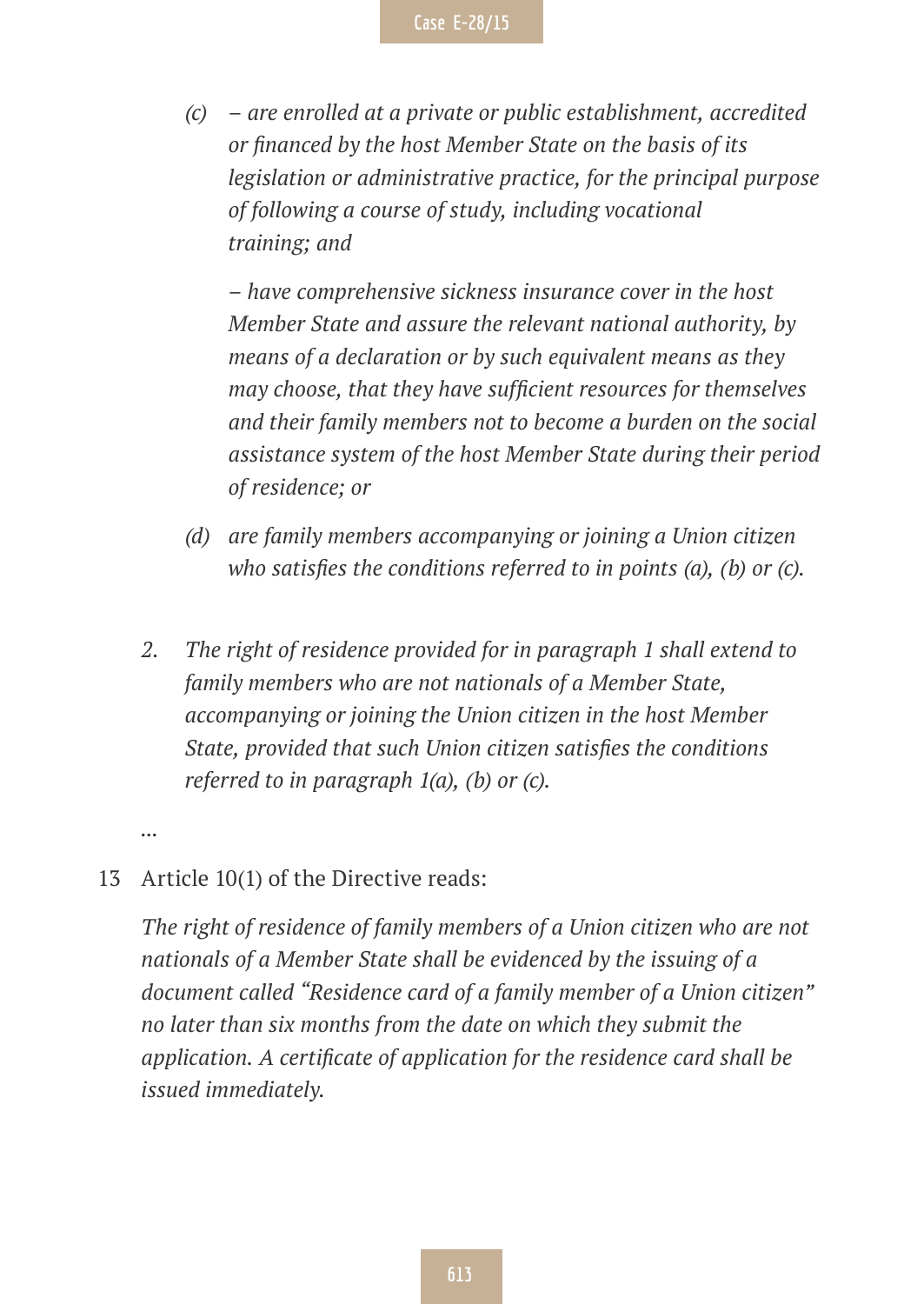14 Article 16(1) of the Directive reads:

*Union citizens who have resided legally for a continuous period of five years in the host Member State shall have the right of permanent residence there. This right shall not be subject to the conditions provided for in Chapter III.*

15 Article 1 of Decision No 158/2007 reads:

*...*

*The provisions of the Directive shall, for the purposes of the Agreement, be read with the following adaptations:*

*...*

- *(b) The Agreement applies to nationals of the Contracting Parties. However, members of their family within the meaning of the Directive possessing third country nationality shall derive certain rights according to the Directive.*
- *(c) The words "Union citizen(s)" shall be replaced by the words "national(s) of EC Member States and EFTA States".*

*...*

16 Attached to Decision No 158/2007 was a Joint Declaration by the Contracting Parties to the decision. That declaration reads:

*The concept of Union Citizenship as introduced by the Treaty of Maastricht (now Articles 17 seq. EC Treaty) has no equivalent in the EEA Agreement. The incorporation of Directive 2004/38/EC into the EEA Agreement shall be without prejudice to the evaluation of the EEA relevance of future EU legislation as well as future case law of the European Court of Justice based on the concept of Union Citizenship. The EEA Agreement does not provide a legal basis for political rights of EEA nationals.*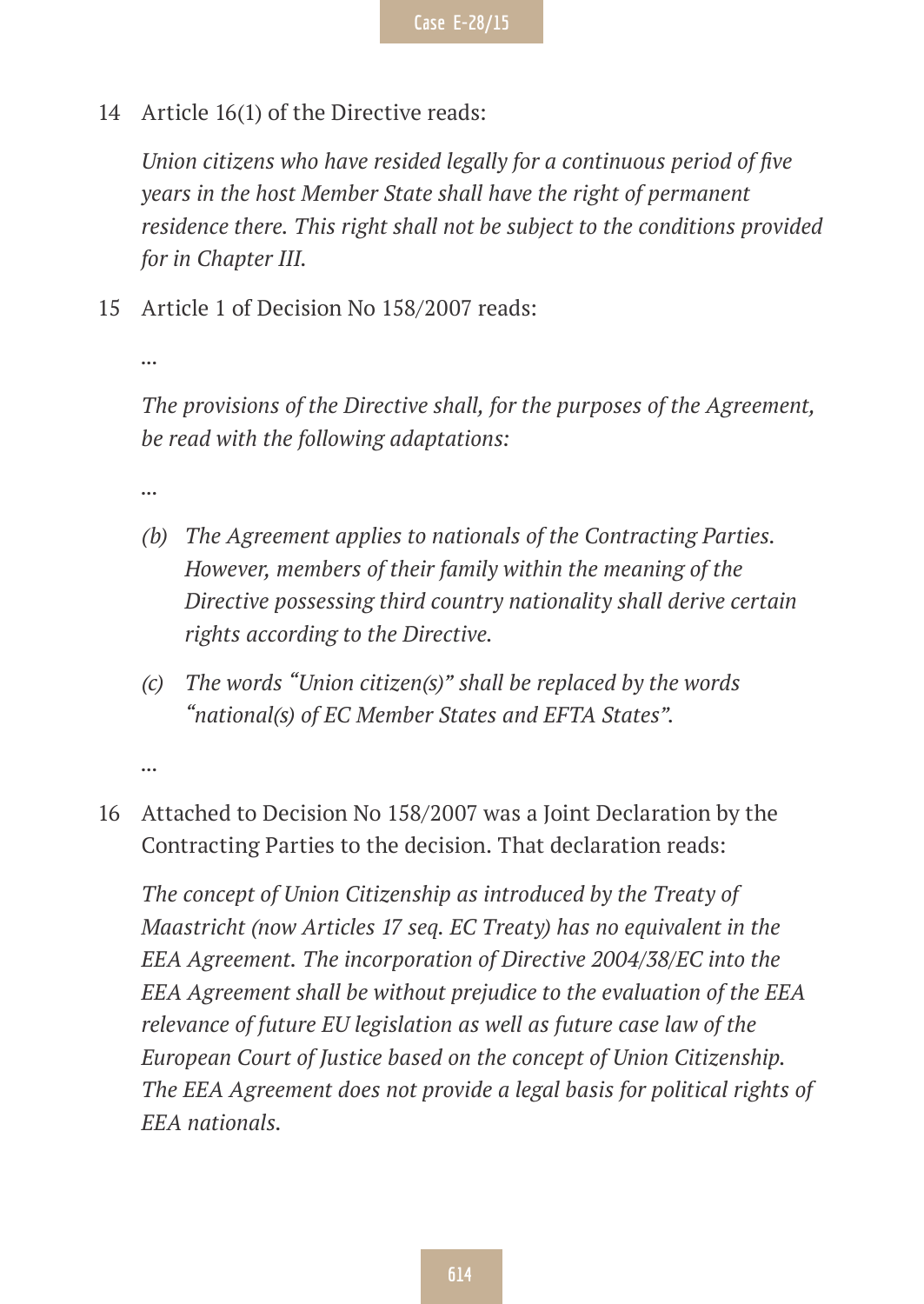*The Contracting Parties agree that immigration policy is not covered by the EEA Agreement. Residence rights for third country nationals fall outside the scope of the Agreement with the exception of rights granted by the Directive to third country nationals who are family members of an EEA national exercising his or her right to free movement under the EEA Agreement as these rights are corollary to the right of free movement of EEA nationals. The EFTA States recognise that it is of importance to EEA nationals making use of their right of free movement of persons, that their family members within the meaning of the Directive and possessing third country nationality also enjoy certain derived rights such as foreseen in Articles 12(2), 13(2) and 18. This is without prejudice to Article 118 of the EEA Agreement and the future development of independent rights of third country nationals which do not fall within the scope of the EEA Agreement.*

#### **NATIONAL LAW3**

- 17 In Norway, the Directive has been implemented by the Act of 15 May 2008 No 35 on the entry of foreign nationals into the Kingdom of Norway and their stay in the realm ("the Immigration Act").4
- 18 Chapter 13 of the Immigration Act (Sections 109 to 125) contains special rules relating to foreign nationals covered by the EEA Agreement. Paragraph 2 of Section 110 of the Immigration Act reads:

*Family members of an EEA national are subject to the provisions of this chapter as long as they accompany or are reunited with an EEA national. Family members of a Norwegian national are subject to the provisions of this chapter if they accompany or are reunited with a Norwegian national who returns to the realm after having exercised the* 

<sup>3</sup> Translations of national provisions are unofficial.

<sup>4</sup> *Lov om utlendingers adgang til riket og deres opphold her*. LOV-2008-05-15-35.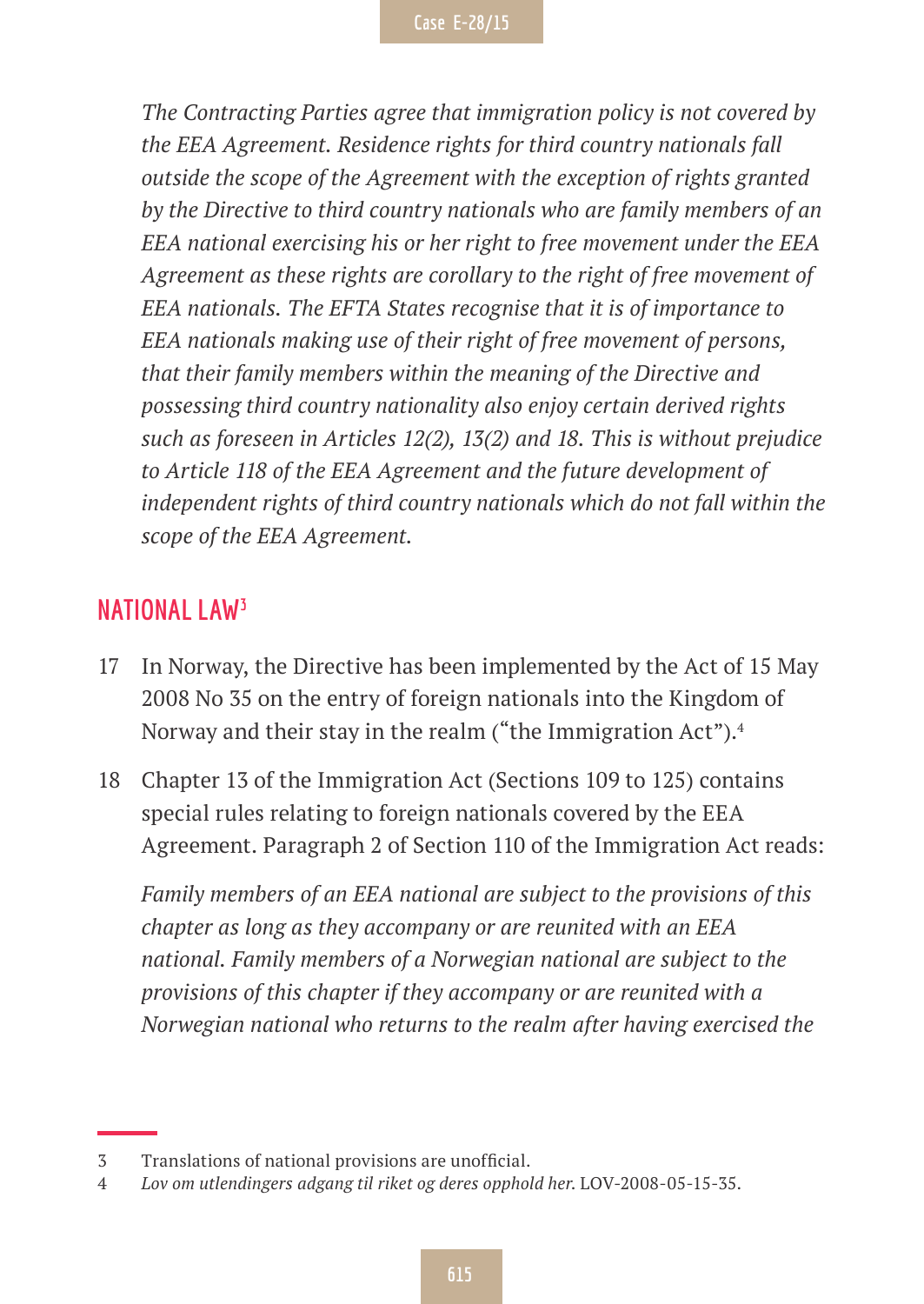*right to free movement under the EEA Agreement or the EFTA Convention in another EEA country or EFTA country.*

19 Section 112 of the Immigration Act, which concerns the right of residence for more than three months for EEA nationals, reads:

*An EEA national has a right of residence for more than three months as long as the person in question:*

- *(a) is employed or self-employed,*
- *(b) is to provide services,*
- *(c) is self-supporting and can provide for any accompanying family member and is covered by a health insurance policy that covers all risks during the stay, or*

*...*

#### **III FACTS AND PROCEDURE**

- 20 The plaintiff is a Gambian national. On 1 February 2012, he married Inger Johanne Martinsen Amoh, who is a Norwegian national, in Spain. They stayed together in Spain from September 2011 to October 2012. Ms Amoh did not engage in economic activity during her stay in Spain, but the plaintiff claims that she had her own funds for the stay. It is disputed whether Ms Amoh met the conditions for receiving a work assessment allowance during her stay in Spain, but it is undisputed that she was entitled to receive a disability pension there.
- 21 The parties differ on the documentation submitted concerning Ms Amoh's stay in Spain and her connection to Norway during the stay.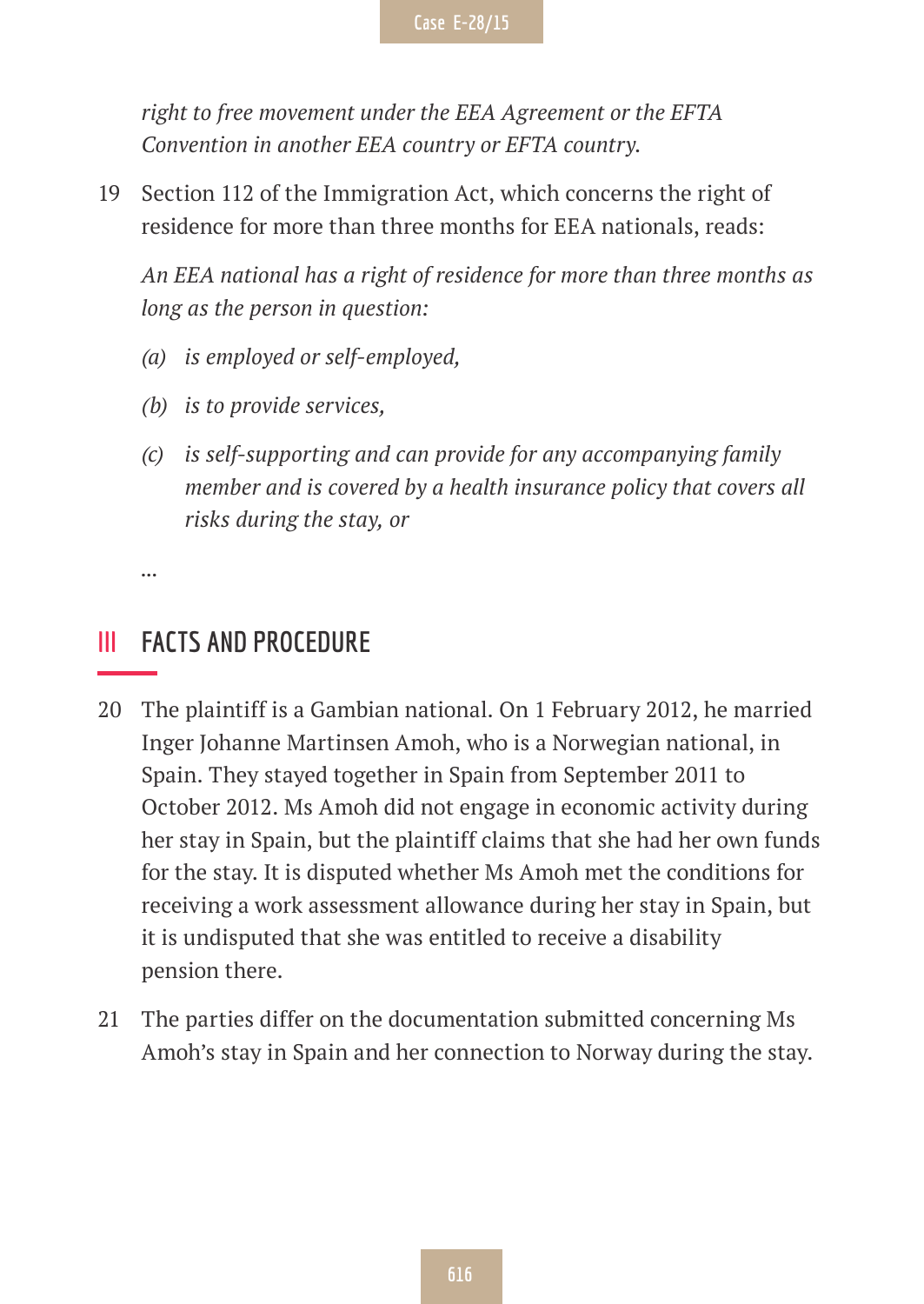- 22 On 20 November 2012, the plaintiff applied for residence in Norway as the spouse of an EEA national, i.e. of Ms Amoh. The Directorate of Immigration decided on 19 February 2014 that the plaintiff did not meet the conditions for residence in Norway under Chapter 13 of the Immigration Act and expelled him from Norway. That decision was appealed and upheld by the Immigration Appeals Board's decision of 13 May 2014. The plaintiff subsequently requested a reversal of the decision, but his request was rejected by the Appeals Board's decisions of 8 July 2014 and 15 January 2015.
- 23 Following those decisions, the plaintiff instigated the proceedings before the referring court, claiming that he has a derived right of residence in Norway as a result of his wife's stay in Spain and subsequent return to Norway.
- 24 The following question was submitted to the Court:

**Does Article 7(1)(b), cf. Article 7(2), of Directive 2004/38/EC confer derived rights of residence to a third-country national who is a family member of an EEA national who, upon returning from another EEA State, is residing in the EEA State in which the EEA national is a citizen?**

#### **IV WRITTEN OBSERVATIONS**

- 25 Pursuant to Article 20 of the Statute of the Court and Article 97 of the Rules of Procedure, written observations have been received from:
	- the plaintiff, represented by advokat Arild Humlen;
	- the defendant, represented by advokat Pål Wennerås, the Attorney General of Civil Affairs;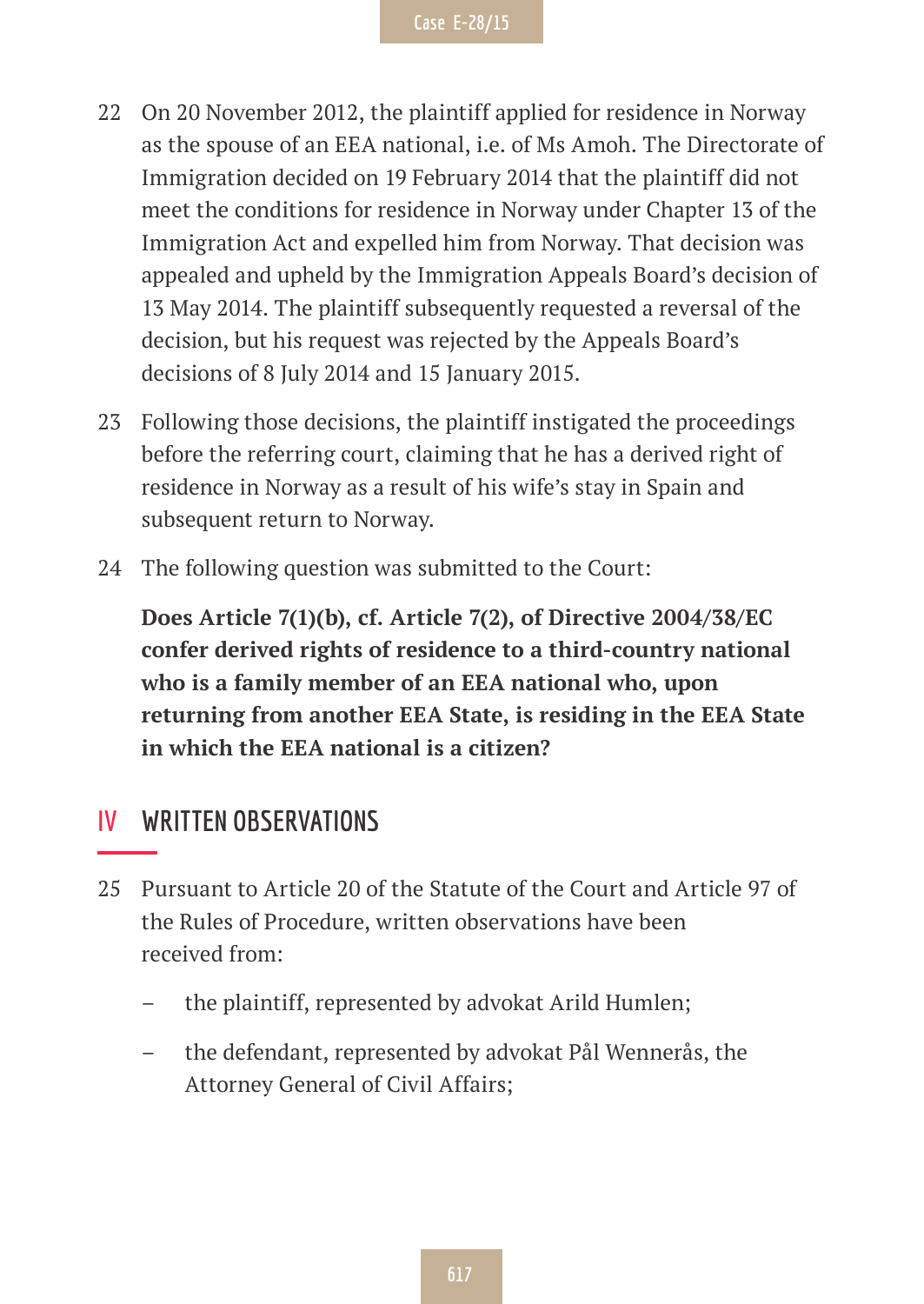- the Government of the Principality of Liechtenstein, represented by Dr Andrea Entner-Koch, Director, and Thomas Bischof, Deputy Director, EEA Coordination Unit, acting as Agents;
- the EFTA Surveillance Authority ("ESA"), represented by Carsten Zatschler, Director, Maria Moustakali, Senior Officer, and Marlene Lie Hakkebo, Temporary Officer, Department of Legal & Executive Affairs, acting as Agents; and
- the European Commission ("the Commission"), represented by Elisabetta Montaguti and Michael Wilderspin, members of its Legal Service, acting as Agents.

#### **V SUMMARY OF THE ARGUMENTS SUBMITTED**

#### **THE PLAINTIFF**

- 26 The plaintiff maintains that he has a derived right of residence in Norway following his wife's stay in Spain and her subsequent return to Norway, based on Article 7(1)(b), cf. Article 7(2), of the Directive.
- 27 According to the plaintiff, Article 7(1)(b) of the Directive regulates the right of residence in another EEA State for EEA nationals who are not economically active. That person's family members, who are not EEA nationals, derive their right of residence from Article 7(2).
- 28 The plaintiff states that the main legal issue at stake is the extent to which Article 7(1)(b), cf. Article 7(2), of the Directive applies to non-economically active EEA nationals and their family members upon their return to the EEA State of which the EEA national is a citizen. Articles 28 and 31 EEA regulate the freedom of movement of economically active persons, while the Directive equates the movement of economically active and non-economically active persons.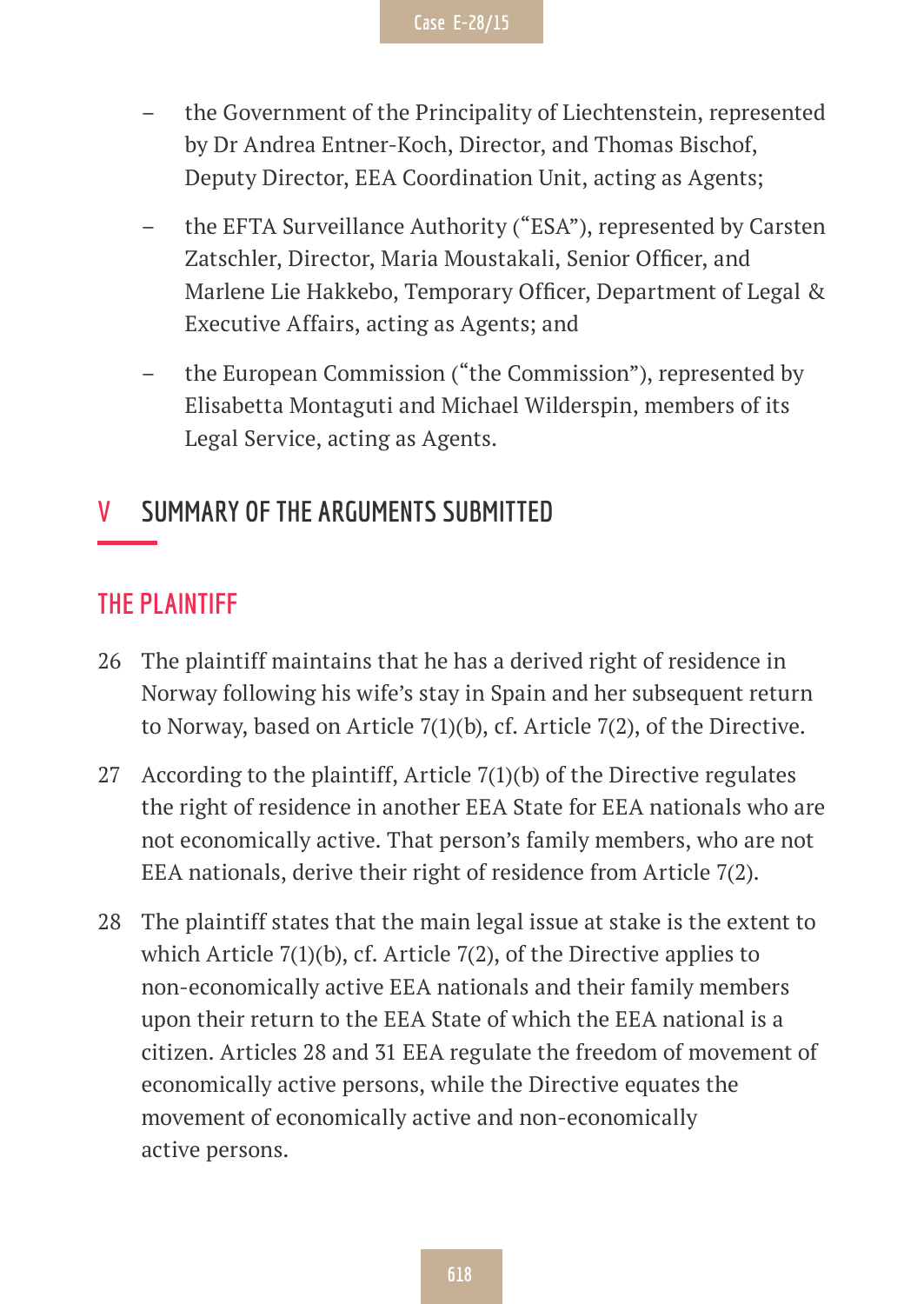- 29 The main objective of the EEA Agreement, according to the plaintiff, was to expand the European Union's internal market to the EEA/ EFTA States. In this regard, the plaintiff recalls that the preamble to the EEA Agreement states that its objective is to establish a dynamic and homogeneous European Economic Area, based on common rules.
- 30 The plaintiff concludes that the objective of homogeneity must be decisive when it comes to the interpretation of Article 7(1)(b) of the Directive.
- 31 The plaintiff acknowledges that the concept of "Union citizenship" is without parallel in EEA law. He claims, notwithstanding that fact, that the right of free movement must be uniform throughout the EEA.
- 32 The plaintiff emphasises the importance of the judgment of the Court of Justice of the European Union ("ECJ") in the case of *O. and B*. 5 There, the plaintiff maintains, the ECJ based its result upon Article 21(1) of the Treaty on the Functioning of the European Union ("TFEU"). Nonetheless, the plaintiff states that, the ECJ's judgment provides reasons for interpreting and applying the Directive in the manner claimed by the plaintiff, and thereby in accordance with the principle of homogeneity. Without such an interpretation, the right to free movement by EEA nationals would be hindered. In further support of this, the plaintiff refers to the case law of the Court.<sup>6</sup>
- 33 For all of those reasons, the plaintiff proposes that the Court should answer the question referred in the affirmative.

<sup>5</sup> Reference is made to the judgment in *O.* v *Minister voor Immigratie, Integratie en Asiel* and *Minister voor Immigratie, Integratie en Asiel* v *B.*, C-456/12, EU:C:2014:135, paragraphs 51, 54 and 56.

<sup>6</sup> Reference is made to Case E-26/13 *Atli Gunnarsson* [2014] EFTA Ct. Rep. 254.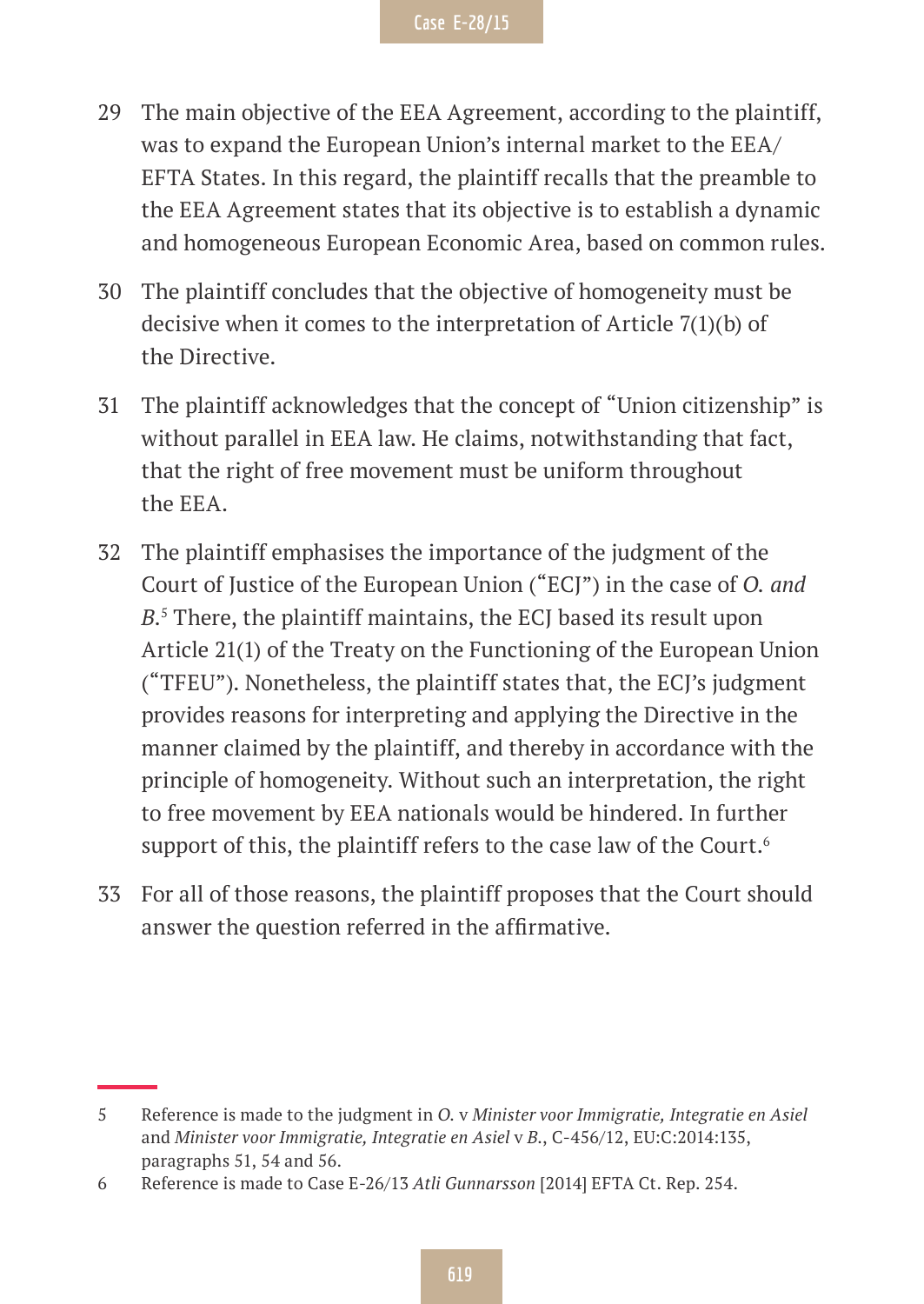#### **THE DEFENDANT**

- 34 The defendant argues that the question referred has already been answered in the case of *O. and B.* There, the ECJ held that the Directive does not confer derived rights of residence for thirdcountry nationals in the Member State of which their sponsors, i.e. the EU citizens, are nationals, and that such a derived right could only be established on the basis of Article 21(1) TFEU.7
- 35 In this regard, the defendant points out that the EEA Agreement does not contain a provision corresponding to Article 21 TFEU. Furthermore, the defendant stresses that the Court has already had occasion to point out that the Directive cannot introduce rights into the EEA Agreement based on the concept of Union citizenship in Article 21(1) TFEU.8
- 36 The defendant states that, since it is common ground that Ms Amoh did not pursue any economic activity in Spain, the provisions on the free movement of persons in the main part of the EEA Agreement, Articles 28, 31 and 36, are not applicable in the present proceedings. Ms Amoh's residence in Spain could therefore only have been based on Article 7(1)(b) of the Directive, subject to the conditions of that provision. It is disputed whether Ms Amoh fulfilled all of those conditions.
- 37 Turning to the plaintiff's arguments concerning homogeneity, the defendant acknowledges that the homogeneous interpretation and application of common rules is essential for the effective functioning of the internal market within the EEA. The principle of homogeneity therefore leads to a presumption that provisions framed in the same way in the EEA Agreement and in EU law are to be construed in the

<sup>7</sup> Reference is made to *O. and B.*, cited above, in particular paragraphs 37 to 56.

<sup>8</sup> Reference is made to *Atli Gunnarsson*, cited above, paragraph 80.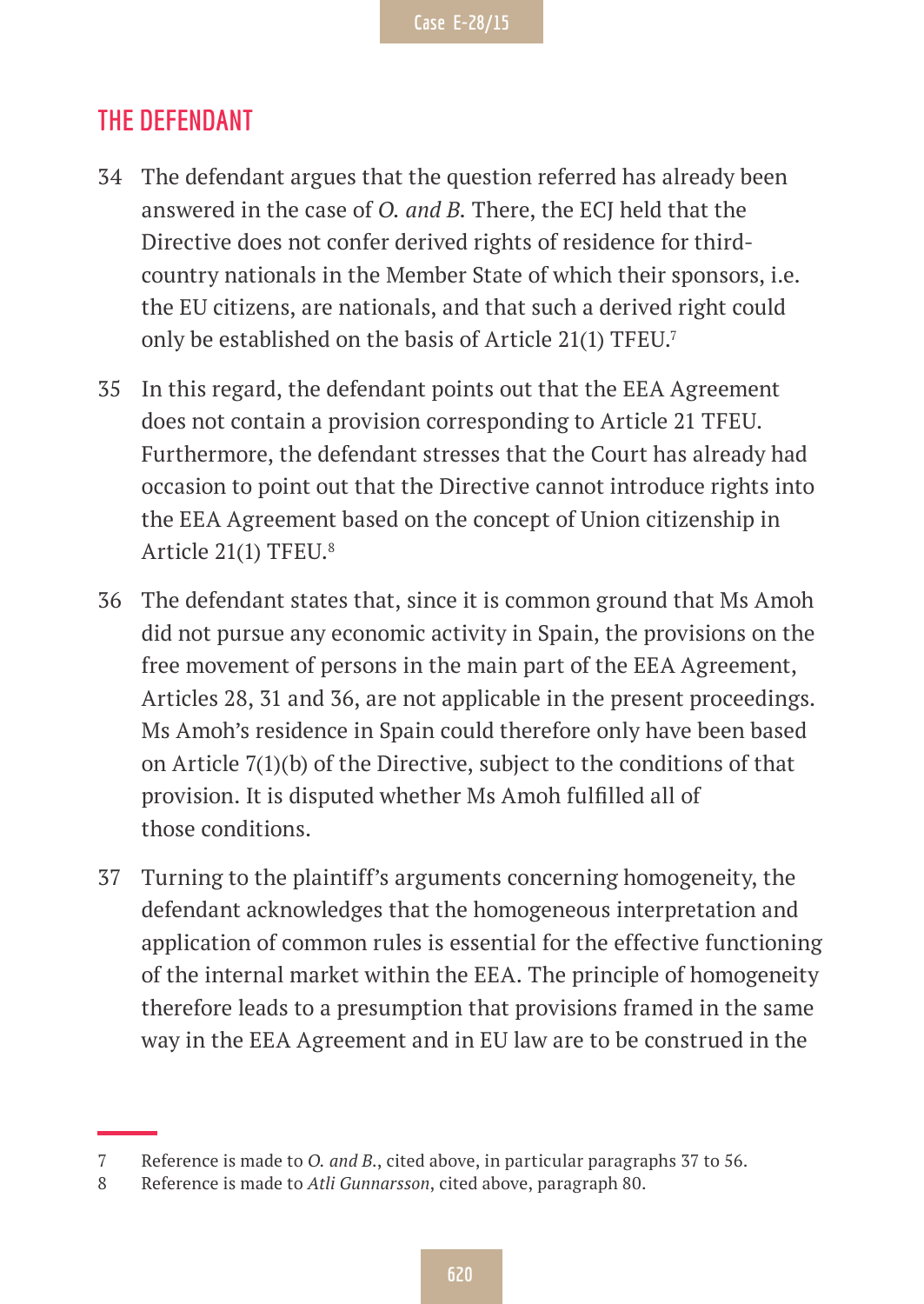same way. Thus, Article 6 EEA provides that EEA rules, in so far as they are identical in substance to corresponding EU rules, shall be interpreted in conformity with the rulings of the ECJ given prior to the signing of the EEA Agreement. Conversely, the Court has repeatedly dismissed invitations to rely upon, by way of analogy or interpretation, provisions of EU law which have not been made part of EEA law.9 The defendant maintains that, accordingly, the principle of homogeneity dictates that the provisions of the Directive, which are rules common to the EEA and the EU, are interpreted uniformly and in conformity with the judgment in *O. and B.* In contrast, the rights established in that judgment on the basis of Article 21(1) TFEU may not be transposed by analogy when interpreting the Directive.

38 The defendant proposes that the Court should answer the question referred as follows:

*Directive 2004/38/EC does not establish a derived right of residence for third-country nationals who are family members of an EEA national in the EEA state of which that citizen is a national.*

#### **GOVERNMENT OF THE PRINCIPALITY OF LIECHTENSTEIN**

39 Liechtenstein concurs with the defendant that the question referred has already been answered in the case of *O. and B*. 10 For that reason, Article 7(1)(b), cf. Article 7(2), of the Directive cannot confer rights of residence on a third-country national who is a family member of an EEA national who, upon returning from another EEA State, is residing in the EEA State in which the EEA national is citizen.

<sup>9</sup> Reference is made to Case E-1/01 *Hörður Einarsson* [2002] EFTA Ct. Rep. 2, paragraph 45, and Case E-1/02 *ESA* v *Norway* [2003] EFTA Ct. Rep. 1, paragraph 55.

<sup>10</sup> Reference is made to *O. and B.*, cited above, in particular paragraphs 36, 37, 39, 49 to 51 and 56.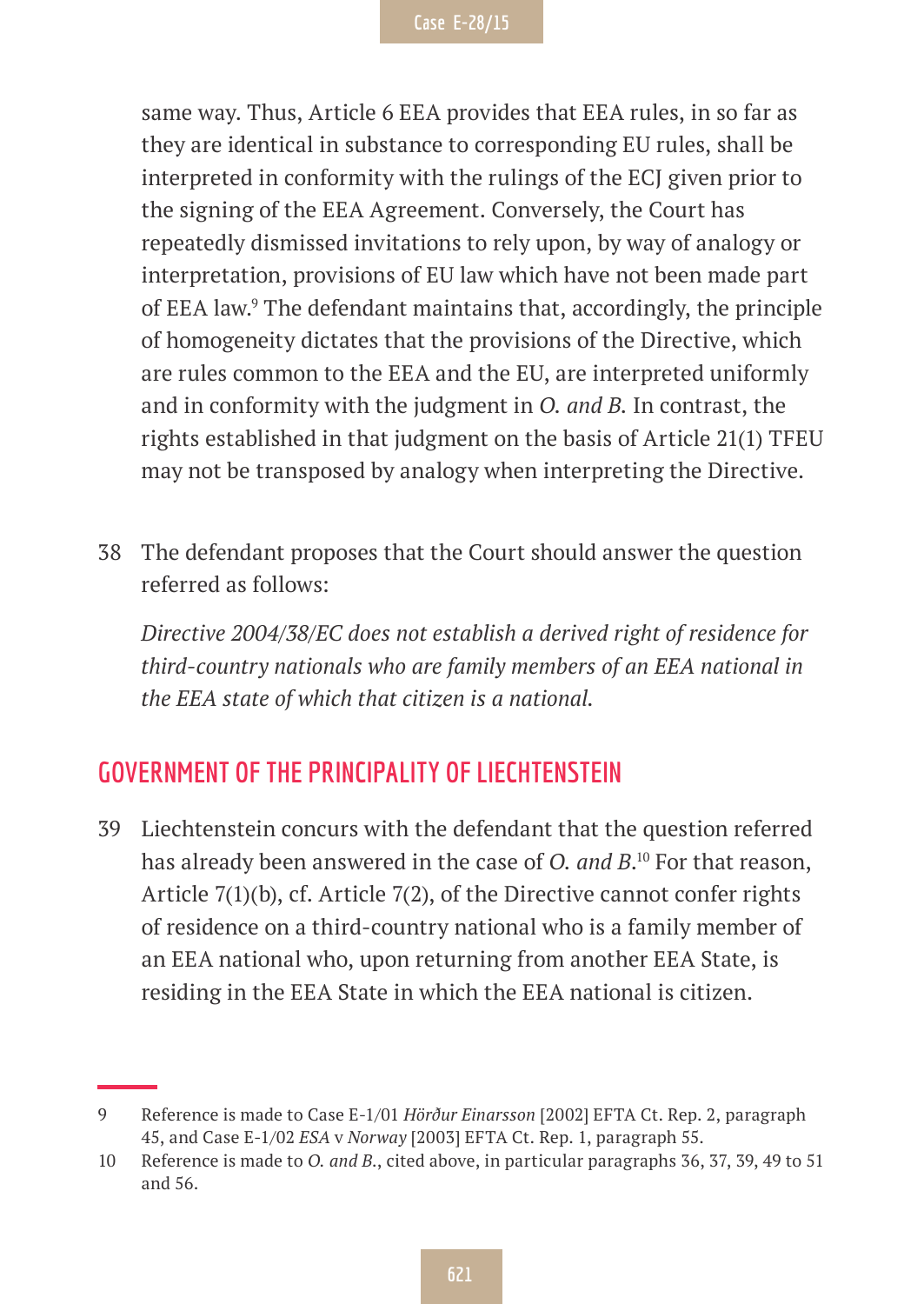- 40 Liechtenstein submits that this finding is also supported by the Joint Declaration by the Contracting Parties to Decision No 158/2007. With regard to the ECJ's interpretation of Article 21(1) TFEU in the case of *O. and B.*, Liechtenstein adds that it must be borne in mind that the EEA Agreement does not contain a provision corresponding to Article 21(1) TFEU. The concept of "Union citizenship" therefore has no equivalence in the EEA Agreement.<sup>11</sup>
- 41 According to Liechtenstein, it is for each of the EEA/EFTA States to decide for itself on the derived rights of residence for third-country nationals in situations such as that of the present case.
- 42 Liechtenstein proposes that the Court should answer the question referred as follows:

*Article 7(1)(b) cf. Article 7(2) of Directive 2004/38/EC do not confer derived rights of residence to a third-country national who is a family member of an EEA national who, upon returning from another EEA State, is residing in the EEA State in which the EEA national is a citizen.*

#### **ESA**

- 43 ESA submits that the purpose of establishing a derived right of residence for family members of EEA nationals is to ensure that the right to free movement within the EEA is real and effective.<sup>12</sup>
- 44 ESA acknowledges that the purely hypothetical prospect of exercising the right to freedom of movement does not establish a sufficient connection with EEA law to justify the application of that law's provisions.13 Consequently, derived rights of residence of third-

<sup>11</sup> Reference is made to *Atli Gunnarsson*, cited above, paragraph 80.

<sup>12</sup> Reference is made to the judgment in *Metock*, C-127/08, EU:C:2008:449, paragraphs 56, 62 and 84, and Case E4/11 *Arnulf Clauder* [2011] EFTA Ct. Rep. 216, paragraph 49.

<sup>13</sup> Reference is made to the judgment in *Friedrich Kremzow* v *Republik Österreich*, C-299/95, EU:C:1997:254, paragraph 16.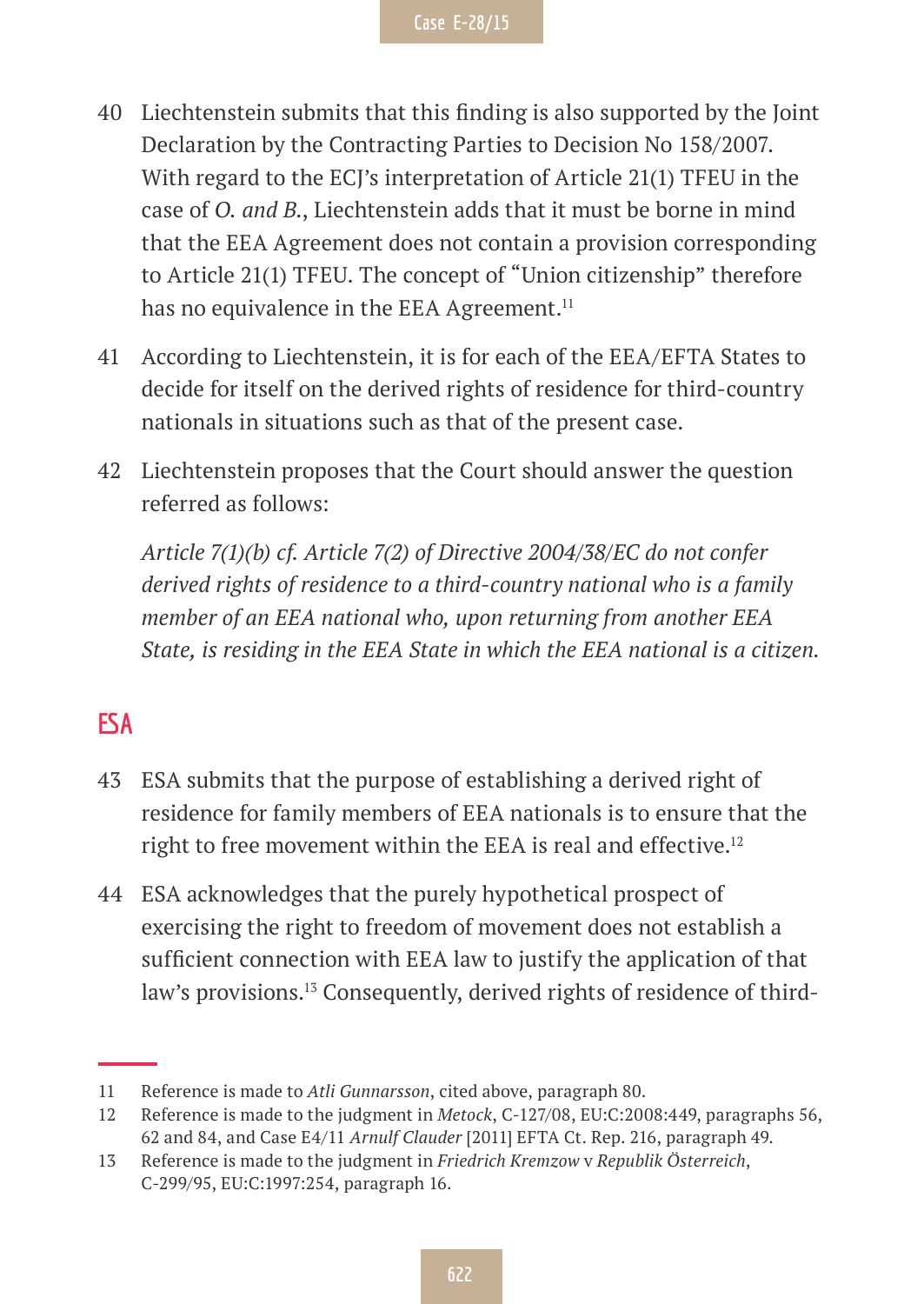country national family members in principle only exist where these are necessary to ensure that the EEA national can exercise his or her free movement and residence rights effectively.

- 45 ESA points out that the parties seem to differ on the documentation concerning Ms Amoh's stay in Spain and her connection to Norway during the stay. ESA acknowledges that, on the basis of the information provided in the request for an Advisory Opinion, it appears that Ms Amoh did not exercise her right to free movement as a worker. However, ESA states that, if she was a worker, which the referring court must assess, then the plaintiff would have a derived right of residence in the host State pursuant to Article 7 of the Directive, as well as in the home State on the basis of Article 28 EEA.
- 46 Proceeding on the basis that Ms Amoh was not economically active during her stay in Spain, ESA states that Article 7(1)(b) only requires that she must have sufficient resources not to become a burden on the Spanish social assistance system during her period of residence, and that she must have comprehensive sickness insurance cover in Spain during that time. According to ESA, this establishes that the rights guaranteed by Article 7 of the Directive are also applicable in circumstances where the EEA national is non-economically active.
- 47 Turning to the applicability of Article 7 of the Directive to the home State of an EEA national, ESA submits that the Court has already found that Article 7(1)(b) can be invoked by non-economically active EEA nationals, who have exercised their free movement rights, against their EEA State of nationality.<sup>14</sup> ESA maintains that the same principle is at stake in this case. For any residence right to be truly effective, the home State must also be prohibited from hindering the exercise of the right. Similarly, the opportunities offered by the

<sup>14</sup> Reference is made to *Atli Gunnarsson*, cited above, paragraphs 75, 77, 78 and 80.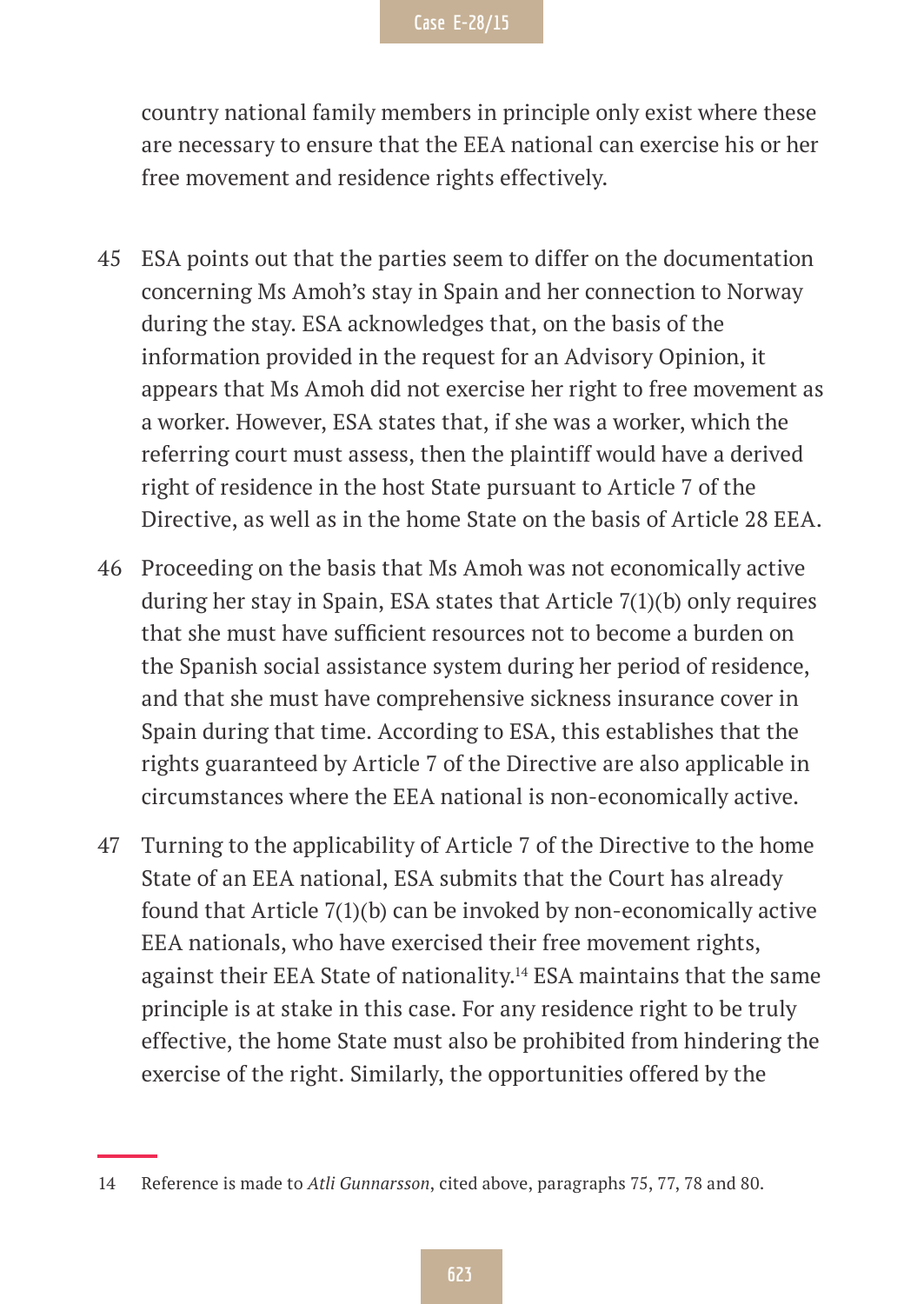Directive could not be fully effective if a national of an EEA State could be deterred from availing himself of them by obstacles raised on his return to his country of origin by legislation penalising the fact that he has used them.<sup>15</sup>

- 48 In other words, despite the fact that Union citizenship does not exist under the EEA Agreement, ESA argues for a result that ensures homogeneity. The scope of free movement rights granted to EEA/ EFTA nationals should be the same as for EU nationals. ESA adds that the lack of a citizenship concept in the EEA Agreement entails that the Directive should be accorded a more important role in the EEA context. Its scope must therefore be broadened on the basis of the principle of effectiveness.<sup>16</sup>
- 49 ESA submits that the derived rights of third-country family members of returning Norwegian nationals must be examined under EEA law on the premise that non-economically active nationals can invoke Article 7(1)(b) of the Directive against their own EEA State and that economically active EEA nationals derive their corresponding rights from Articles 28, 31 and 36 EEA. In both instances, the substance of the rights should be the same. ESA concludes that the plaintiff should thus be able to invoke Article 7(2) of the Directive.
- 50 ESA proposes that the Court should answer the question referred as follows:

<sup>15</sup> Reference is made to the judgments in *Pusa*, C-224/02, EU:C:2004:273, paragraph 18, and in *D'Hoop*, C224/98, EU:C:2002:432, paragraphs 30 and 31.

<sup>16</sup> Regarding the principle of effectiveness, reference is made to Case E-17/15 *Ferskjar kjötvörur*, judgment of 1 February 2016, not yet reported, paragraph 66, *Clauder*, cited above, paragraphs 34 and 46, and Case E-15/12 *Jan Anfinn Wahl* [2013] EFTA Ct. Rep. 534, paragraph 54.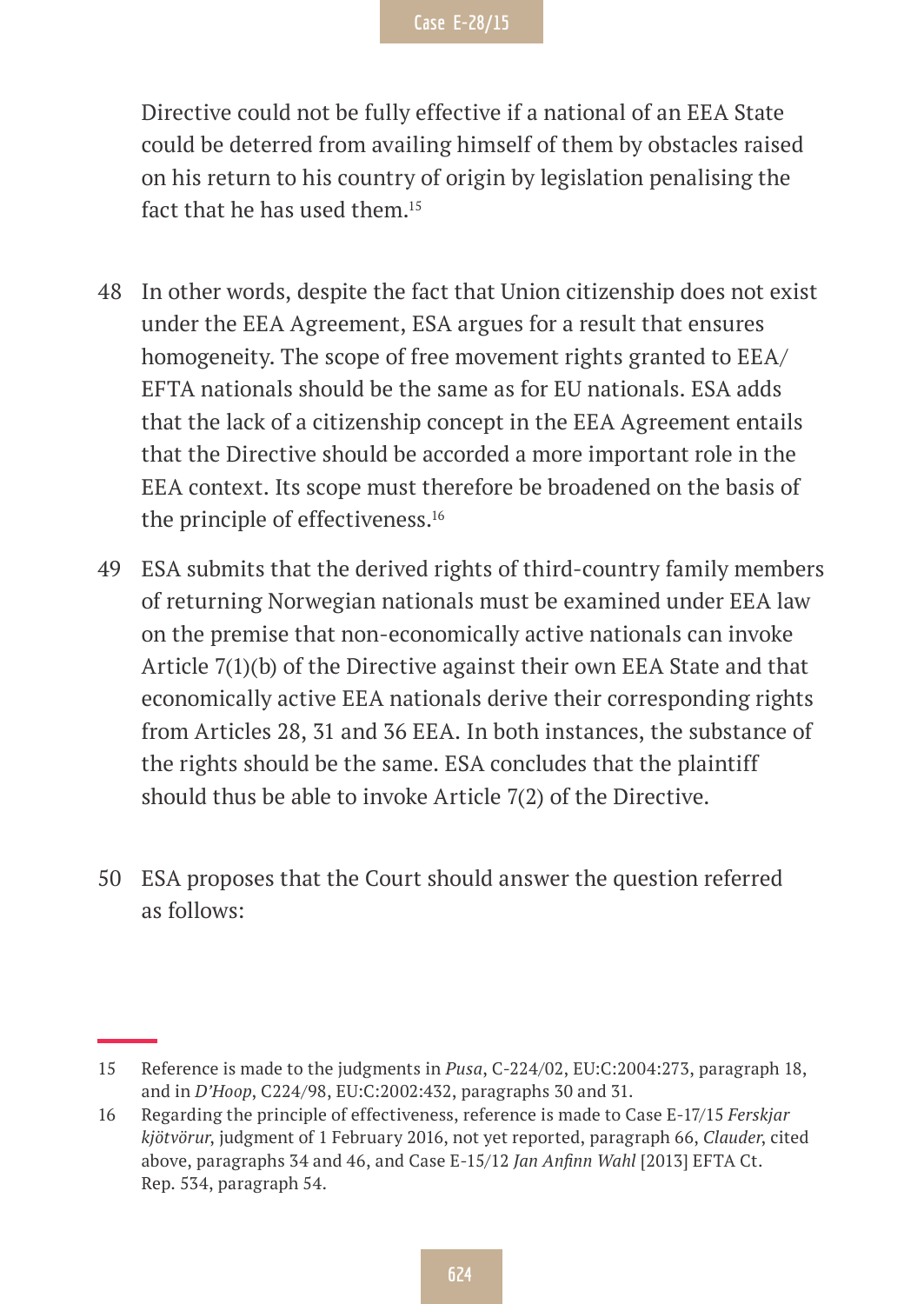*Article 7(1)(b) in combination with Article 7(2) of Directive 2004/38/EC confer derived rights of residence to a third country national who is a family member of an EEA national who, upon returning from another EEA State, is residing in the EEA State in which the EEA national is a citizen.*

#### **THE COMMISSION**

- 51 The Commission submits that, although the question referred only mentions an interpretation of the Directive, it should be expanded to encompass the issue of whether, where the third-country national spouse of an EEA national has acquired a derived right of residence in another EEA State on the basis of Article 7(1)(b) in conjunction with Article 7(2) of the Directive, the EEA Agreement equally confers such a derived right of residence on that family member when he accompanies the EEA national to reside in the EEA State of which she is a national.
- 52 The Commission acknowledges that in *O. and B.* the ECJ held, first, that the Directive was not intended to govern the rights of entry and residence of a Union citizen in a Member State of which he is national, and, second, that any rights that such a Union citizen, or a member of his family as derived rights, might be able to assert against that Member State must be derived, if at all, from Article 21(1) TFEU.17
- 53 The Commission provides three reasons why the result in the case of *O. and B.* does not apply to the present case. Firstly, the conclusion in that case, which purports to be based on *McCarthy I*, fails to take

<sup>17</sup> Reference is made to *O. and B.*, cited above, paragraphs 42 to 44.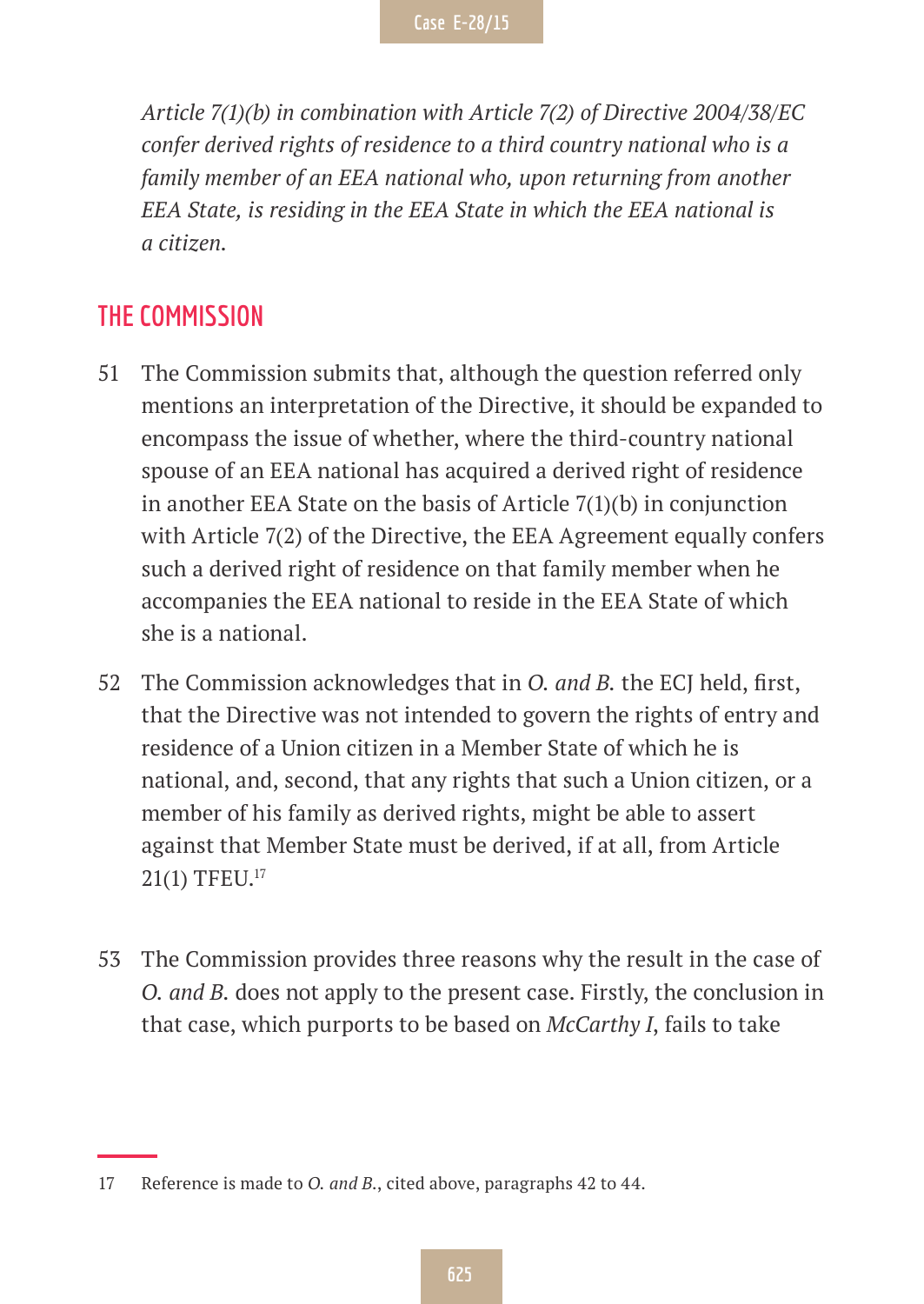account of the fact that the latter case concerned a wholly internal situation.18 Second, the ECJ's holding in *O. and B.* concerning the applicability of the Directive must be read in conjunction with the ECJ's conclusion on the possibility of applying the Directive by analogy.19 Third, despite being a recent judgment, *O. and B.* cannot be regarded as the last word on this issue. More precisely, in a recent case, *McCarthy II*, the ECJ indicated, albeit with somewhat perfunctory reasoning, that the Directive may indeed be applicable to situations such as that of the present case.<sup>20</sup> The Commission contends that the Court should apply the same methodology to the present case and adds that such a result would be consistent with the Court's reasoning in *Atli Gunnarsson*. 21

54 Should the Court not agree with the preceding arguments, the Commission claims that the reference to a right under Article 21(1) TFEU in *O. and B.* has to be seen in the context of the case law on which that statement was based, in particular the cases of *Singh* and *Eind*. 22 Hence, the reference in *O. and B.* to Article 21 TFEU does not mean that the principles laid down in *Singh* and *Eind*, which are based on free movement rather than citizenship, no longer apply. According to the Commission, this case law, which concerned circumstances before the Directive entered into force, still applies to the interpretation of EEA law where an EEA national has previously exercised the right of free movement as a worker. However, in the present case, the question is based upon the premise that the EEA

<sup>18</sup> Reference is made to the judgment in *McCarthy I*, C-434/09, EU:C:2011:277, paragraphs 27 to 29.

<sup>19</sup> Reference is made to *O. and B.*, cited above, paragraph 61.

<sup>20</sup> Reference is made to the judgment in *McCarthy II*, C-202/13, EU:C:2014:2450, paragraphs 31 to 38, and to the Opinion of Advocate General Szpunar in the same case, EU:C:2014:345, point 88.

<sup>21</sup> Reference is made to *Atli Gunnarsson*, cited above.

<sup>22</sup> Reference is made to the judgments in *Singh*, C-370/90, EU:C:1992:296, and in *Eind*, C-291/05, EU:C:2007:771.